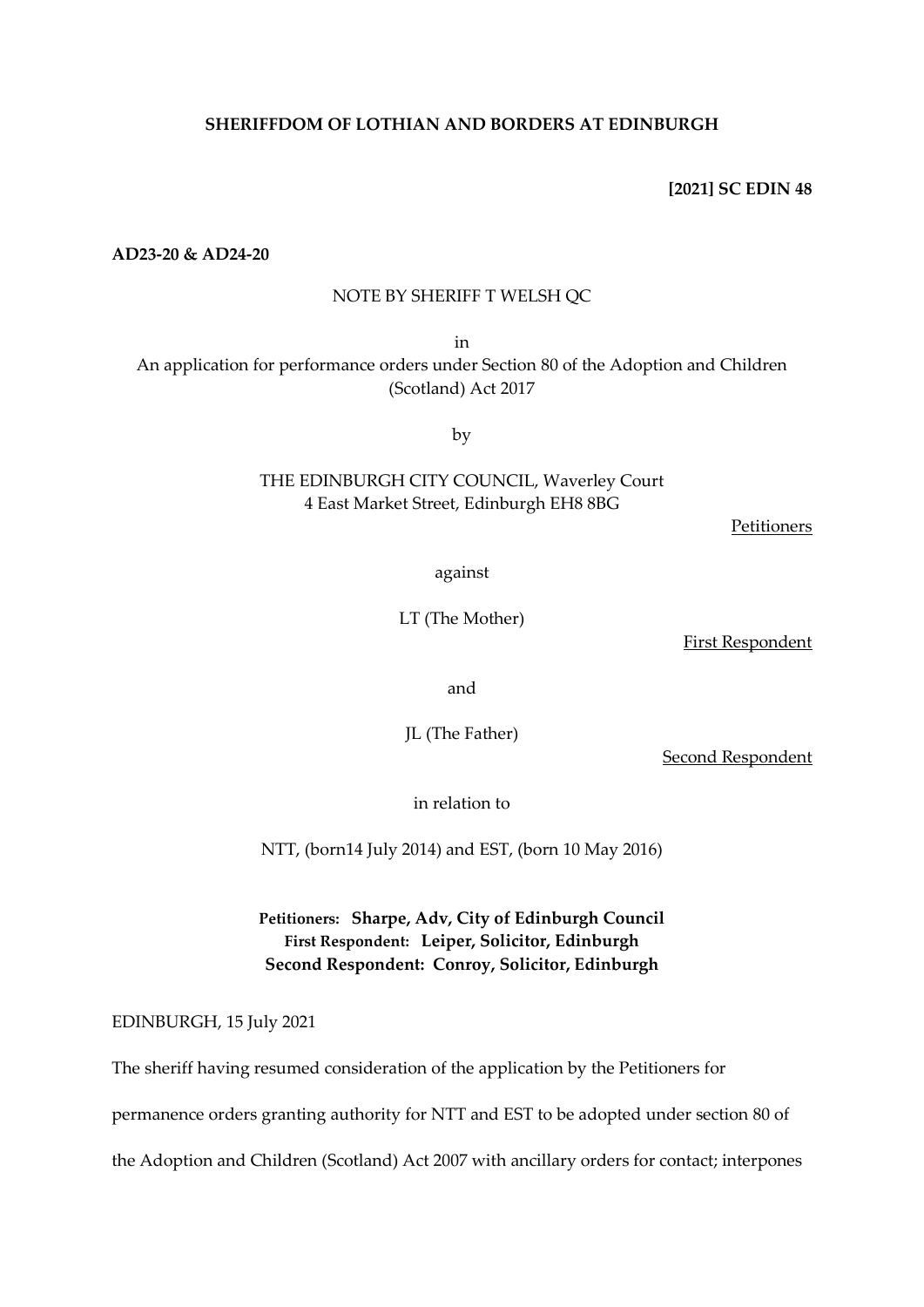authority to the Joint Minute No 27 of process; and finds the following facts admitted or proved:

1. The petitioner is Edinburgh Council, a local authority with an office at Waverley Court, 4 East Market Street, Edinburgh EH8 8BG and is an Adoption Agency for the purposes of the Adoption and Children (Scotland) Act 2007 [the Act].

2. All social work records, reports and minutes lodged as productions are, so far as copies, held to be equivalent to principals and as having been written or pronounced by parties by whom they bear to have been written or pronounced on or about the dates they respectively bear.

3. NTT was born on  $14<sup>th</sup>$  July 2014 and EST was born on  $10<sup>th</sup>$  May 2016 (hereinafter referred to as the children).

4. The mother of the children is LT.

5. The father of the children is JL who holds parental rights and responsibilities in respect of both children.

6. JL is currently in HMP Glenochil serving a sentence for being concerned in the misuse of controlled drugs with an earliest release date of July 2021.

7. Contact between the children and their mother takes place every three weeks. This was by video link during the Covid 19 restrictions. The mother has been exercising direct in person contact again since February 2021. There has been no direct contact between the children and their father since on or about March 2018.

8. On 29th October 2015 a Child Protection Order was granted in respect of the child NTT.

9. EST was born on 10<sup>th</sup> May 2016 and was released from the hospital into the care of her parents and NTT was rehabilitated to her parents care on 27<sup>th</sup> October 2016.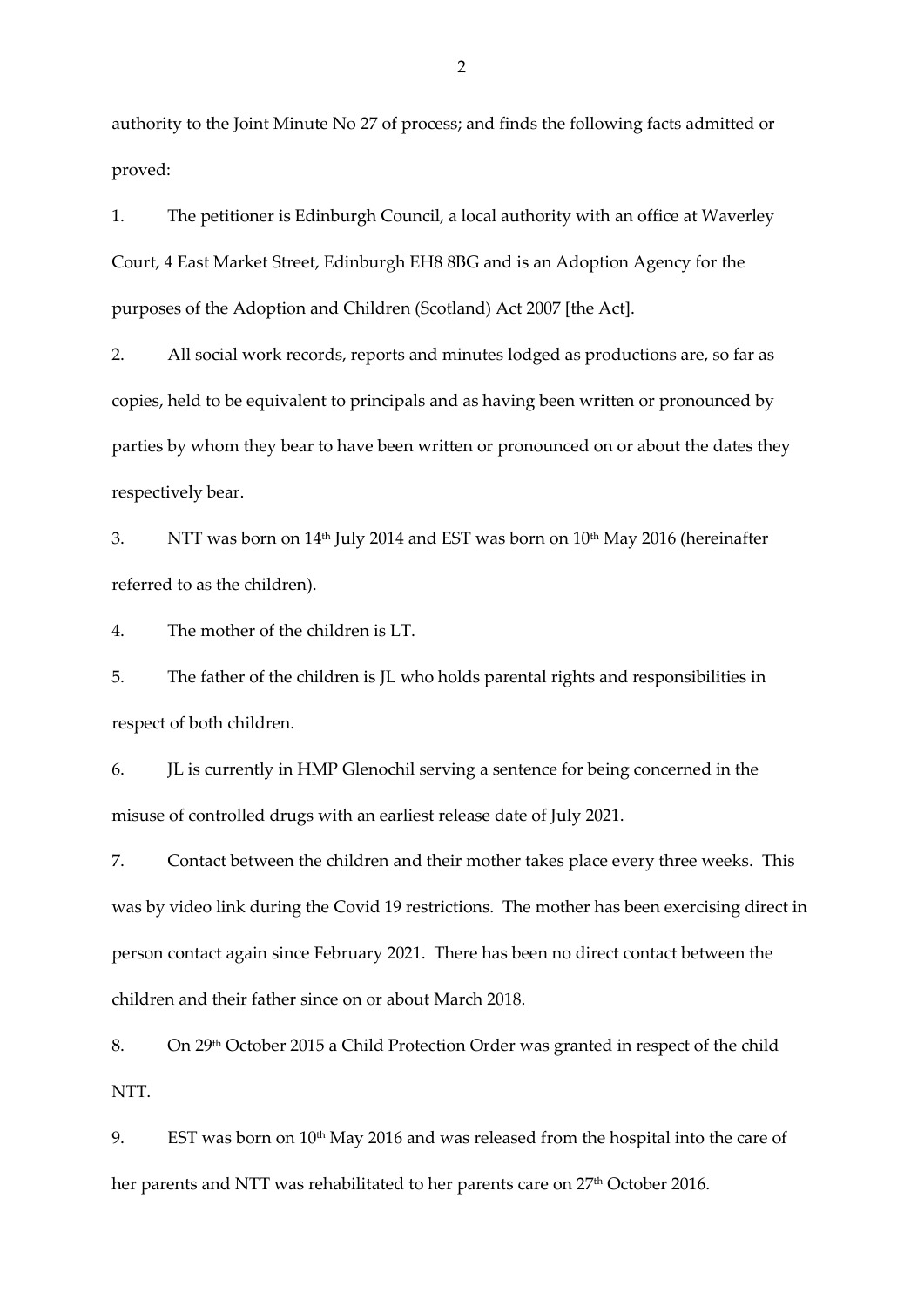10. The parents separated on or about 15<sup>th</sup> December 2016.

11. The mother received additional support from the Circle Project between September to December of 2017.

12. In October 2017 the mother began the Incredible Years Parenting Programme at Gilmerton EYC. This was a 12 weeks course but she only attended three sessions.

13. On 26th February 2018 EST who was 21 months old was found by a member of the public, on her own, in the street at about 3.40pm. She was not appropriately dressed for cold weather. When police traced the mother to the family home, she had not realised EST was missing.

14. On 21st March 2018 a Children's Hearing made a Compulsory Supervision Order (CSO) with a condition that both children be accommodated with foster carers. After being initially accommodated, they moved to longer term carers on 22<sup>nd</sup> May 2018 and then moved to their current prospective adoptive carers on 19<sup>th</sup> February 2021.

15. On 24th July 2018 a Looked After and Accommodated Review (LAAC) decided there should be parallel planning put in place.

16. At a Children's Hearing on 28th August 2018 LT's contact was increased to a minimum of three times a week for a period of six weeks as part of an assessment to see how LT would manage.

17. At a LAAC Review on 10<sup>th</sup> October 2018 the decision was made to refer the children to an Adoption Panel and contact was reduced.

18. On 14th March 2019 an Adoption Panel recommended the children be registered as children in need of permanence. The legal route was deferred. The recommendation was endorsed by the Agency Decision Maker (ADM).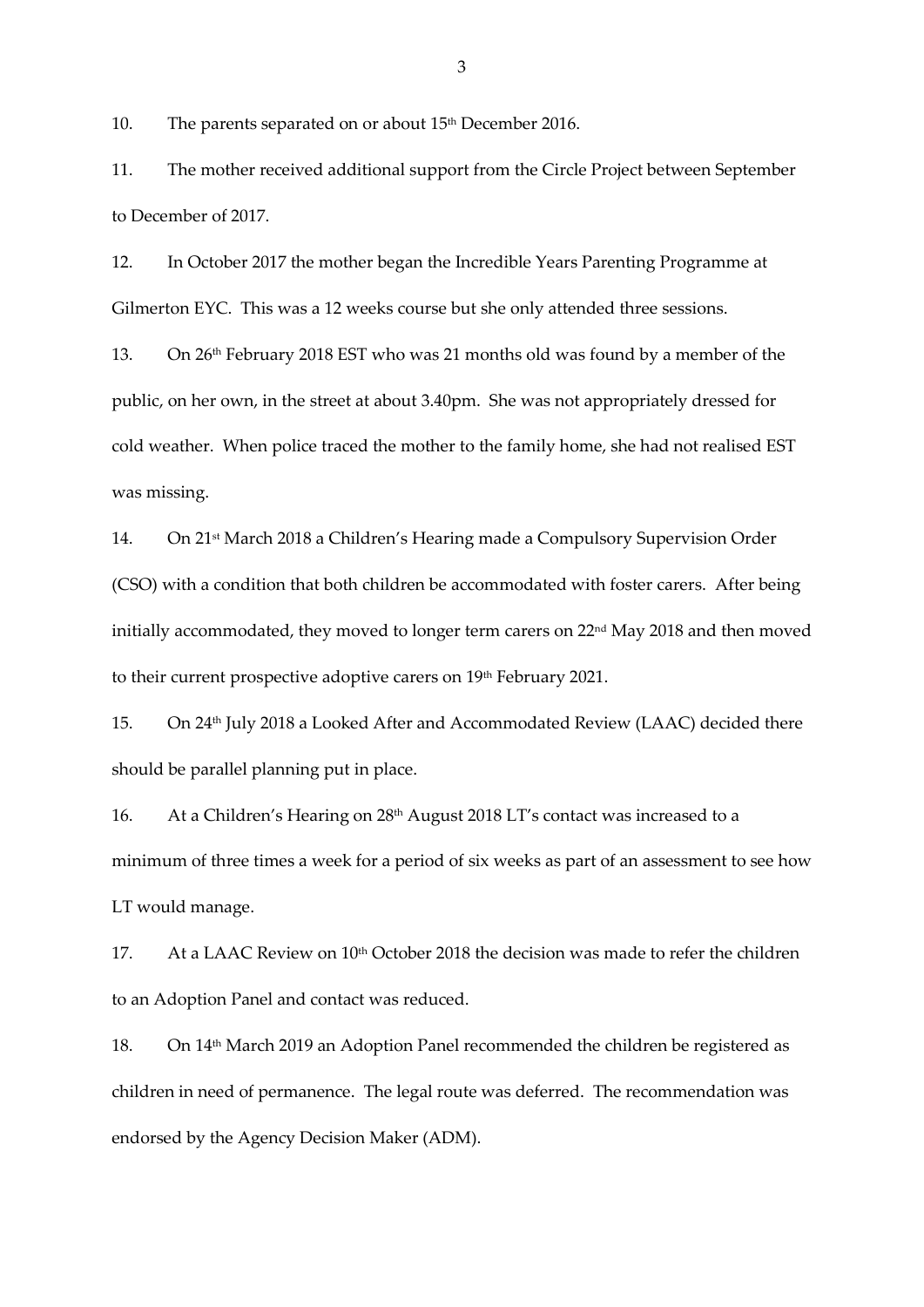19. On 30th April 2019 a Children's Hearing reduced mother's contact with the children to once per week and JL was to have indirect contact.

20. On 16<sup>th</sup> August 2019 police searched mother's property and found drugs with a street value of £15,000 along with a sum of cash of around £1,000. JL was present in the home and was arrested. He was subsequently charged with offences relating to possession with intent to supply and being concerned in supply of controlled drugs.

21. On 21st November 2019 there was an Adoption Panel Review when the recommendation was made for the children to remain registered for permanence and the legal route was for the local authority to make an application for a Permanence Order with Authority to Adopt (POA). This recommendation was endorsed by the ADM on 28th November 2019.

22. A Children's Hearing on 3<sup>rd</sup> February 2020 gave advice to the sheriff to support a Permanence Order with Authority to Adopt. The Hearing also reduced mother's contact to once every three weeks and supervised by the Social Work Department.

23. Whilst JL was remanded in custody in HMP Perth it was recorded that between 24th September 2019 and 23rd January 2020 LT visited him.

24. On 14th February 2020 he was given a custodial sentence of 3 years and 9 months. He has had no contact with the children for almost two years.

25. On 20th May 2020 an Adoption Panel met and recommended the children be matched to their current prospective adoptive carers. This recommendation was endorsed by the ADM on 3rd June 2020.

26. The children moved to their current prospective adoptive carers on 19<sup>th</sup> February 2021.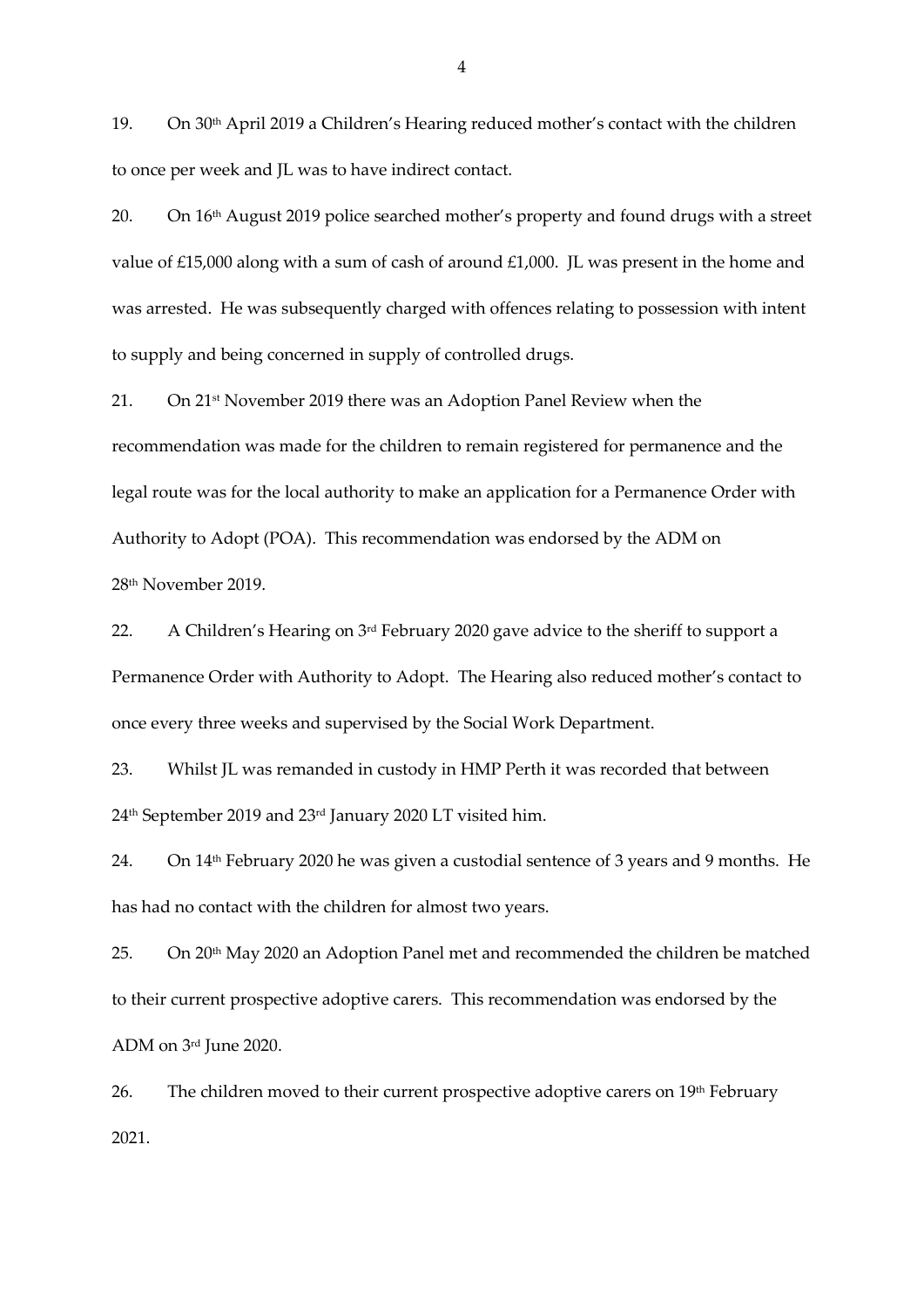27. The report by Jenny Foley, Chartered Counselling Psychologist, dated 13<sup>th</sup> December 2020 and instructed by the parents is what it bears to be, but the opinions contained within it are not agreed.

28. Both LT and JL were offered supports from a number of different agencies such as the Rock Trust and Safer Families and Throughcare and Aftercare. Both parents took part in a 12 week parenting assessment at Hailesland Early Years Centre from 12 April 2016. Though the parents did not attend all sessions.

29. NTT first came to Social Work's attention in August 2015. This followed two police reports relating to incidents of domestic abuse between LT and JL. There were also concerns raised by NTT's health visitor because of a lack of engagement with health services.

30. In 2016 there were a number of police reports relating to domestic incidents and JL assaulting LT. During home visits the flat was frequently observed to be unhygienic and cluttered. There were also concerns about engagement with professionals, gatekeeping, routines and attendance at the nursery. On 10 December 2016 LT said she had ended her relationship with JL and would parent the children on her own. This was immediately after a serious physical assault on LT by JL, witnessed by both children.

31. Although LT's attendance at contact was generally good, it was noted that she was unable to take advice on board about meeting the children's needs. LT failed to engage with the Incredible Years Parenting Programme that she was offered.

32. After JL was arrested for drug dealing LT told social workers that JL was initially released on bail then it was discovered he had been remanded in Perth prison from 18 September 2019 and LT had been visiting him there three times a week. On 4 November 2019 LT admitted to social workers she was in a relationship with JL and always had been.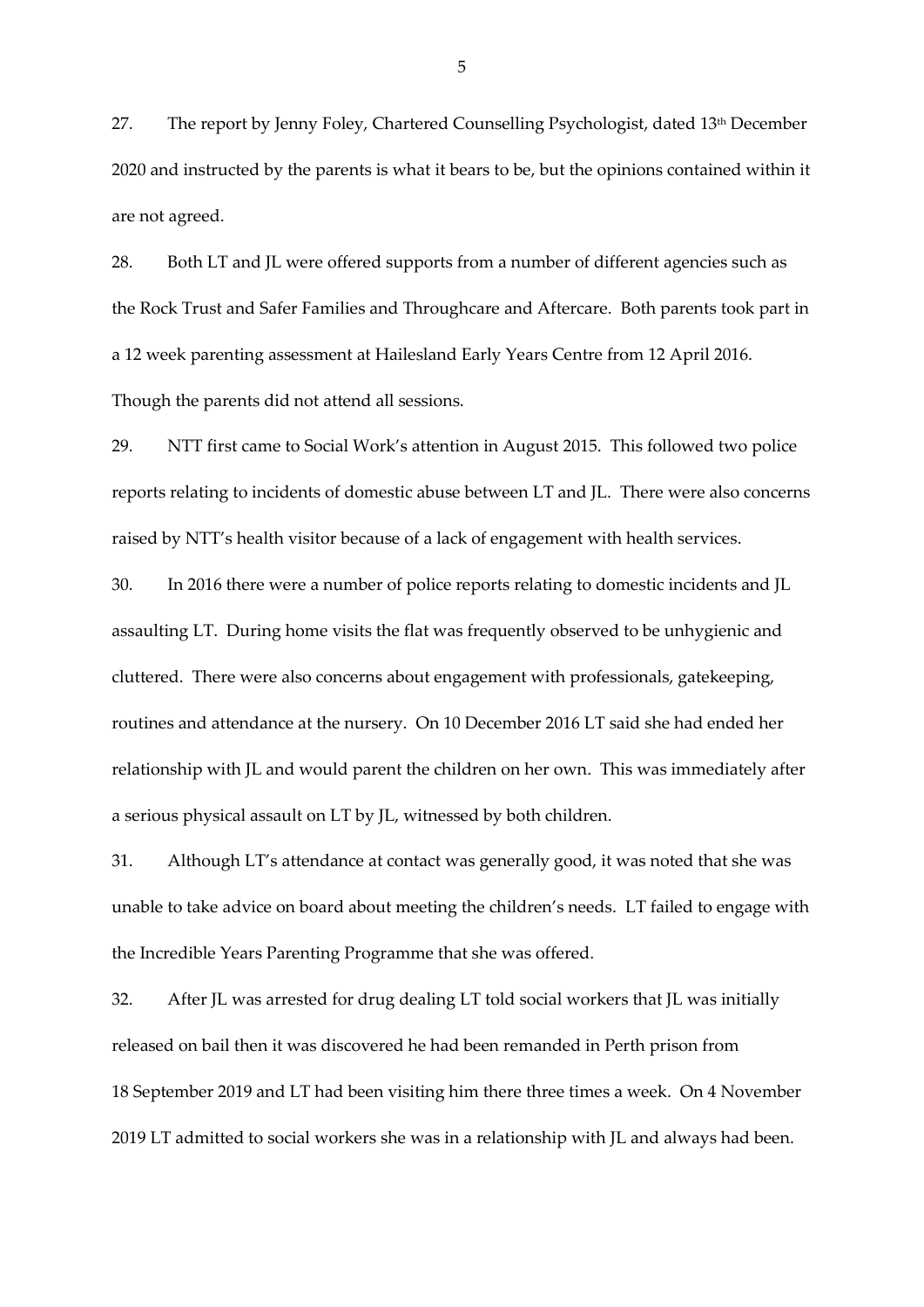LT had previously denied being a relationship with him on numerous occasions. LT said the reason she lied was to delay permanency planning for the children.

33. After the children were accommodated LT had contact with them which was reduced over time. LT cannot look after and manage the children. She has no insight into her own inability to parent the children safely. Her relationship with the children is akin to that of a big sister. Despite many attempts to train LT to parent the children she is incapable of doing so. This will not change and there is not viable proposal that would indicate she can change.

34. JL has no relationship with the children. His early contact with them was positive but after LT and JL separated he disappeared for a period and has now ended up in custody. The children barely remember him and seldom mention him now. He is incapable of rearing the children.

35. Once taken into care the children's behaviour was noted to be maladjusted. They have greatly improved in their foster placement. They are making progress in the care of the prospective adopters. It would be seriously detrimental to the welfare of both children to reside with either natural parent.

36. Both parents are motivated to destabilise any permanence or potential adoptive placement. LT cannot accept that she is a poor parent who has damaged the children. She is incapable of rearing the children safely.

37. JL remains in a relationship with LT and supports her. LT has been in other abusive relationships while JL was in custody.

38. Direct post permanence contact would be destabilising to any permanence placement which is what LT wants.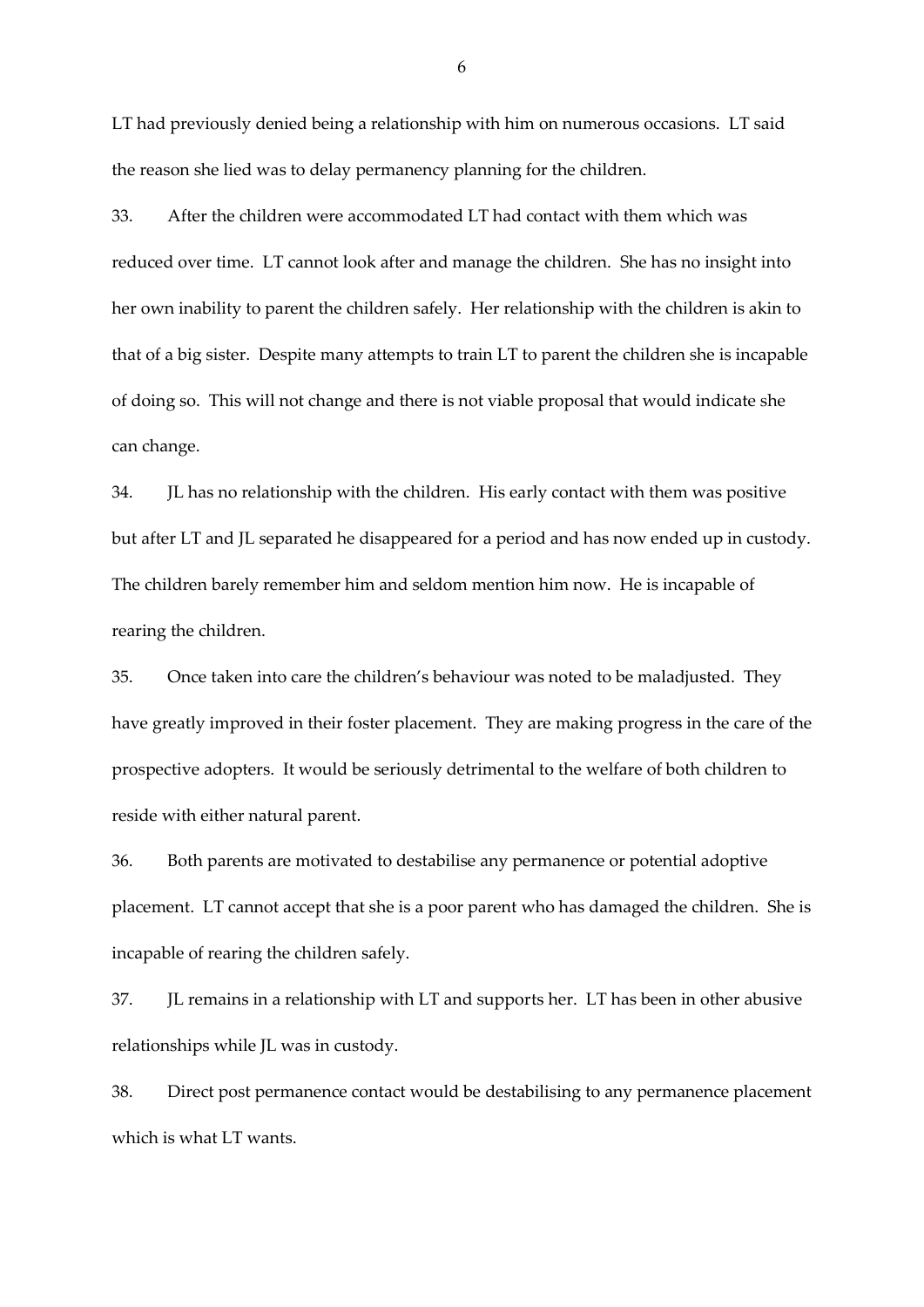39. The children are happy in a safe placement which constitutes a good opportunity, if they are adopted, for them to have a stable family life in their childhood and future life.

#### **Finds in fact-and-law**

1. On the facts established in relation to the conduct of LT on 26 February 2018 [para 13], residence with LT is likely to be seriously detrimental to the welfare of EST in terms of section  $84(5)(c)(ii)$  of the Act.

2. On the facts established in relation to the conduct of JL and LT on 16 August 2019 [para 20], residence with either or both JL and LT is likely to be seriously detrimental to the welfare of NTT and EST in terms of section 84(5)(c)(ii) of the Act.

3. On the facts established, in relation to the potential risk of harm posed by JL and LT; and the likely inability of JL and LT to protect NTT and EST from that harm, residence with either or both of them, is likely to be seriously detrimental to the welfare of NTT and EST in terms of section  $84(5)(c)(ii)$  of the Act.

4. On the facts established, in considering whether to make a permanence order in respect of NTT; having regard to the need to safeguard and promote her welfare throughout her childhood, as the paramount consideration, in terms of section 84(4) of the 2007 Act; having regard to; her views as ascertained by her Curator *ad litem;* her religious persuasion, racial origin and cultural and linguistic background; and the likely effect on her of the making of the order; that it is, in terms of section 84(3) of the 2007 Act, better for her, that a permanence order be made than that it should not be made, because, her residence with JL and or LT, is likely to be seriously detrimental to her welfare.

5. On the facts established, in considering whether to make a permanence order in respect of EST; having regard to the need to safeguard and promote her welfare throughout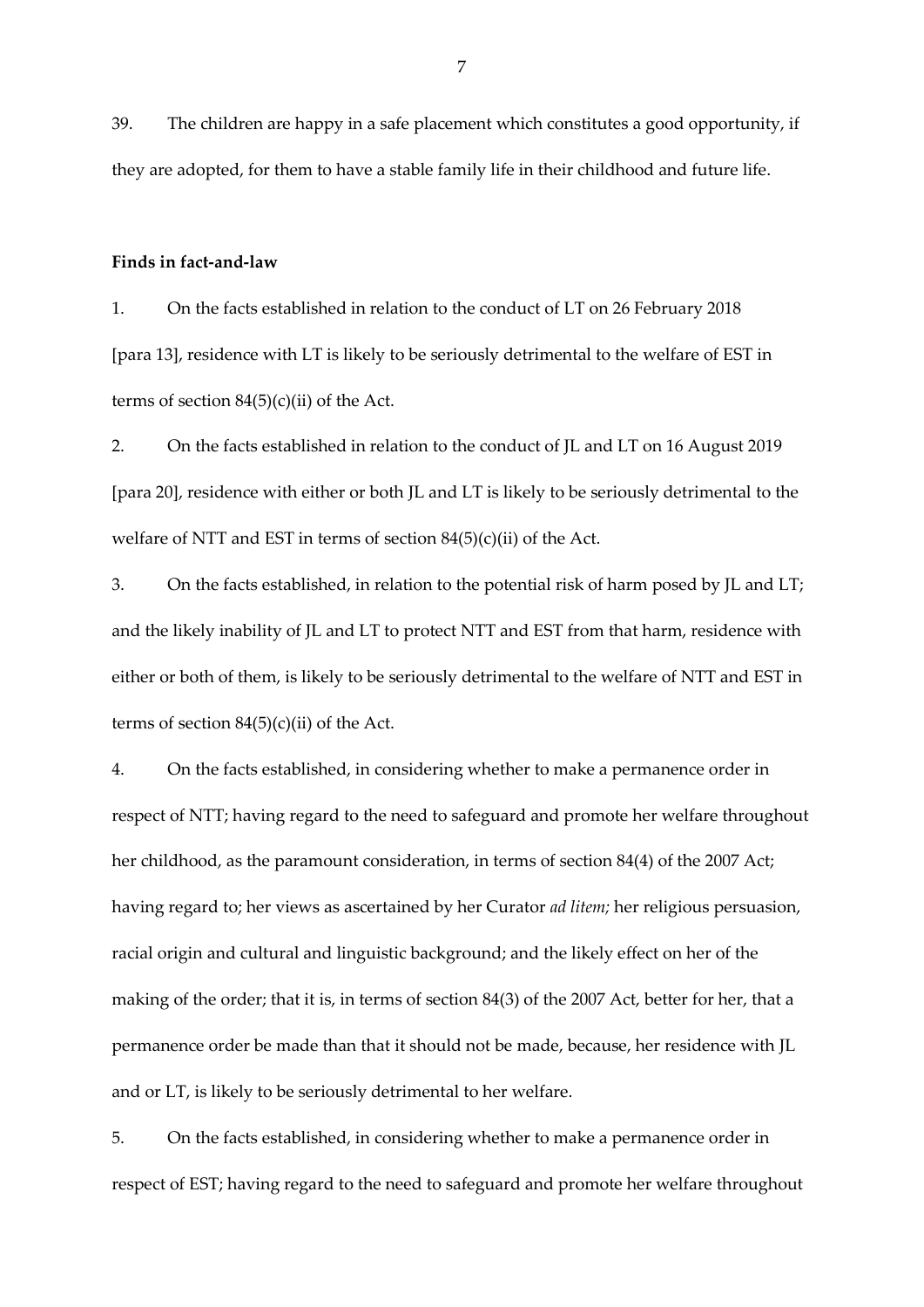her childhood, as the paramount consideration in terms of section 84(4) of the 2007 Act; having regard to her religious persuasion, racial origin and cultural and linguistic background; and the likely effect on her of the making of the order; that it is, in terms of section 84(3) of the 2007 Act, better for her, that a permanence order be made than that it should not be made, because her residence with JL and or LT, is likely to be seriously detrimental to her welfare.

6. In so far as the permanence order sought seeks authority for NTT to be adopted; LT understands the effect of but does not consent to the making of an adoption order in relation to NTT; she has parental rights and responsibilities in relation to NTT but is unable, satisfactorily, to discharge these; and is likely to continue to be unable to do so; therefore, in respect that the Applicant has requested that the permanence order sought, includes authority for NTT to be adopted; and being satisfied that NTT has been or is likely to be placed for adoption; finds that it is, in terms of section 83(1)(d) of the 2007 Act, better for her, on the facts established, that authority for her to be adopted is granted, than, if such authority is not granted; accordingly dispenses with the parental consent of LT and grants such authority.

7. In so far as the permanence order sought seeks authority for NTT to be adopted; JL understands the effect of but does not consent to the making of an adoption order in relation to NTT; he has parental rights and responsibilities in relation to NTT but is unable, satisfactorily, to discharge these; and is likely to continue to be unable to do so; therefore, in respect that the Applicant has requested that the permanence order sought, includes authority for NTT to be adopted; and being satisfied that NTT has been or is likely to be placed for adoption; finds that it is, in terms of section 83(1)(d) of the 2007 Act, better for her, on the facts established, that authority for her to be adopted is granted, than, if such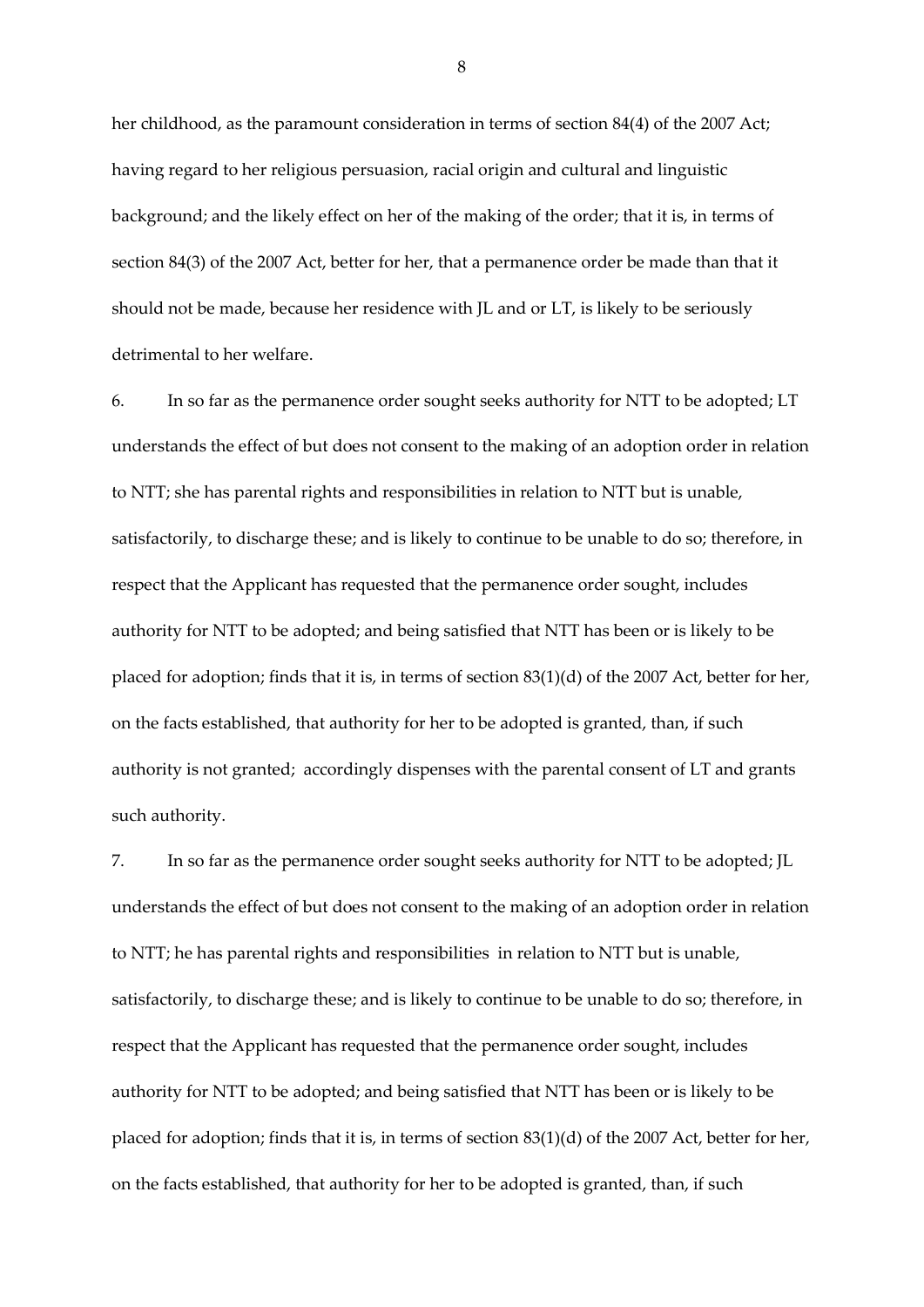authority is not granted; accordingly dispenses with the parental consent of JL and grants such authority.

8. In so far as the permanence order seeks authority for EST to be adopted; LT understands the effect of but does not consent to the making of an adoption order in relation to EST; she has parental rights and responsibilities in relation to EST but is unable, satisfactorily, to discharge these; and is likely to continue to be unable to do so; therefore, in respect that the Applicant has requested that the permanence order sought, includes authority for EST to be adopted; and being satisfied that EST has been, or is likely to be placed for adoption; finds that it is, in terms of section 83(1)(d) of the 2007 Act, better for her, on the facts established, that authority for her to be adopted is granted, than, if such authority is not granted; accordingly dispenses with the parental consent of LT and grants such authority.

9. In so far as the permanence order seeks authority for EST to be adopted; JL understands the effect of but does not consent to the making of an adoption order in relation to EST; he has parental rights and responsibilities in relation to EST but is unable, satisfactorily, to discharge these; and is likely to continue to be unable to do so; therefore, in respect that the Applicant has requested that the permanence order sought, includes authority for EST to be adopted; and being satisfied that EST has been, or is likely to be placed for adoption; finds that it is, in terms of section 83(1)(d) of the 2007 Act, better for her, on the facts established, that authority for her to be adopted is granted, than, if such authority is not granted; accordingly dispenses with the parental consent of JL and grants such authority.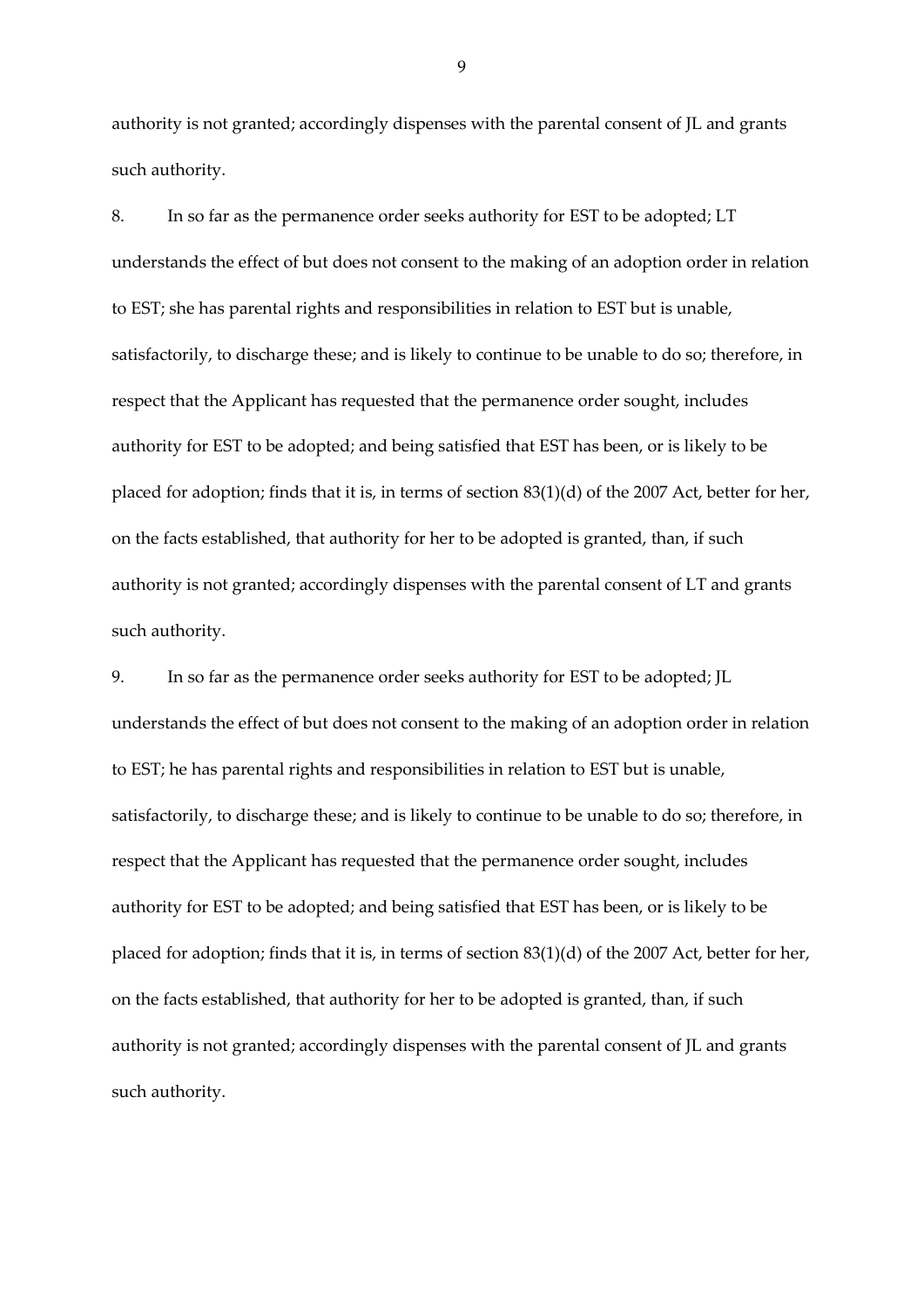## **The Issue**

[1] JL and LT were teenage parents. They had two girls, now 7yrs and 5yrs. They could not look after them properly. There was domestic abuse in the house, which the children witnessed. JL got into trouble and ended up in jail where he is now. LT could not look after the children alone. They eventually ended up in care. JL has had very little contact with the children. LT has restricted contact with them. The children were initially fostered and are now placed for adoption with a couple who want to adopt them. JL and LT do not consent to adoption. LT wants to be-rehabilitated with the children. JL thinks that is best for the children and he wants contact with them while they are with LT. The parents instructed an expert psychologist to help their case. The parents do not agree to the local authority application for permanence with authority to adopt. If permanence and ultimately adoption were to occur, the parents want regular direct contact with the children. A curatrix *ad litem* for the children was appointed who obtained the views of the oldest child, in so far as is reasonably practicable, given their ages. I heard a proof on all these matters. I heard two pre-proof hearings but on the morning of the proof, a late motion was made by the respondents to disclose the names and address of the prospective adopters so that they could be called as witnesses in relation to future contact. This was opposed by the petitioners, on the basis that their views were known, with regard to contact. I refused the motion because the views of the prospective adopters are known from the report of Jenny Foley and the affidavits of BMcG and CEB, all of whom gave evidence.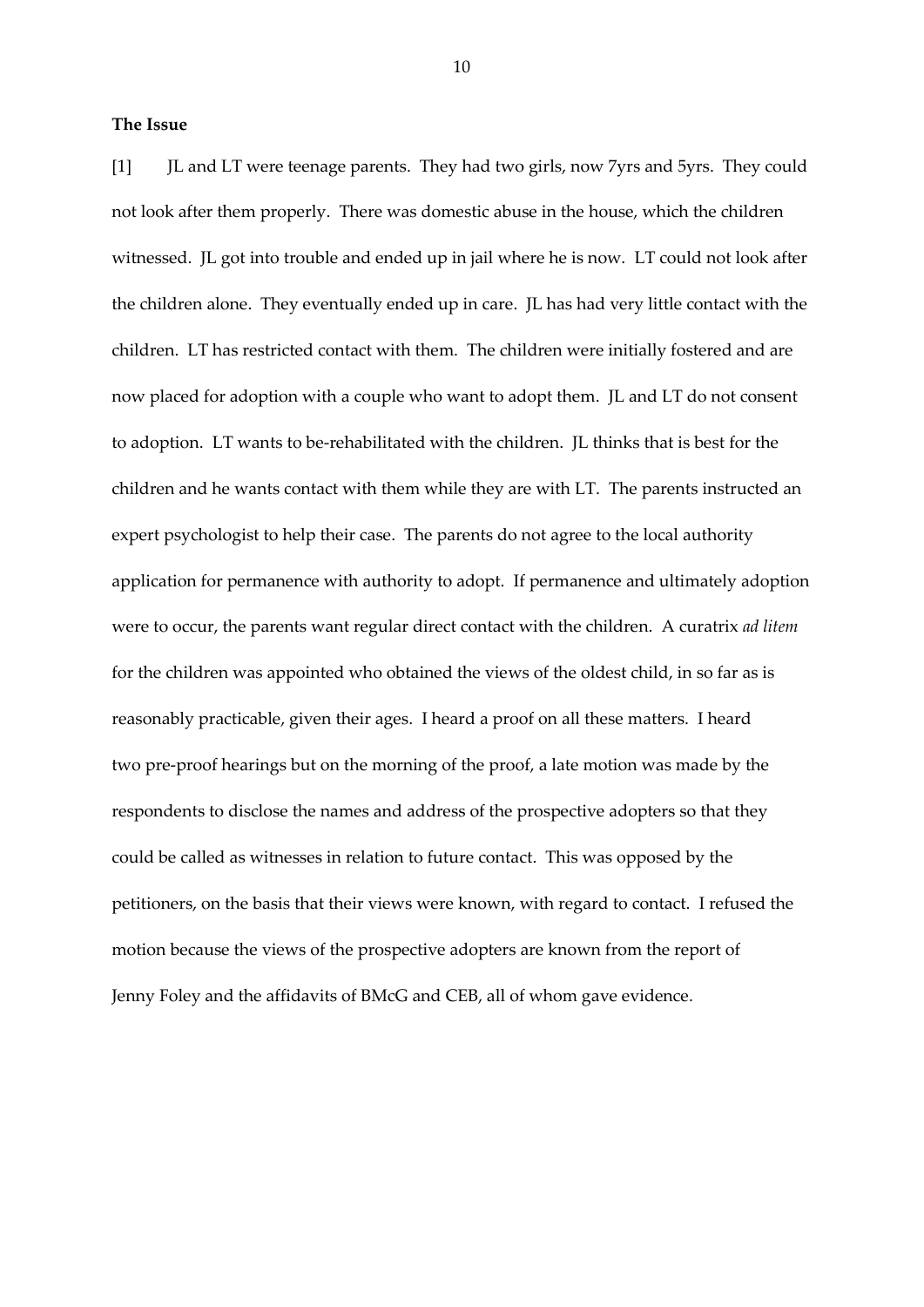## **The evidence.**

## *The Petitioner's proof.*

#### *BMcG social worker gave evidence.*

[2] BMcG gave an affidavit, which she adopted. She holds a First Class Honours degree in Social Work and also a HNC and NC in Early Years. She has also completed a Postgraduate Certificate (with distinction) in Applied Professional Studies (Child Welfare and Protection). Prior to qualifying as a Social Worker and worked as an Early Years Officer for 17 years. She first became the allocated Social Worker for the children in April 2016 just before EST was born. At that time, NTT was accommodated with a rehabilitation plan to return her to her parents' care. The parents were together when she became involved. NTT first came to Social Work's attention in August 2015. This followed two police reports relating to incidents of domestic abuse between LT and JL. There were also concerns raised by NTT's health visitor because of a lack of engagement with health services. A Social Worker was allocated to carry out an assessment. On 29 October 2015, a Child Protection Order was applied for due to serious concerns for NTT's physical and emotional wellbeing and that her developmental needs were not being met. The order was granted, and NTT placed with departmental foster carers. Both LT and JL were offered supports from a number of different agencies such as the Rock Trust and Safer Families and Throughcare and Aftercare. Both parents took part in a 12 week parenting assessment at Hailesland Early Years Centre from 12 April 2016. Though the parents did not attend all sessions it was felt there was enough to promote attachment and provide support in relation to rehabilitating NTT to her parents.

[3] The witness said EST was in the care of her parents after she was born. Her name remained on the Child Protection Register in reflection of the ongoing concerns related to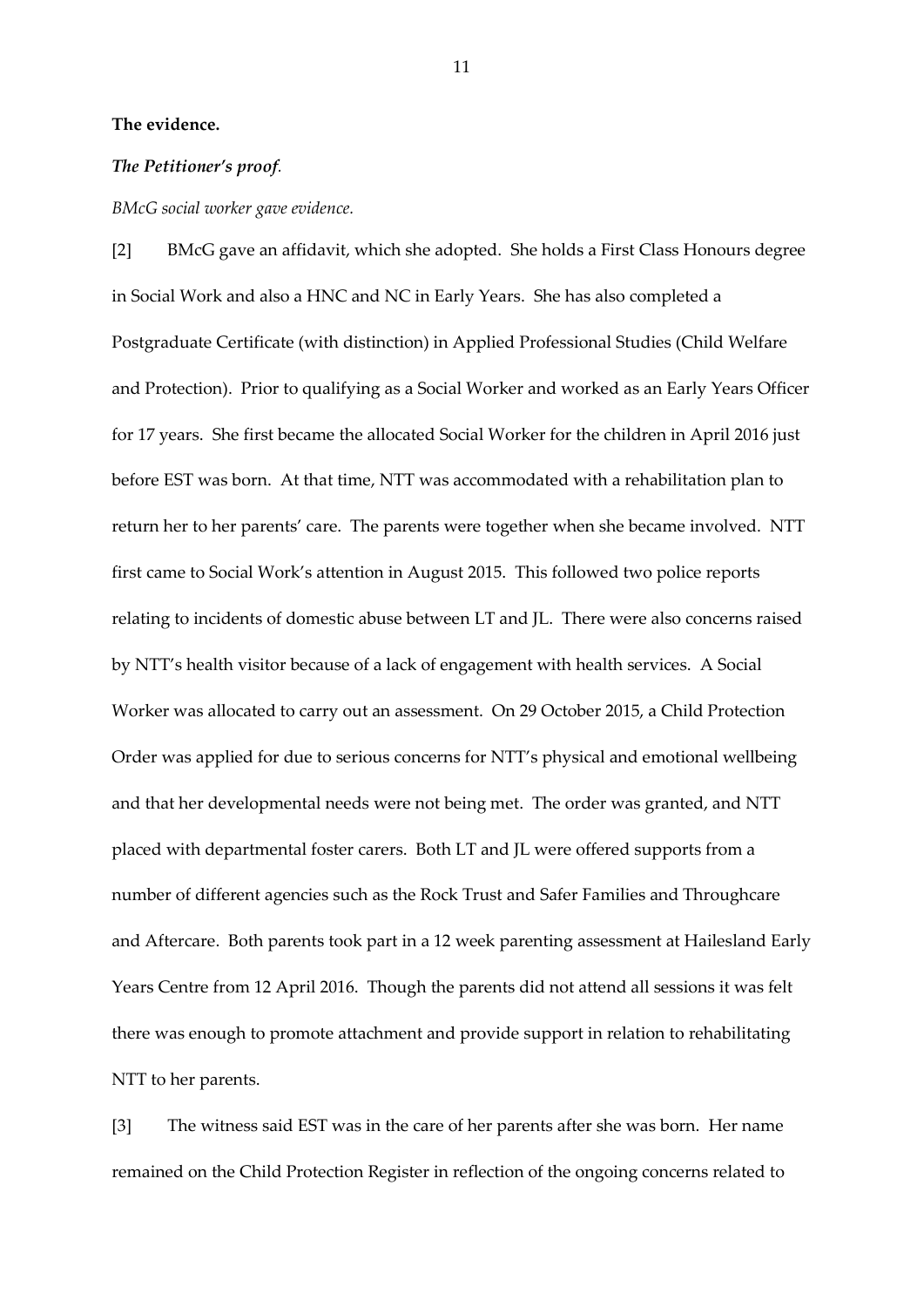domestic abuse and parenting incapacity. Although the rehabilitation plan for NTT continued to be progressed this took longer than anticipated. JL and LT were not always able to follow the agreed rehabilitation plan or adhere to NTT's established routines. NTT returned home on 27 October 2016. Over the next few months there were a number of police reports relating to domestic incidents and JL assaulting LT. During home visits the flat was frequently observed to be unhygienic and cluttered by involved social work staff and the wider multi-agency team. There were also concerns about engagement with professionals, gatekeeping, routines and attendance at the nursery. On 10 December 2016 LT said she had ended her relationship with JL and would parent the children on her own. This was immediately after a serious physical assault on LT by JL, witnessed by both children.

[4] The witness said that throughout 2017 there continued to be concerns around LT's ability to meet the children's emotional, developmental and health needs and to keep them safe due to certain adults she permitted in the family home. On 26 February 2018 social work were contacted by the police as EST, who was 21 months old at the time, had been found by a member of the public, alone in the street, around 3.40pm. It was cold that day and EST was wearing only socks, trousers and a thick top. The police made door-to-door enquiries that included LT's home. It was only when the police appeared at her door, around 4.55pm, that LT realised EST was missing. The witness stated that following this incident, and the other continuing concerns, a Children's Hearing, on 21 March 2018, decided the children should be accommodated. Both children were placed with departmental foster carers. LT was to have contact with the girls a minimum of four times a week for a minimum of one hour. The children then moved to foster carers, on 22 May 2018. A Children's Hearing, on 28 June 2018, reduced LT's contact to a minimum of twice a week for a minimum of two hours. JL's whereabouts were unknown at this time. It was agreed at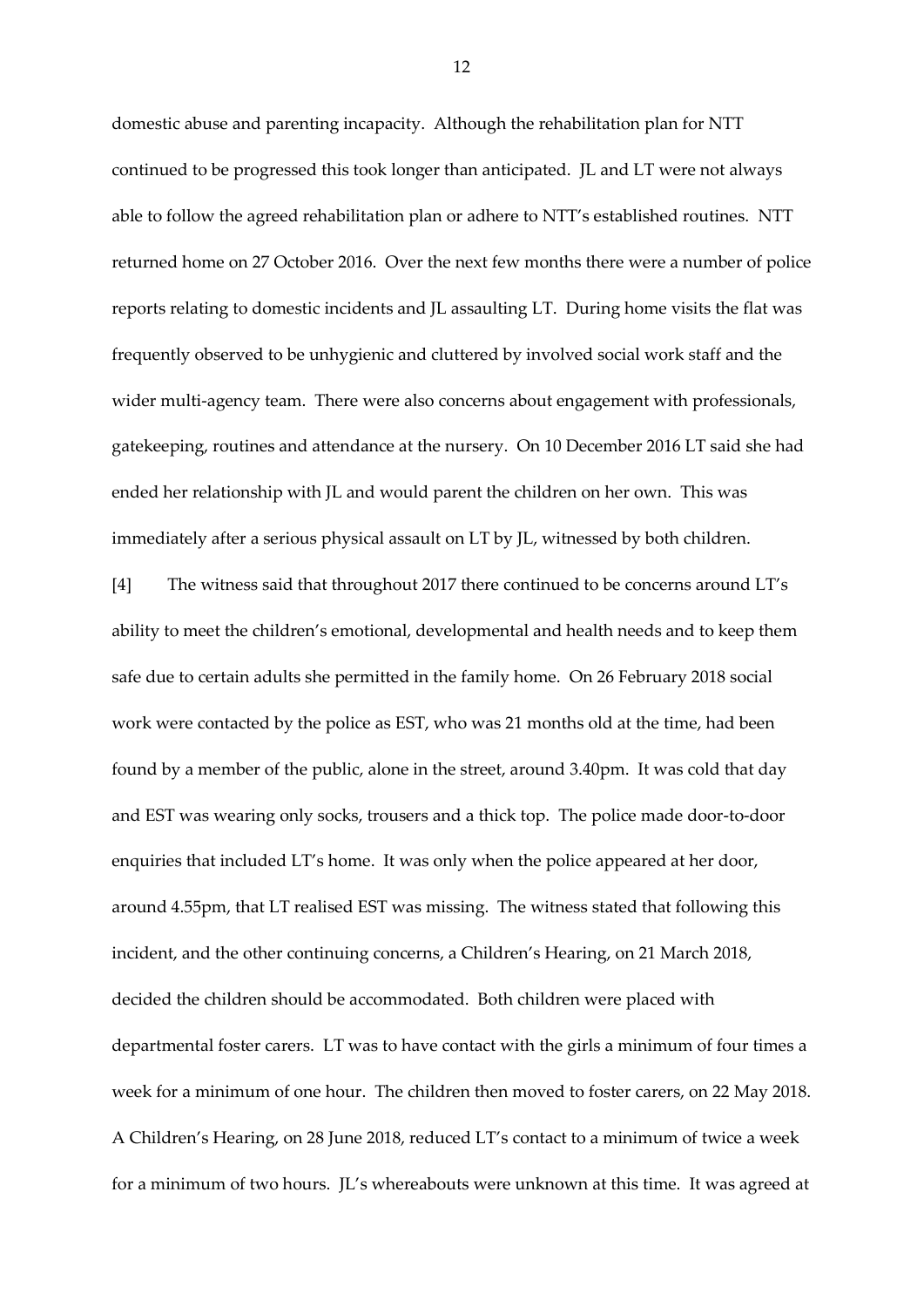a Looked After and Accommodated Review (LAAC), on 24 July 2018, that there should be parallel planning for the children. Although LT's attendance at contact was generally good it was noted that she was unable to take advice on board about meeting the children's needs. LT failed to engage with the Incredible Years Parenting Programme that she was offered. The witness said she also struggled to maintain her tenancy and she had rent arrears accruing.

[5] The assessment of the girls returning to LT's care continued and at a Children's Hearing, on 28 August 2018, the affiant proposed that there be a six week period of increased contact in terms of duration and frequency and a reduction in supervision as part of an assessment to see if LT could resume care of the children at home. The hearing agreed and contact took place a minimum of three times a week supported by social work. Observations of the increased contact demonstrated that LT was not able to consistently meet the children's needs. The witness said it also appeared the children were struggling emotionally with the increased level of contact and it negatively impacted on their usual routines. During this period of increased contact NTT began to engage in body focused behaviours, including scratching her genitals and nose until they bled. This lasted for several months. Observations indicated that these behaviours were linked to contact with her mother. At a LAAC Review, on 10 October 2018, the decision was made to refer the girls to a Permanence Panel. At this same LAAC Review it was agreed that from the beginning of November 2018 contact between the girls and their mother should be reduced to two hours, three times a week, to be supervised by social work and early years staff. The witness said this was in recognition of the observations from the increased contacts. A Children's Hearing, on 23 January 2019, decided to reduce the girls' contact with their mother to once a week again to be supervised by social work. After LT appealed the decision, EST's contact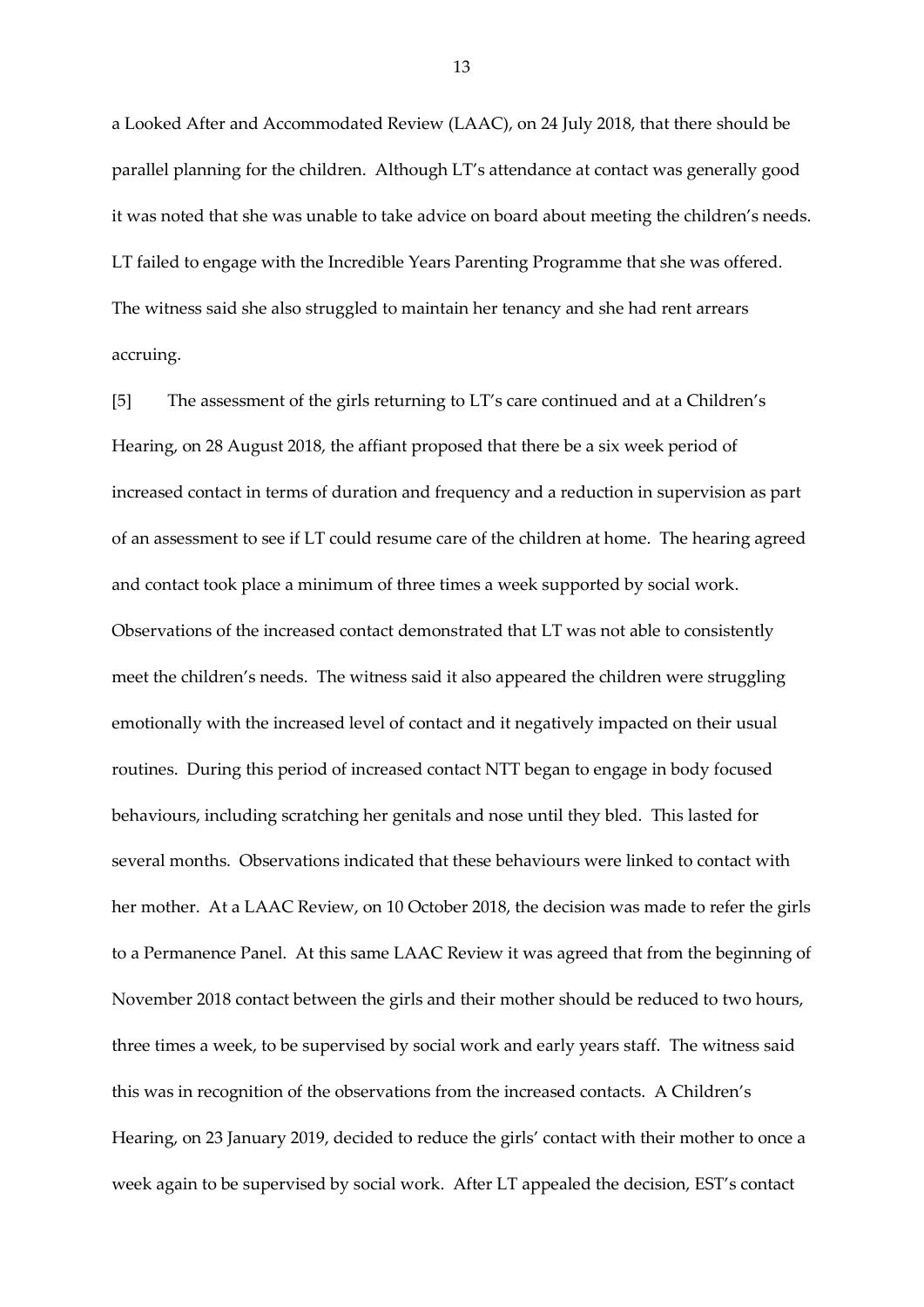only was increased to twice a week for two hours. The recommendation from the Adoption and Permanence Panel, on 14 March 2019, was to register the girls as in need of permanence and this was agreed by the Agency Decision Maker. The witness said the legal route was deferred to allow Family Based Care to search for prospective adopters for the children. LT's contact was then set at once a week, for both girls, at a Children's Hearing on 30 April 2019.

[6] A police concern report, dated 16 August 2019, was received relating to a drugs search of LT's tenancy where drugs, including heroin, crack cocaine and cannabis were found with a street value estimated at £50.000 [although parties agreed the sum of £15,000 in the Joint Minute. The police also recovered £2000 [£1000 in the Joint Minute] in cash and drug dealing paraphernalia. JL was in the flat at the time and told police he lived there with his girlfriend LT. JL was charged under the Misuse of Drugs Act as was LT later. The witness said JL was initially released on bail then it was discovered he had been remanded in Perth prison from 18 September and LT had been visiting him there three times a week. When the witness discussed this with LT, at a meeting on 4 November, she admitted she was in a relationship with JL and always had been. LT had previously denied being a relationship with him on numerous occasions. LT said the reason she lied was to delay permanency planning for the children. A social worker from North East locality children and families practice team carried out what was thought to be a positive piece of work with LT over a period of several months, starting in October 2018, based on therapeutic principles relating to recovery from domestic abuse. However, this work was not meaningful as LT was subsequently found out to be still in a relationship with JL. A review Adoption and Permanence Panel was held on 21 November 2019 with a recommendation for the local authority to apply for Permanence Orders with Authority to Adopt for both children. This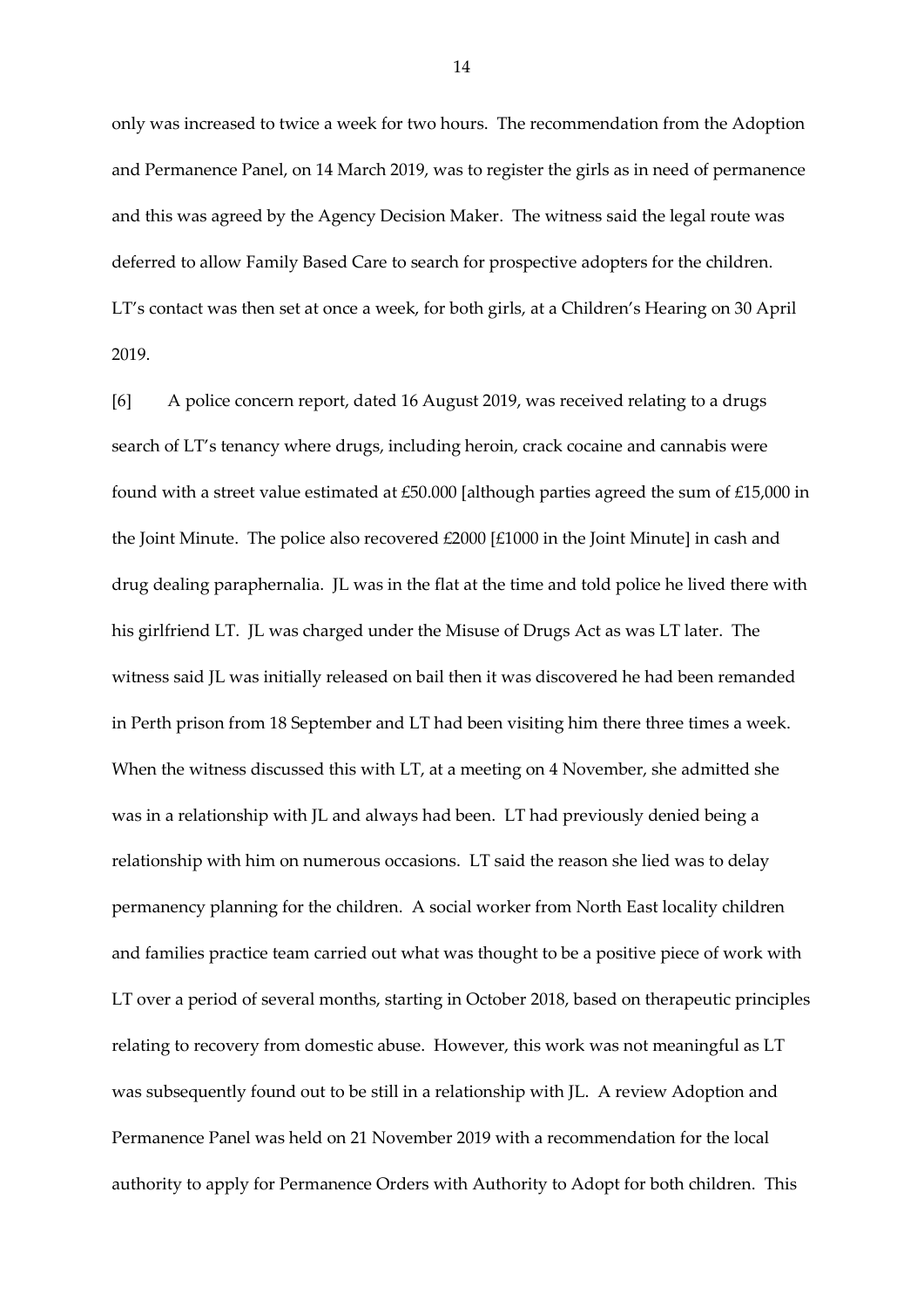was also agreed by the Agency Decision Maker. During 2019 LT's contact was once a week and normally supervised in a room in Fort Early Social Work Centre. The contact took place inside the room and garden for safety reasons following on from drugs being found in LT's flat in August 2019. It was said by the witness that the risks to the girls were too great to have contact in community settings. There were persistent observations of what she called the children's regressional, oppositional and dysregulated behaviours during contacts and LT's inability to be consistent in her responses during the contacts. The endings of contacts were highlighted as particularly difficult for the girls to manage. LT was unable to fully adhere to agreed plans for the endings and was making these last longer than necessary with no clear boundaries. At the children's LAAC review held on 24 September 2019 it was agreed that social work would offer LT and the girls a higher level of additional support throughout the contacts, intervening as required. The witness said LT was not in attendance at the LAAC Review to be involved in this discussion as she was visiting JL in prison. [7] The witness said that during the time the children were with foster carers they made a lot of progress. The foster carers were able to establish routines for the girls and put boundaries in place which they had not experienced at home with LT. Although experienced, the foster carers found it challenging looking after the girls when they moved in. Both children displayed very unsafe behaviours, especially EST. This included running onto main roads, swinging from ceiling light fittings, climbing onto furniture and emptying bottles of liquids. The witness said that when in community settings they would approach

high level of consistent supervision to ensure they were safe. EST was scared of males and for a long time would not permit her male carer to be involved in her care. They

unfamiliar adults and children frequently without checking in with carers. They required a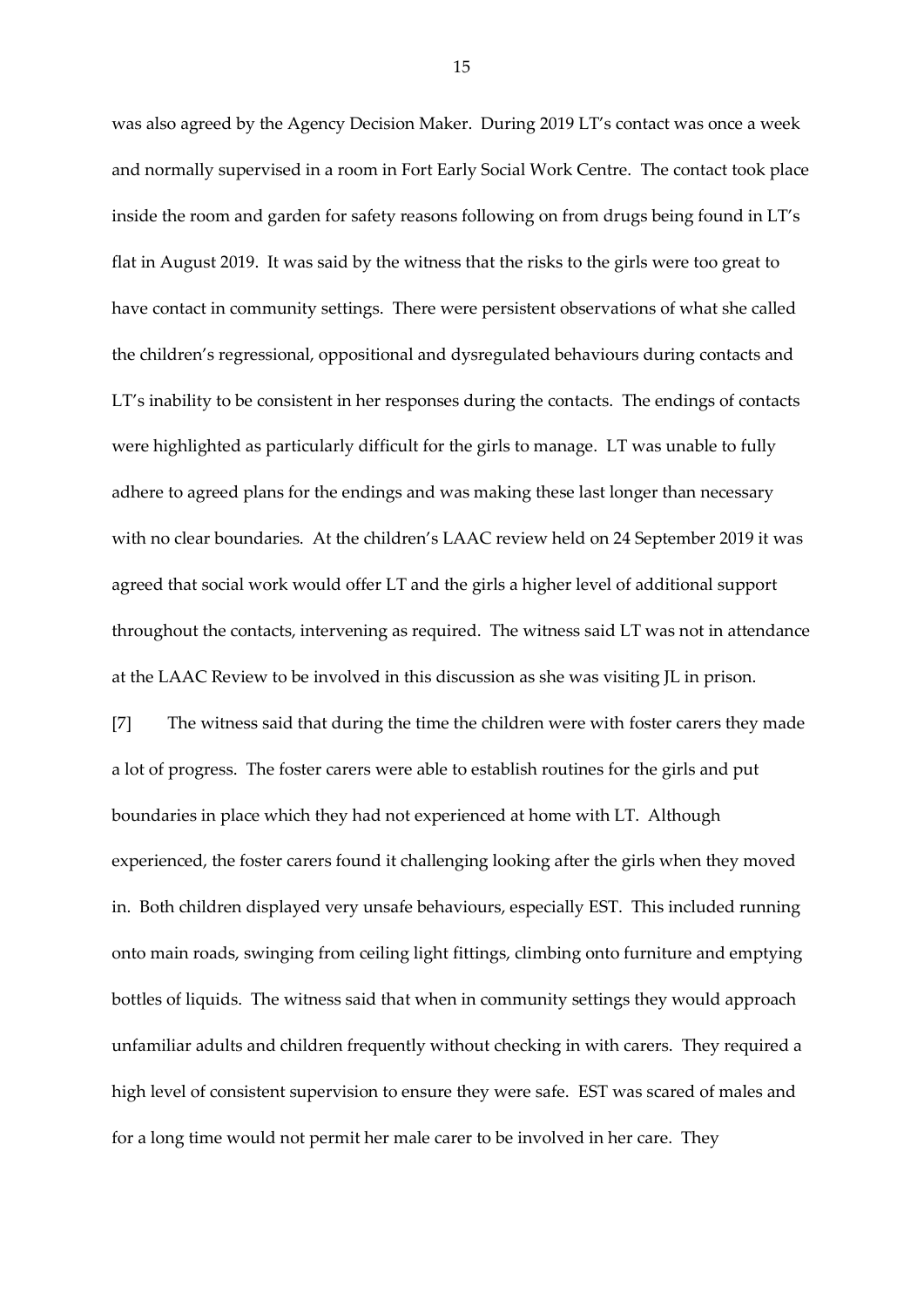demonstrated no outward distress at moving from the care of their mother to the emergency carers and then to foster care a few weeks later.

[8] It was said JL had other charges relating to drug offences all of which resulted in him receiving custodial sentences. The affiant states her Team Leader Susan Rattigan met with JL, in Perth prison, on 29 January 2020 to advise him of the plans for the children. At that time he seemed to accept what was happening, acknowledging that he and LT had not parented well nor worked well with the professionals involved. He also accepted having indirect contact with the girls. A Children's Hearing, on 3 February 2020, gave advice to support the Permanence Orders with Authority to Adopt. A decision was also made to reduce LT's contact to once every three weeks supervised by social work and that JL would have indirect contact also supervised by social work.

[9] With regard to the contact LT has at present, the witness said LT is given advice about how to manage contact but finds it difficult to implement the advice. After lockdown, in March 2020, direct contact could not safely take place and video contact took place instead. Video contact lasted for about half an hour as neither NTT nor EST could tolerate any longer. EST in particular was not able to engage with LT well via video calls. The girls though did seem to cope better when there was less direct contact, in that it had less impact on their daily functioning. Generally, the witness said, the girls cope better with direct contact if it is outside as it is less intense and LT has less opportunities to be intrusive, than if indoors. When contact is outside, they can move away from LT, as she tends to follow them around, and it is easier for them to avoid engaging in conversation with LT. During outdoor contacts NTT and EST normally play in different areas of playparks, with NTT often opting to be close by the contact supervisor. EST will sometimes tell LT to 'go away' or 'leave me alone' when she is too intrusive.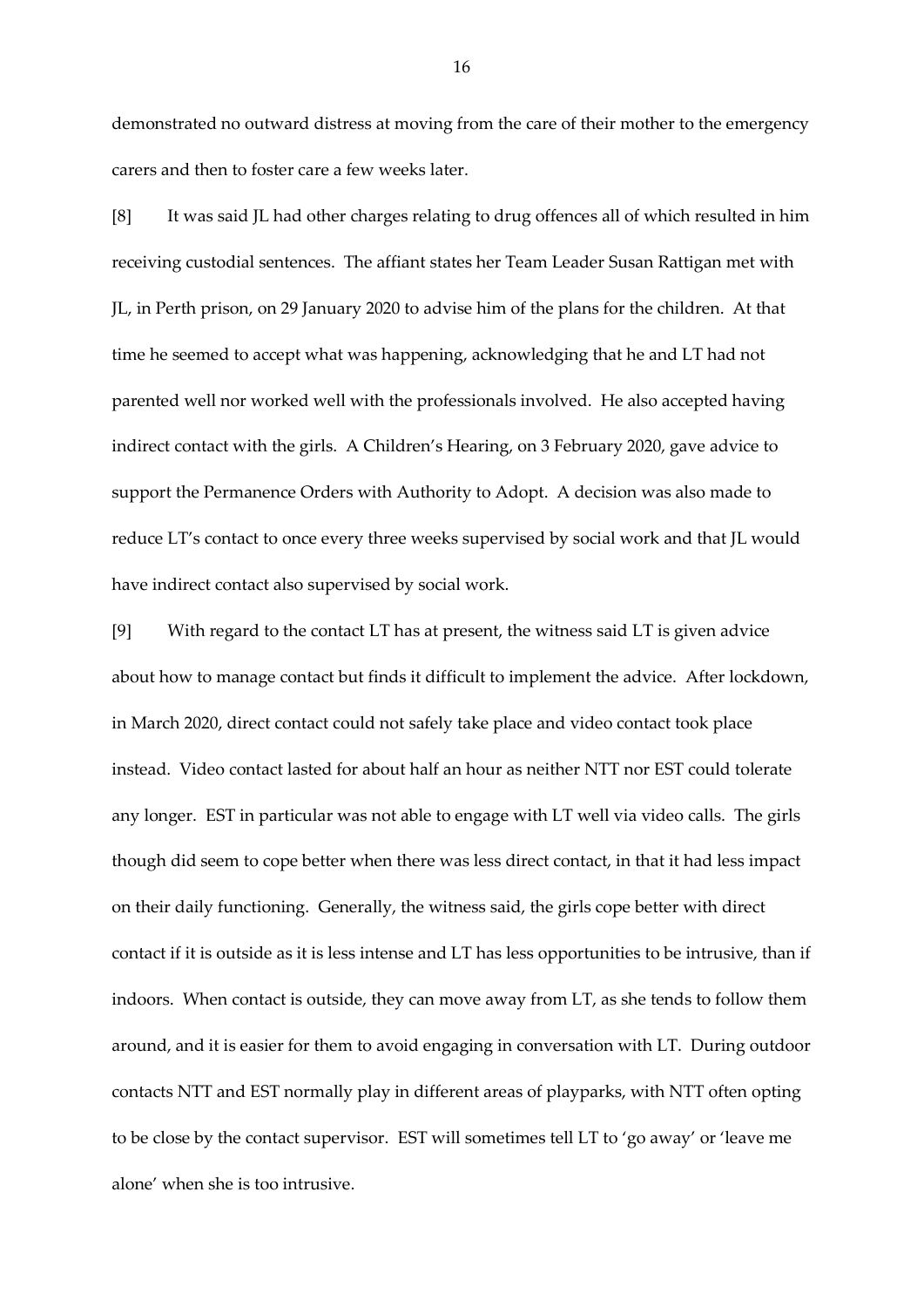[10] The witness said that whilst looking for a new family for the girls she went to an Adoption Exchange Day, in Stirling, which took place in December 2019. Prospective adopters were there along with their social worker. The witness spoke to them about the girls. There was other interest shown, by potential adopters, but social work staff were taken by the prospective adopters. They came across as being a very warm couple and they were very interested in hearing about the girls. They were accepting of the girls' background and liked hearing about their different personalities. They came back three or four times to ask more about the girls and staff were able to show videos of them as well. [11] The witness explained the assessment process the prospective adopters went through. The prospective adopters showed insight into the children's life experiences and their need for warmth and support. The witness further explained that at a Permanence Panel on 20 May 2020 the prospective adopters were matched with the children. It had been hoped to move the girls shortly after this but by then the applications for permanence orders were in court and being opposed by both LT and JL. However, when an interim order was granted, on 23 December 2020, to allow the girls to move, the social work department were able to start the process of moving the girls. A co-ordination process was set out as this was important to make it a positive move for the children. The couple had made books of introduction for each of the girls. The witness took them with her when she went to tell the children of their new family on 28 January 2021. NTT asked things such as would she still see her foster parents and spoke of how she would miss them. NTT also asked about the prospective adopters, what they liked to do, how many bedrooms they had and about the dogs they have.

[12] The witness said the introductory visits went well and the girls moved on 19 February 2021 on a fostering basis. The placement is still in its early days, but it is going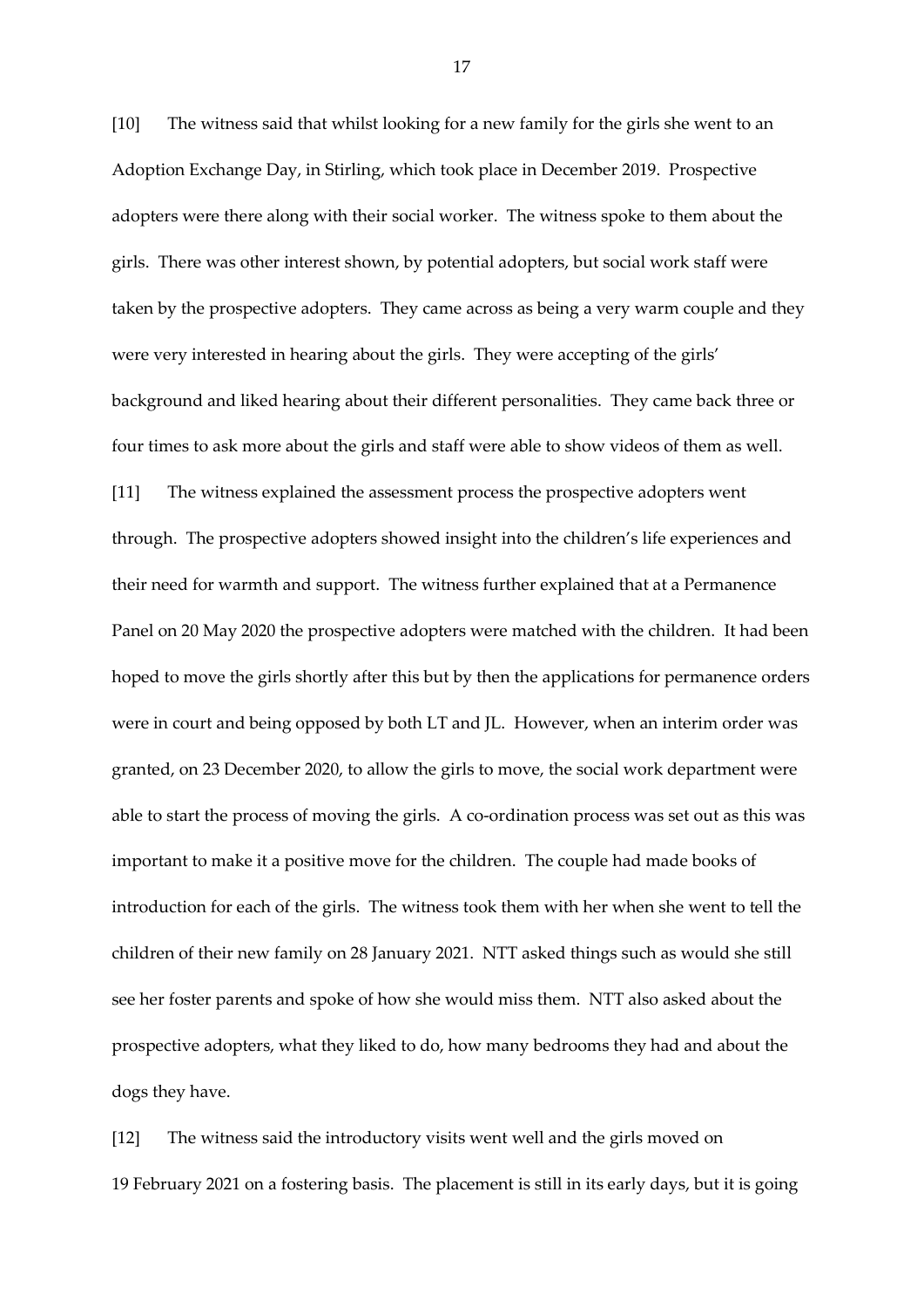as well as can be expected. The witness said it was intense to start with and tricky with the children regressing in some of their behaviours. Both children have safe spaces created for them in the home where they can spend short periods of time if they need this. The girls had been with their foster carers for almost three years at the point of moving. The witness thought it was healthy that the children showed a reaction to the move as this indicates they managed to form a secure attachment to their foster carers and trusted them to keep them safe. The witness has visited the children three times since they moved and sees them as getting more and more comfortable in their new family. Several factors have helped. The prospective adopters encourage the children to speak about their feelings and people who are important to them. They adopt a calm and consistent approach and have sought advice appropriately, from the multi-agency support team. They have been able to follow the routine the children had whilst at their foster placement which has helped them to feel safe. The children have now successfully started at the local school and nursery.

[13] With regard to ongoing contact, the witness said that on Thursday 4 March 2021 she collected the children to take them to have contact with LT. When they arrived the girls immediately went off in different directions. LT followed EST and tried to help her in the playground but EST did not want her help and told LT that. NTT choose to play on equipment and did not answer LT when she asked about her move. LT gave the girls a necklace each with photos in them of her with each of them. Prior to the contact the witness had two phone calls with LT where the necklaces were discussed in detail. LT wanted the children to wear the necklaces as a reminder that she loved them. However, the witness was concerned the necklaces could symbolise a different meaning for the girls, a reminder of their unsafe care experiences whilst living with their mother. She had advised LT that, whilst the sentiment was nice, the timing would not be appropriate. She had strongly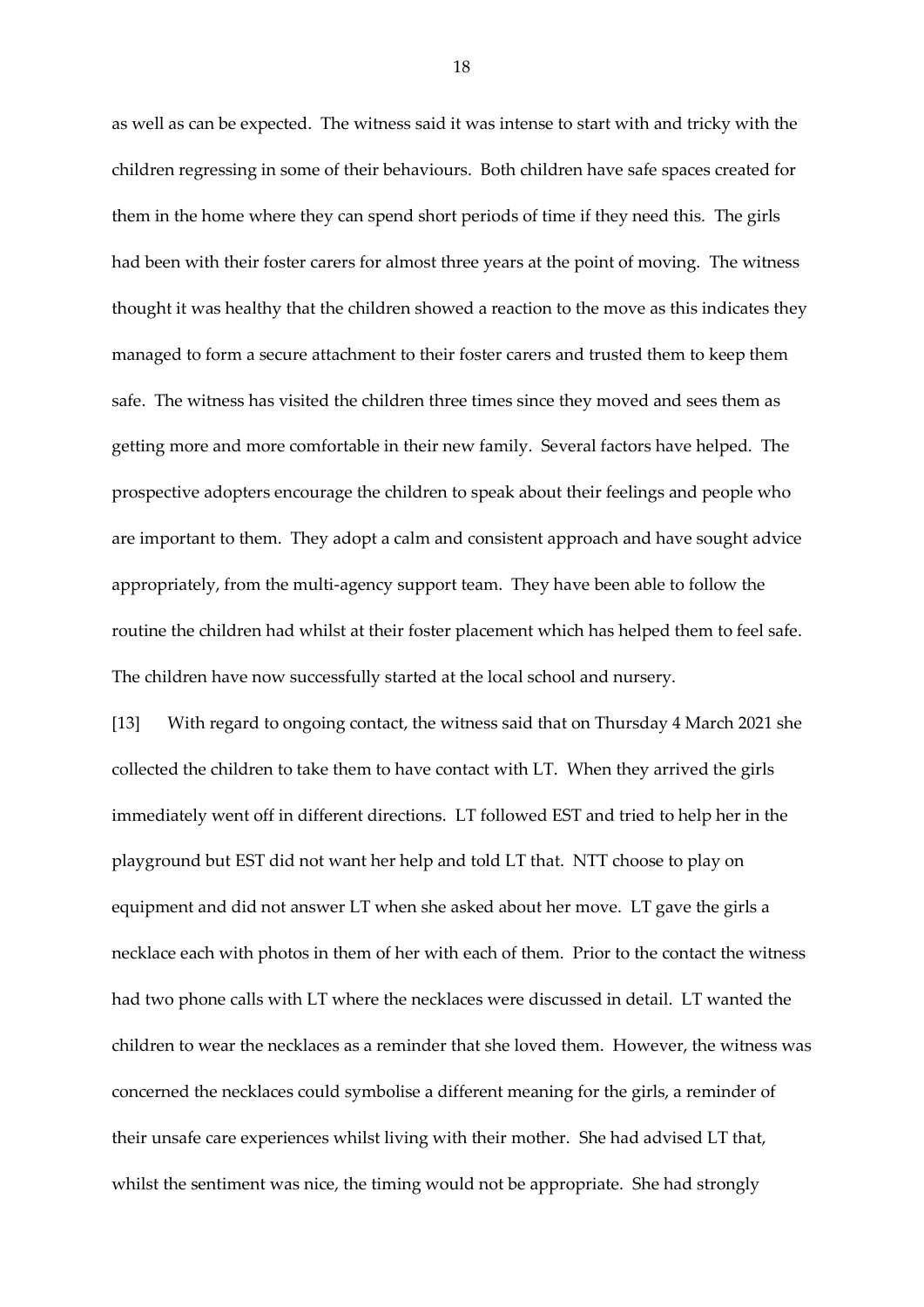advised that LT either hold onto them until a later date or the witness could pass onto the carers to keep for them. The children showed little interest in the necklaces with NTT opting not to wear hers when LT asked her directly. The witness said she showed the necklaces to the prospective adopters, with the children present, when they got back, and they put them in the memory boxes the girls have. Neither child has asked to look at the necklaces since. [14] Further, the witness stated that on 25 March 2021 another direct contact took place between LT and the children. The witness spoke with LT on the phone prior to this date to give advice about contact and feedback from the previous contact. LT asked if she could bring them a chocolate Easter egg. The witness asked if LT meant something like a small egg with a chocolate bar, she said yes, and the witness agreed this would be fine. LT arrived at the contact with two large bags containing Easter eggs. This included, for each child, huge chocolate bunnies, two large chocolate Easter eggs and approximately 10-12 smaller eggs/chocolate treats. LT bringing extensive sweet treats to contacts has been a feature over the years. She has continuously been advised not to do so due to health and behavioural issues. EST, who has teeth removed due to dental decay incurred whilst at home with LT, can become very focused on sweet things. The witness said she is aware, as is LT, that EST has become overtly distressed when the fosters carer had to limit access to the sweet treats from LT.

[15] The witness said she is concerned that having direct contact with LT is retraumatising the children at a time when a lot is expected of them emotionally in terms of developing attachments to their new carers. She said that en route to both contacts NTT asked her for clarification about why she is not living at home. She requested specific details about traumatic events such as when EST was found alone in the street and when JL assaulted LT. On the way to contact on 25 March 2021 NTT spoke of crying when Daddy J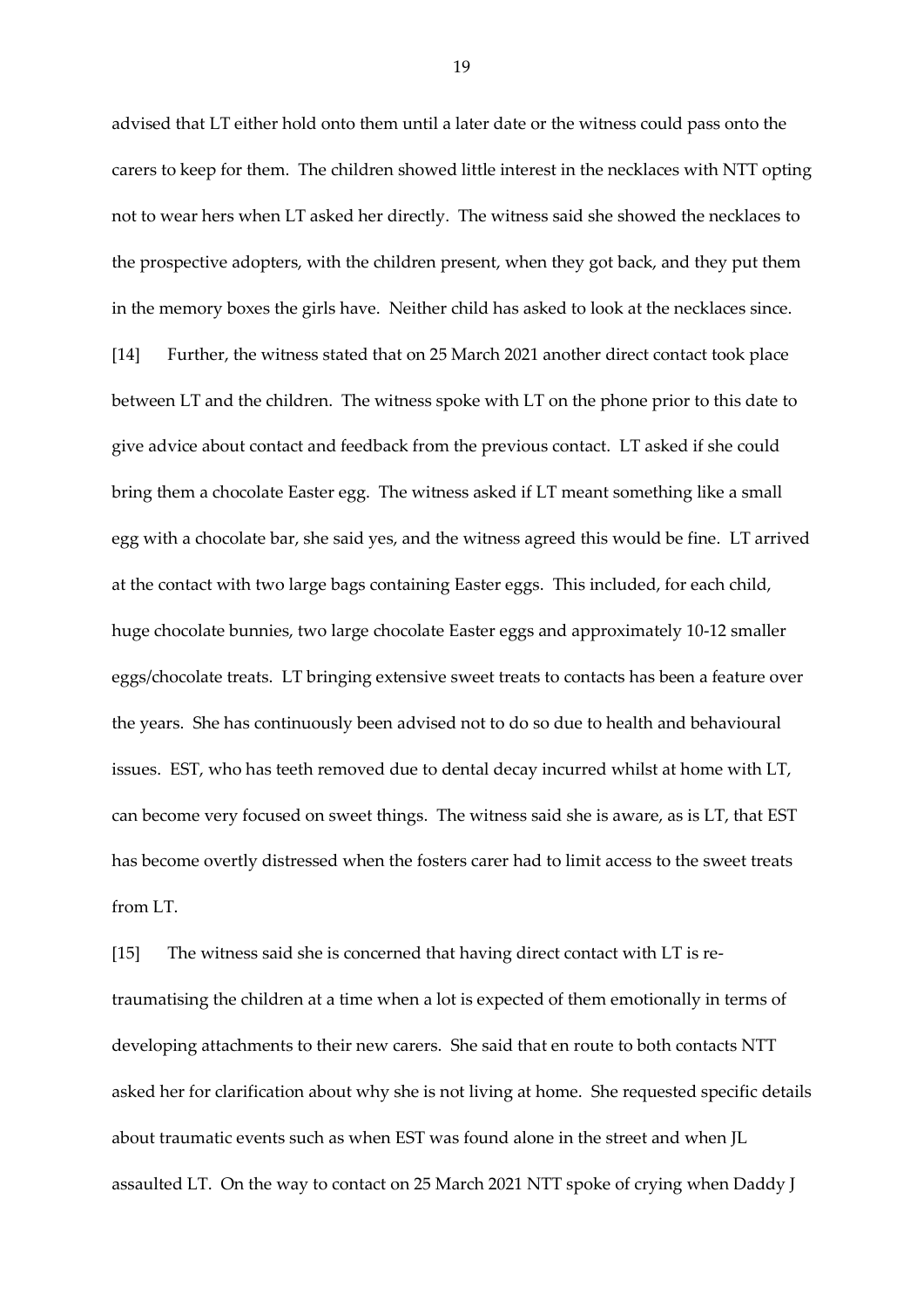hurt Mummy L, asking if, she or EST cried the loudest. She said she thought she had cried the loudest and for the longest. EST contributed a little saying Daddy J was "bad" and "not nice". The prospective adopters have noted that the children do not speak about LT apart from immediately before or after contacts. They have noticed both girls are louder and more excitable following on from contacts but report this subsides around 2-3 hours later. They are not currently observing contact to impact the children's functioning to the same extent as when they were cared for by foster carers. The children were able to feel safe to show their true feelings when living with foster carers as they developed trust in them. As they have only recently moved to the care of the prospective adopters, they are building trust and a sense of safety. After the contact on 25 March 2021 NTT told them that she remembered Daddy J and Mummy L shouting and Daddy J kicking and hitting Mummy L.

[16] The witness continued LT has recently been in another relationship which was abusive. The witness was only made aware of this relationship when she received a police concern report detailing how LT was assaulted. The witness said she cannot be sure if LT and JL have resumed their relationship or not. They have lied before about ending their relationship when they had not and kept up this pretence for almost two years. LT has said JL phones her about three times a week but says they are just friends. Around June 2020 the witness contacted HMP Glenochil and established that between 6 January and 11 February 2020 LT had visited JL on around eight occasions despite LT denying she had visited him. After visits were stopped, due to the coronavirus, there were regular phone calls logged from JL to LT.

[17] With regard to JL's contact with the children the witness said JL is still serving his sentence in Glenochil Prison. He does not have a relationship with the children. She is not sure when he last saw the children as he may have seen them when LT was having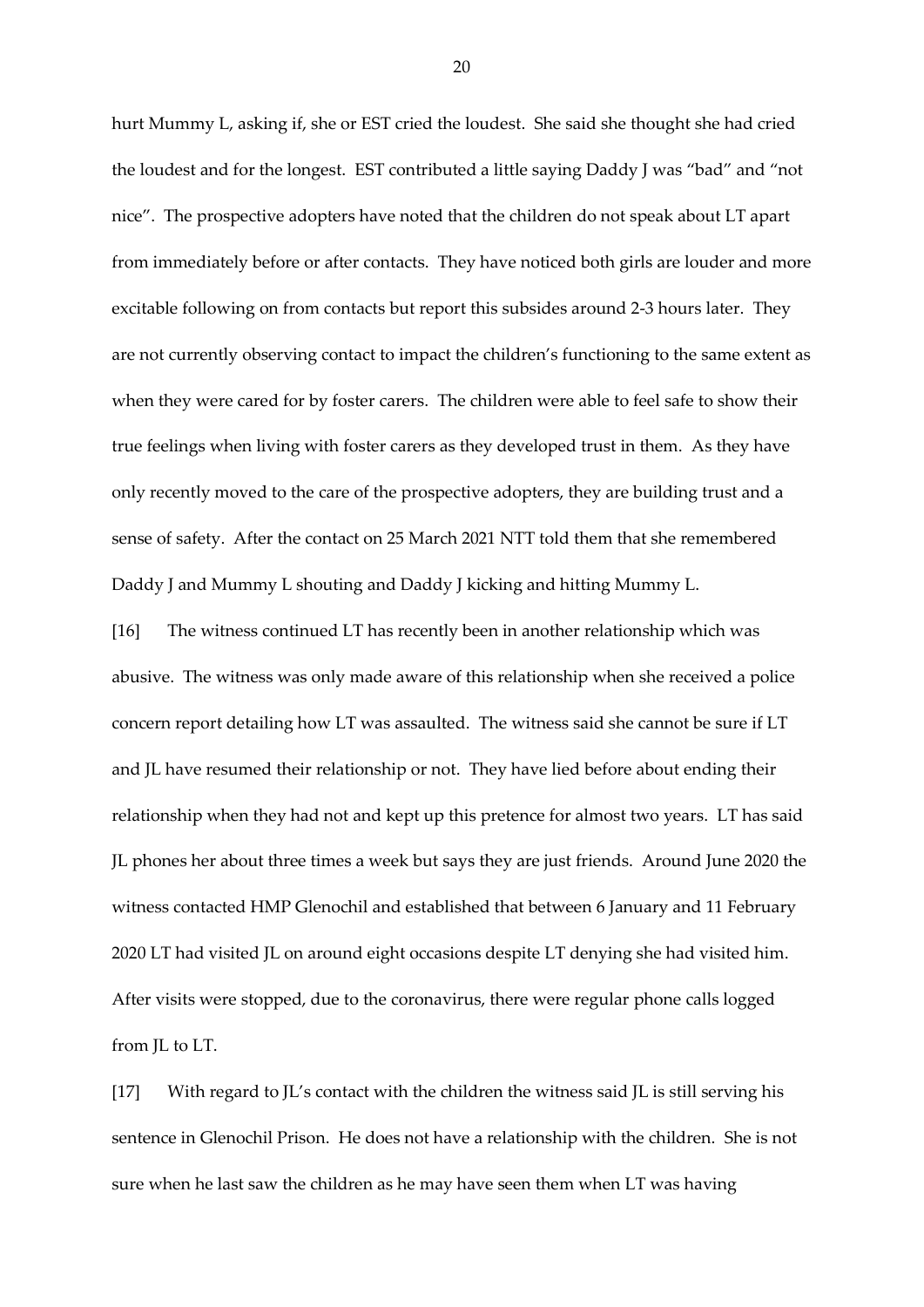unsupervised contact around September/October 2018 but he certainly has not seen them since. Prior to that, JL did not have supervised contact with the girls, as he could have done, since March 2017. In October 2020 the witness phoned JL to discuss with him having indirect contact with the children. She also spoke to a prison social worker as they could help JL with this. JL said he would write letters to the girls. It was agreed JL would write the letters then prison social workers would email to the witness who could call back to give further advice on the content. When the witness spoke to him again, in January 2021, he said he had sent the letters to LT to pass on to but she has not received them. JL said he had copies of the letters so the witness asked him to send those to her but nothing has arrived from him. The witness said JL's early release date is now in August 2021 although he is requesting to be permitted to be allowed out by May 2021.

[18] With regard to the impact permanent residence with the biological parents would have on the children, the witness said, she believes it would be seriously detrimental for the children to be in JL's care due to the history of abusive behaviours when he was involved with their care and due to not maintaining contact with the children when he could have done. Nor did he maintain contact with the witness after the children were accommodated to find out about the children. He failed to let social work know where he was staying so he could be notified about LAAC Reviews or Children's Hearings. Also, the witness repeated, JL does not have a relationship with the children.

[19] Further the witness stated she believed it would also be seriously detrimental for the children to be in LT's care due to the neglect they suffered when in her care, the ongoing concerns regarding her ability to keep them safe and the difficulties LT has been assessed as having in meeting the girls' needs in contact.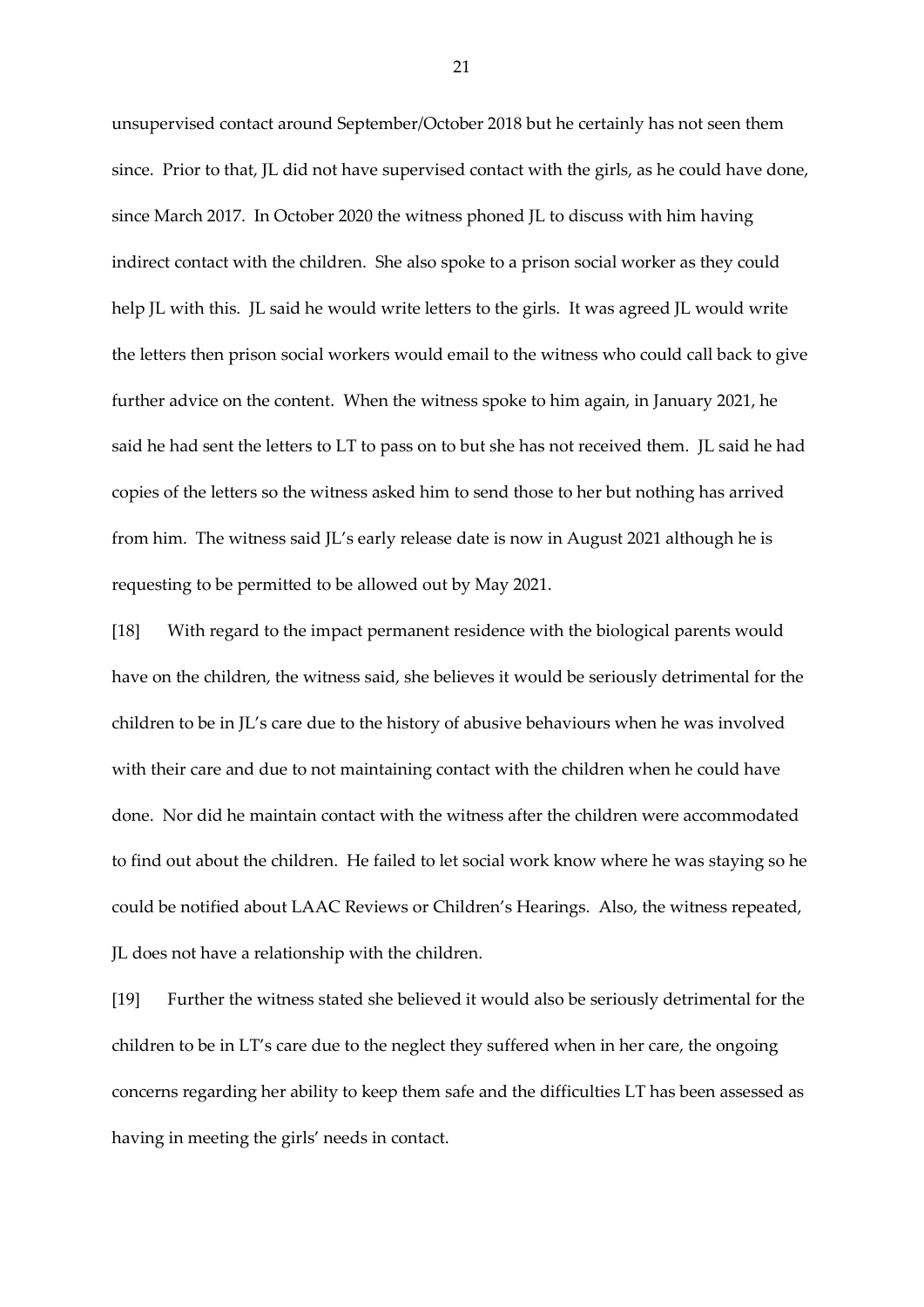[20] She said the children need a stable and secure family in which to grow up in and be in for the rest of their lives. The prospective adopters want to adopt the girls if the Permanence Orders with Authority to Adopt are granted. She said she believes it is better for the girls if the orders are granted than not granted. The prospective adopters are able to offer them safe and nurturing care and be responsive to their needs as they grow and develop.

[21] With regard to future contact she said once yearly indirect contact can be maintained between the children and their parents to help give them a sense of their identity. The prospective adopters are supportive of the children knowing their life story, building on the work started by their foster carers and social work. Direct contact continuing between LT and the children, post adoption, would not benefit them. The witness said she had seen the report prepared by Jenny Foley and she did not believe it contains a comprehensive assessment of how contact impacts on the children's sense of safety and their development. The witness said she had a number of significant concerns with regards to LT's request for ongoing direct contact. Having contact with their mum LT, who was unable to offer them consistently nurturing and safe care, continues to evoke a range of feelings in the children. LT's actions during the contacts, such as bringing excessive amounts of chocolate, are undermining of the prospective adopter's role and act as a reminder of the children's early care experiences. She said it is asking a lot of the children, to begin to transfer their trust to prospective new parents and feel secure, whilst still having direct contact with their mother. There is likely to be longer recovery times required as the girls start to feel safer and trust their prospective adopters. The witness said she would be worried that having direct contact could compromise their safety as they grow and develop.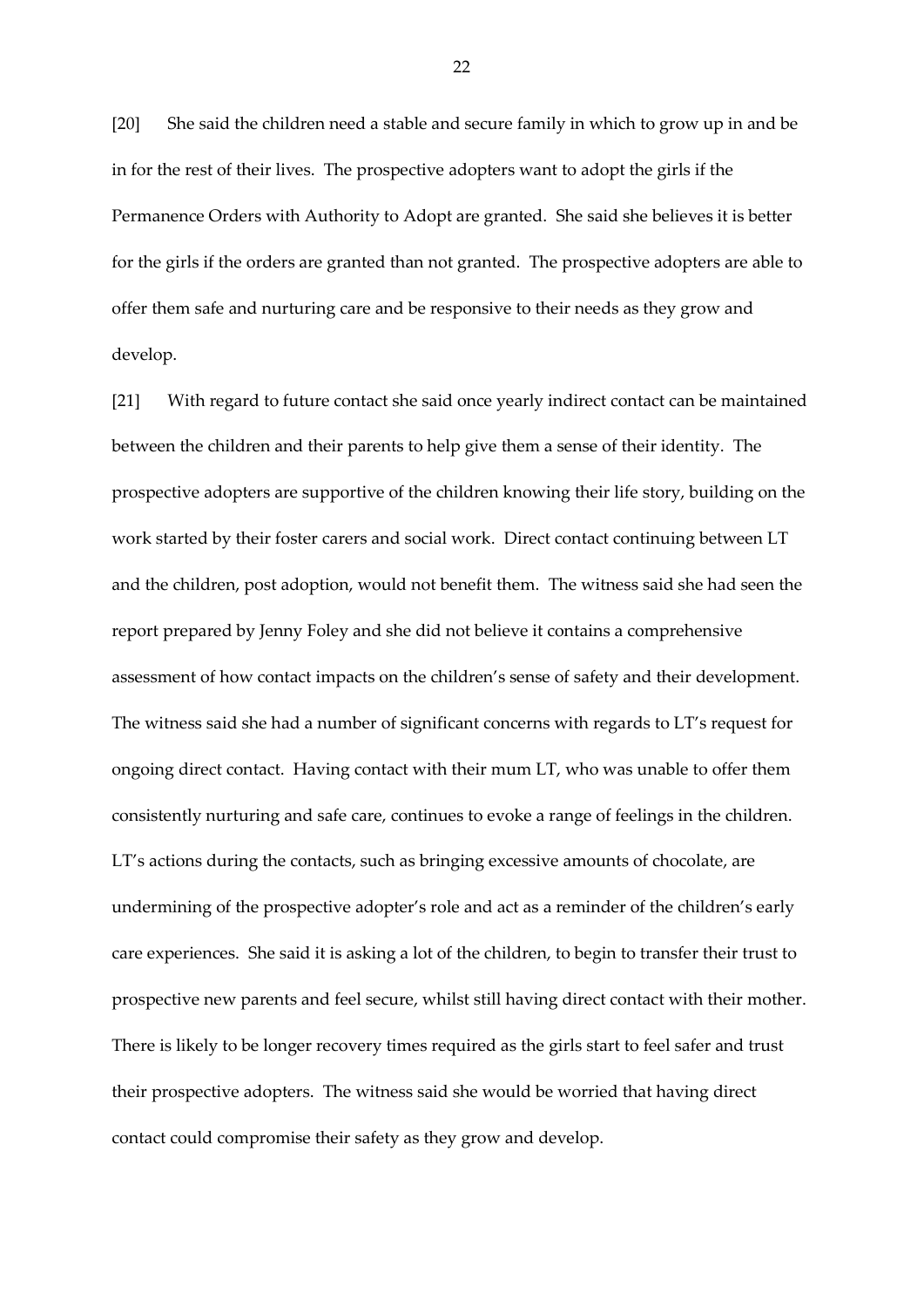[22] In further examination, she said she would support indirect letterbox contact. She did not consider including photographs that could potentially identify where the children reside or their school would be appropriate in this case. The natural parents could include photographs of themselves as part of the children's life story. With regard to direct contact post permanence or post adoption she said the prospective adopters were opposed to direct contact. Once the girls were teenagers it might be different depending on their needs and development. The witness indicated that the prospective adopters were considering withdrawing if direct contact continued after permanence, were that to be granted. She said these children have been waiting a long time for a placement. She said honesty is very important if there is to be post adoption contact. She said LT had lied about her relationship with JL to delay permanency planning. She said social work worked really hard with LT over 3 years but she lied. The witness would be concerned JT would use contact to undermine the placement.

[23] In cross-examination she said LT had matured somewhat since 2016 but she did not engage the supports she was offered. The witness said that LT did attend the majority of contacts but she could not give effect to the advice she was given about how to manage the children. She cannot follow through on advice she is given. The witness said the children given their ages are unlikely to get another placement if the present one fails. She also said that at such contacts as JL had with the children he engaged well with them.

# *SJB social work assistant*

[24] SJB (57) supplied an affidavit and gave evidence to supplement that. She first became involved with LT in 2017. Her job was to help LT with parenting work. LT was separated from JL at that time. She said LT could not follow through in the parenting advice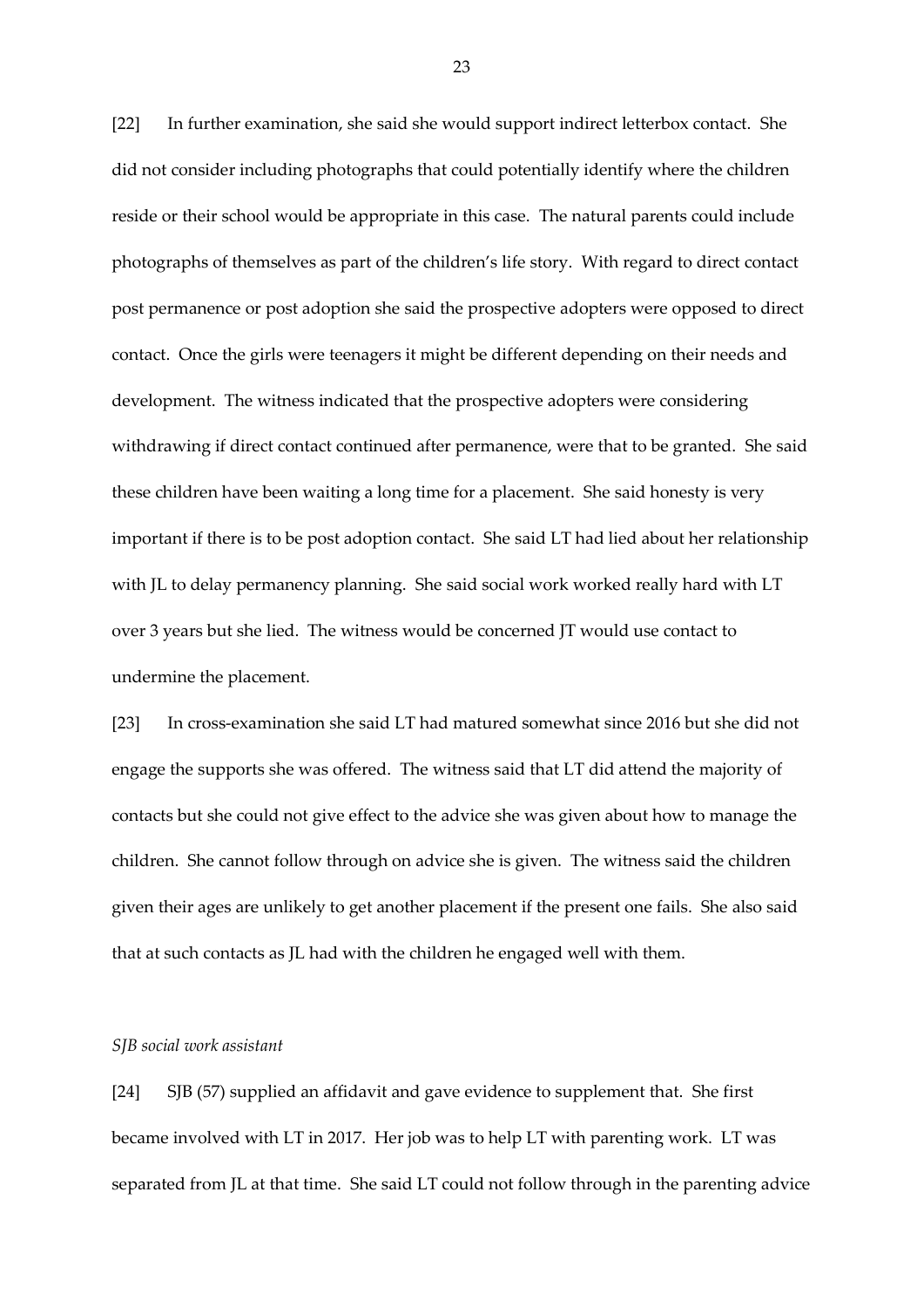she was given. She said she had the impression that the children were just pleased there was someone there who would give them some attention. She did not observe LT responding to the girls in the natural way she would expect a mother to. Though LT would get down on the floor to play with the girls it did not feel natural play, more orchestrated, because she was there. She said as LT knew when she was going in she did find the house clean, the washing would be done, LT would have the girls' room organised, she would have toys where the girls could reach them. However the affiant said BMcG would describe the house as being in chaos when she visited unannounced. It felt as if LT needed someone there all the time to keep on top of the housework. She said there had been a welfare concern when EST had gone missing from the family home on 26 February 2018. The girls were both accommodated from a Children's Hearing on 21 March 2018. After this LT spoke about the children not going back to her and EST going to be adopted but not NTT. She seemed to be accepting that she had not done what she should have done. When talking about such things LT came over as unemotional. The witness said that when she would have sessions to give feedback to LT she would always just agree. With regard to the contact she supervised she said when children then started attending Fort Early Years Centre and if contact took place in the Centre, which provided an enclosed setting, the contact with LT was more manageable than when it took place outside. In the summertime, the contact often took place outside in a park. LT was not able to keep the girls safe as she was not able to put boundaries in place and she did not seem to be aware of the risks to the girls. When the witness had to supervise the contact she had to intervene a lot to make sure the girls were safe. EST would just run off and LT appeared to have no idea how to keep them both safe. In an enclosed setting they managed better. LT found it hard to divide her time between NTT and EST. NTT at this time could be very demanding of her mother's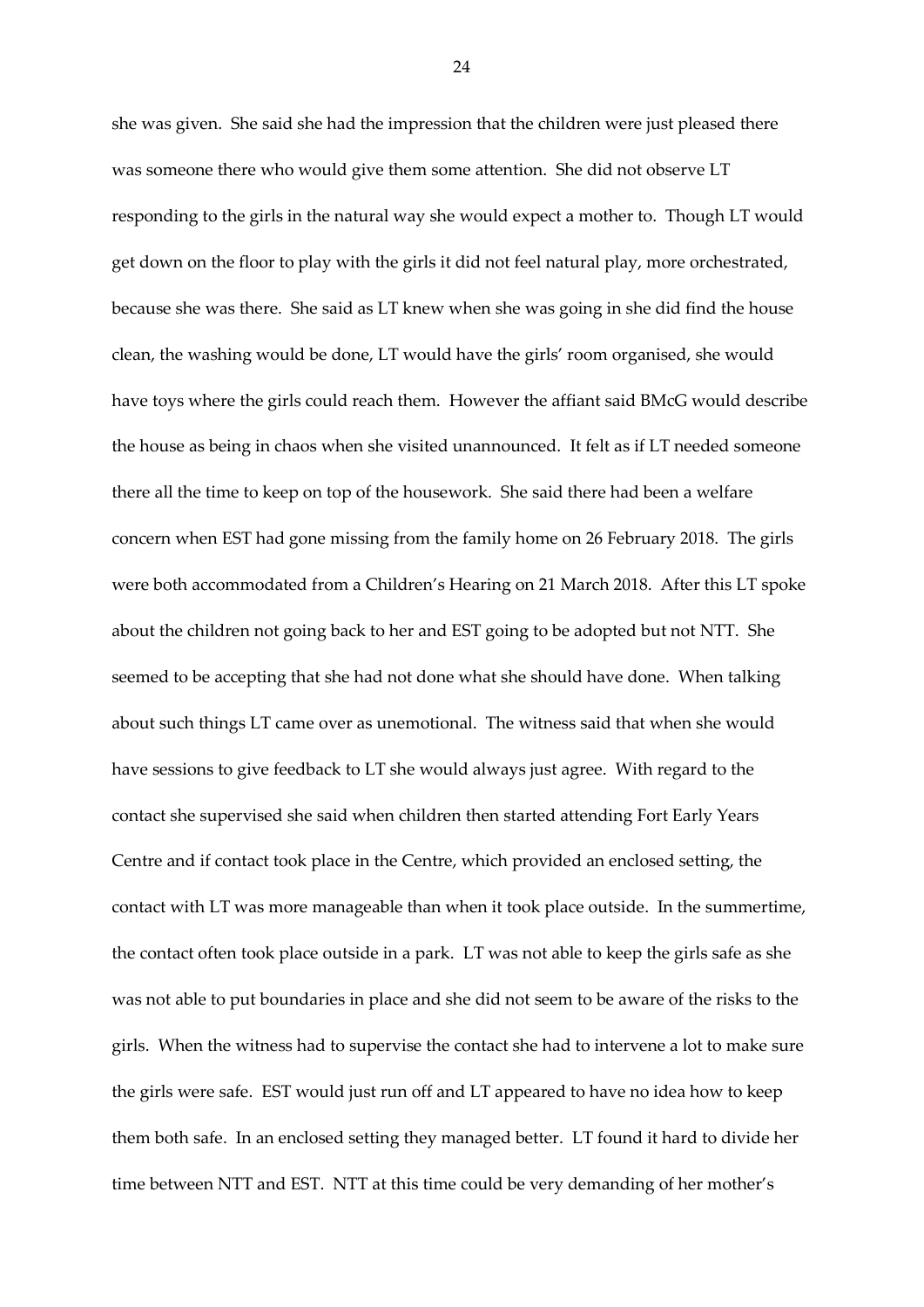attention and EST, being younger, would just do her own thing. She said right from the off with contact safety was an issue and LT did not seem prepared for contacts. LT had to be reminded to hold the girls' hands if we were out walking with them and the girls did not listen to her. It seemed clear boundaries had not been in place before and the children either did not listen, or could not listen, to LT. She said generally, she felt LT found it hard to manage two children. NTT had the louder voice, was more dominating in the contact and LT tended to focus on her. If LT did not pay attention to NTT she became upset and would make loud noises. EST would just play away by herself. The children liked being outside a lot, walking to a park or the library but again there were always the issues around safety. LT would let go of the girls' hands and they would run off. LT would then expect the girls to stop when she shouted 'stop' but they didn't. So that is why we took the contact back to the Fort – it would either be inside or in the playground there. It was too much to manage the contact outside. The witness said she would arrange to meet LT on a weekly basis to give her feedback about the contact sessions. This was feedback from herself and the others who were involved supervising the contact. She would write everything down for her about what was not working and different ways of trying things. For example, if NTT was having a tantrum the witness would say to LT to just to let her go and focus on EST and give her some attention. The witness said she thought EST would often run off as a way to get attention. Most of the contact notes go on the local authority Swift system and these are a fair reflection of what happens. The witness said when she gave LT feedback she would agree with what the witness said. The witness tried to get LT to think of breaking the session down, for example, reading a story, having a snack and then have a play. The witness also talked to LT about not bringing lots of snacks as she tended to do and the girls would eat them, because they were sweets and such things, even if they had just had their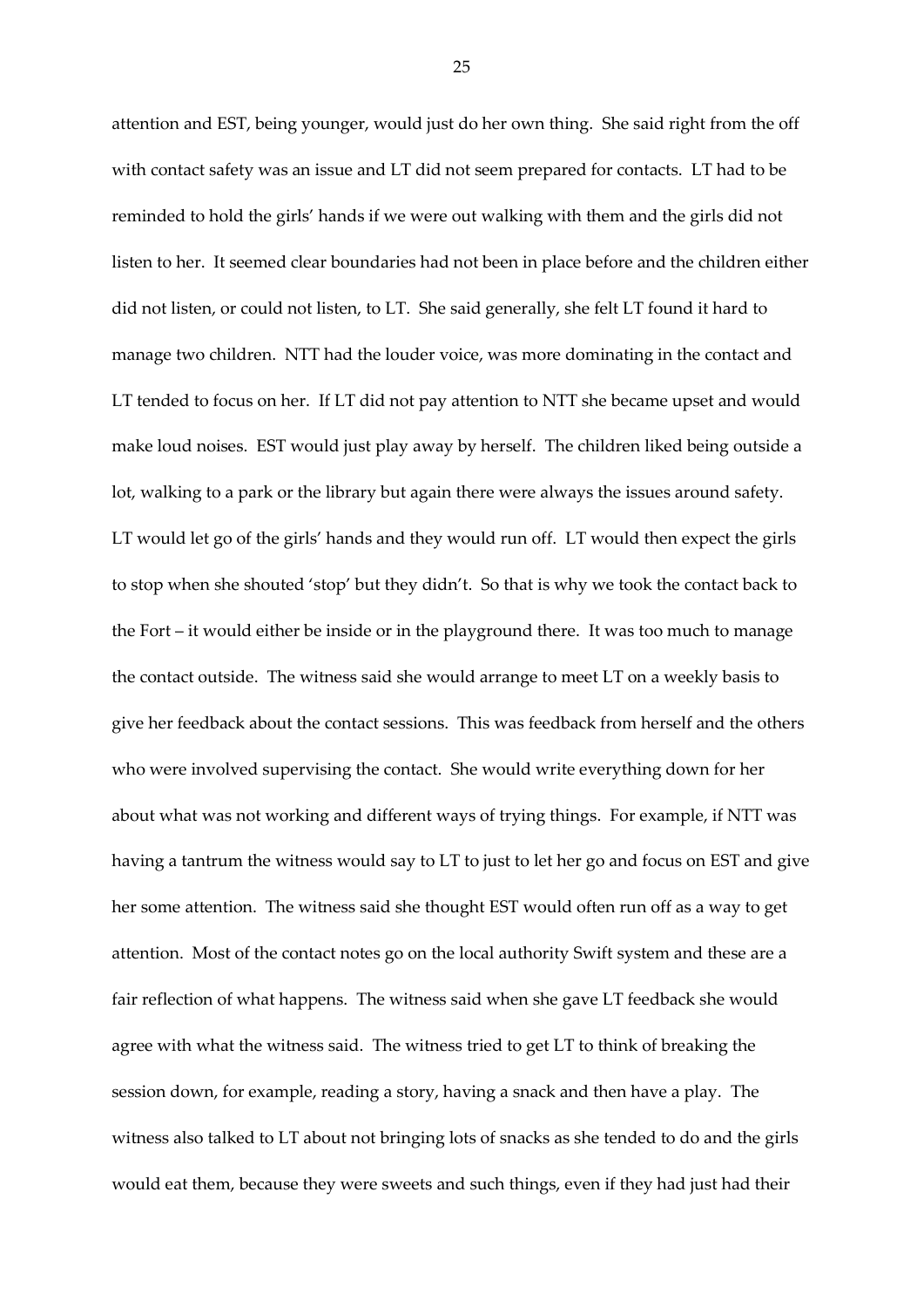lunch. LT could take on board what the witness said but it would maybe last a week and then the witness was back to saying the same things over and over. The witness said she probably supervised about 12 contacts a year – sometimes on a fortnightly basis and sometimes there were longer gaps in between the contacts.

[25] The affiant said she talked to LT about the need to keep the girls safe and she would say to her to have a plan in place for the contact the next week, to think which park we might go to, and remind her of the need to hold the girls' hands until we were inside the park. If one of the girls asked to get on LT's shoulders, whilst walking to the park, she would do this rather than keep walking and holding their hands. It was like talking to a brick wall having to always repeat about the need to keep the girls safe. If we went in a car to meet at a park, an enclosed space, and then back in the car it was easier and safer. It was a nightmare walking to and from the park. The witness said LT has always found ending contact difficult, the endings would take so long, saying goodbye took so long it was almost as if LT was prolonging the ending so the girls did become upset rather than just saying 'goodbye' and going. By prolonging the ending the children would become hyper and the foster carer, who came to collect the girls, would have to tell LT to go so they would stop demanding her attention. The witness said during the time the children have been accommodated the times of contact have varied, starting off for 2 hours at a time and then reduced to 1 hour 15 minutes as the girls did not cope with 2 hours and this showed in how they behaved before, and after, contact. It was then further reduced to be 1 hour and then for 45 minutes. The witness said overall she felt LT was inconsistent in managing the girls in contact, and she did not take on board the feedback she was given, it was like saying the same things over and over again.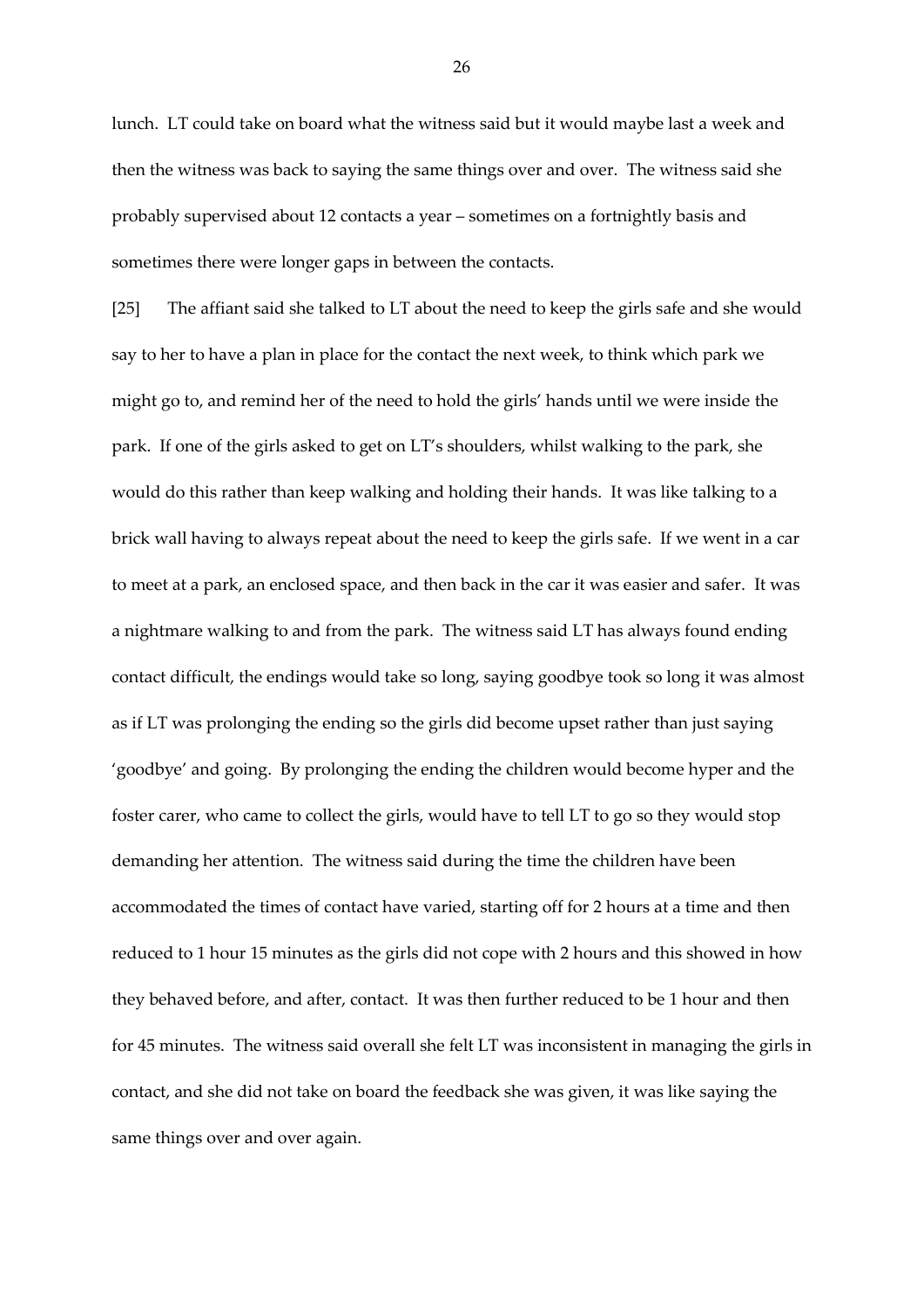[26] The witness said LT loves her children but their safety was a huge issue and she did not pick up on the girls' cues. For example, if we were outside and they were playing on their bikes LT would run alongside EST, as she was peddling, rather than just letting the children play. LT did not have to be so close to them all the time particularly to EST who made it clear she did not want this. The witness said NTT had an insecure attachment to her mother. NTT would worry if mum was not there for contact when we got there and she would be anxious if LT was late. If LT did not turn up the girls would play with the witness instead. Given how the girls were indiscriminate then I would say the girls did not have a close attachment to their mother. The children did not look for cuddles from LT. They did not seek physical contact with her. LT would have to ask them for a cuddle.

[27] The witness said she suggested to LT to read a story towards the end of contact so she could sit on the sofa and have the girls cuddle in and though NTT quite liked that EST did not. It did not seem natural to LT to do something like this. LT took too literally what the witness had suggested about breaking the contact up by setting the alarm on her phone to change an activity after 10 minutes or so. This was not natural and the witness would feedback that it was ok if LT did not get through all the activities she had decided to do. [28] The witness said she do not feel LT would be able to look after NTT and EST and give them what they need. She said she was pleased prospective adopters have been found for the girls as they need a family of their own to provide them with a secure and loving home.

[29] In cross-examination the witness said she had a good relationship with LT but there was no consistency in her management of the children and she would not take and give effect to advice she was given. The witness said LT tried but was unable to take and give effect to the advice she was given. She said LT found it hard to say no to the girls. She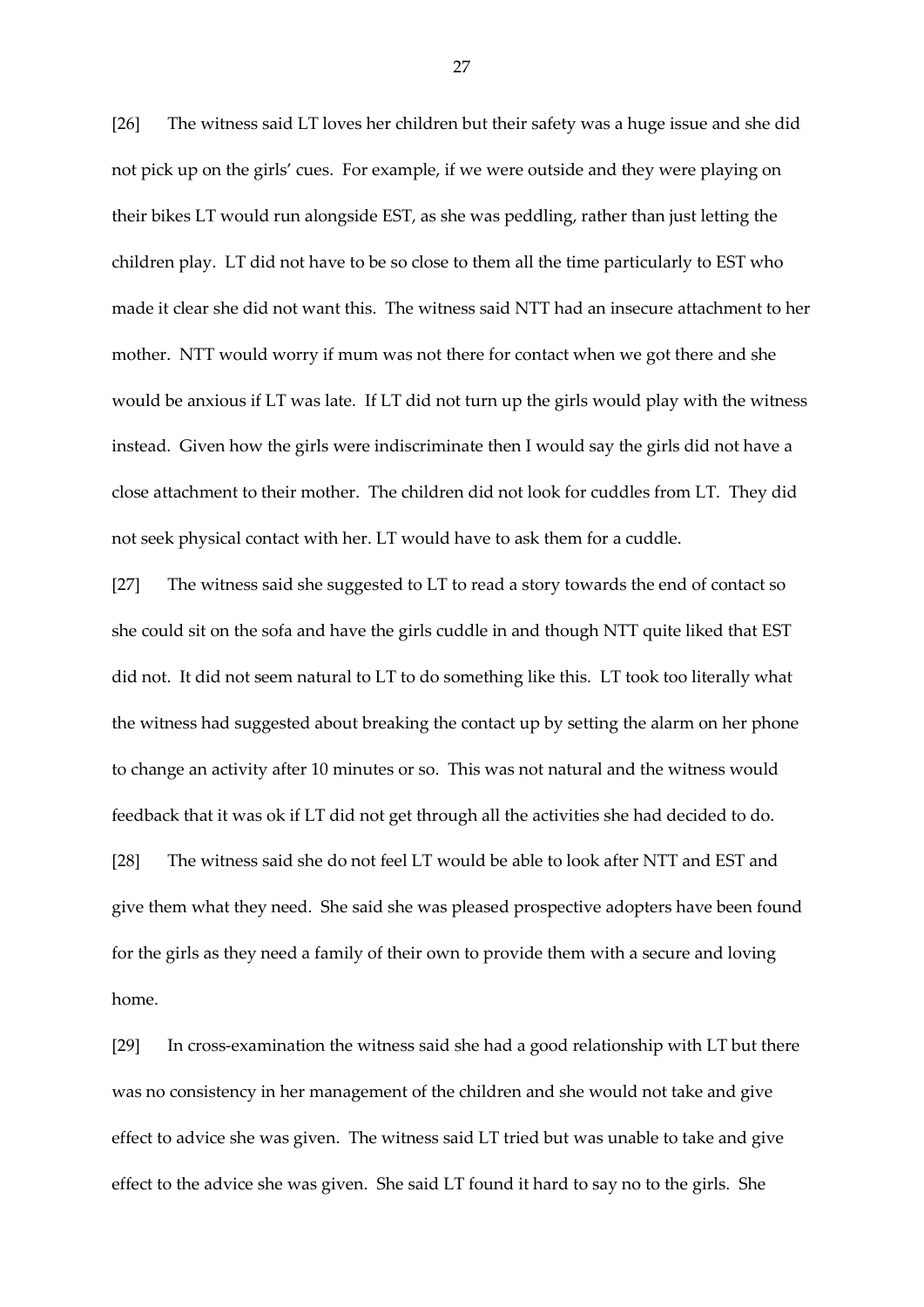could not put down boundaries. The girls got upset and LT could not manage them. She repeated there were safety issues all the time. LT couldn't pick up on the girls cues. She stated she did not think LT had really matured over the past 4 years.

#### *CEB senior practitioner at the St Andrew's Children's Society, Edinburgh.*

[30] CEB (65), senior practitioner at the St Andrew's Children's Society, Edinburgh provided an affidavit and gave evidence in support of it. She has a BA Hons. in Psychology from 1978 and a Master of Social Work (MSW) from 1980 which includes a CQSW (Certificate of Qualification in Social Work). She also has a Post Qualifying Masters Certificate in Securing Children's Futures from 2009. After qualifying as a Social Worker she commenced working in a local authority. Initially she worked full time as a generic social worker for four and a half years. This covered everything from working with children and families to community care and mental health. She worked part-time for many years; first as a Mental Handicap Resource Worker, then as a Social Worker in Children and Families and from 1995 until 2012 as a social worker in fostering and adoption with the Family Placement Team.

[31] The witness said in her current post she helps with recruiting, preparing and assessing prospective adopters as well as long term foster carers. She also provides training and support to adopters. She is involved in post approval family finding, placing children and providing post adoption support. Through the preparation groups and assessment of prospective adopters the Society covers such areas as the backgrounds of children who are fostered and adopted, attachment issues, the impact of loss and trauma that children may have experienced as well as the effects of abuse and neglect. It also cover possible contact between an adopted child and their birth family both direct and indirect; and the importance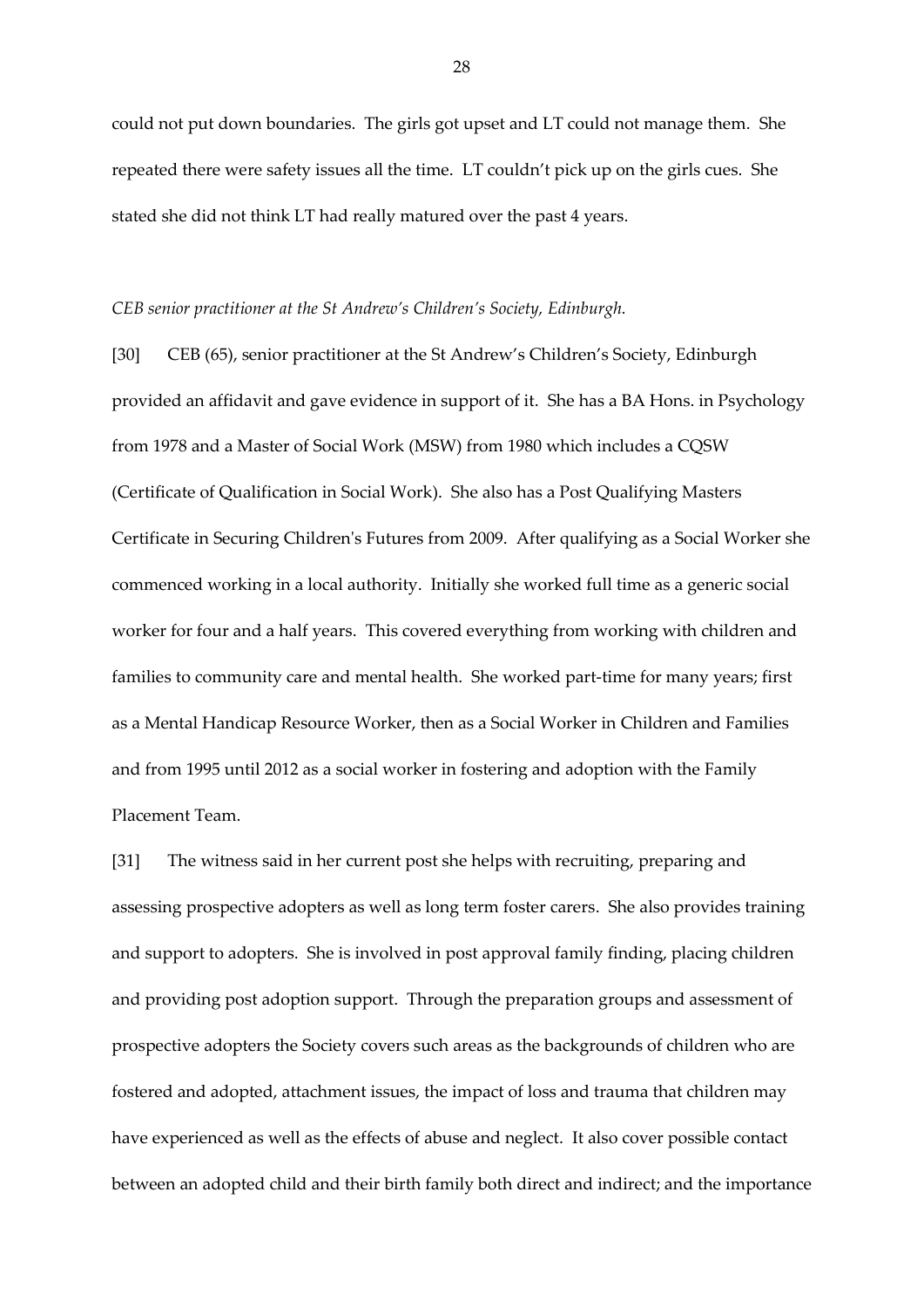of life story work. During preparation groups candidates and trainers talk about understanding attachment, how children can regress, how they experience loss and the need for support networks such as family and friends. Also, they discuss about 'funnelling' when a child is placed - the need to focus on attachment, safer caring and gradually introducing new people to the child. New adopters and foster carers enjoy and value the input from experienced adopters and foster carers who have gone through the experience themselves.

[32] The witness explained in detail the journey of the prospective adopters in this case, who they were, their background, their present circumstances, how they first became aware of the children, the introductions and how the placement is proceeding. All of this was positive and constructive.

[33] The witness indicated that neither she nor the prospective adopters supported post adoption direct contact in this case. The witness said she thought it would mean the girls continuing to be collected by social work to go for contact and it would be a disruption to normal family life. It would make it hard for the girls to settle and for them to consolidate as a family. The prospective adopters would not deny the children knowing about their origins or their past. It would be confusing though for the girls if there was ongoing direct contact. It might disrupt the security and stability it is hoped the girls will have in an adoptive family. The witness said the girls miss their foster carers but they do not mention LT much. Indirect contact once a year would be appropriate. Once a year is enough due to the busyness of family life. The witness said this could be two way though, as in other cases, if the parents miss two opportunities to write to the children then the adoptive parents do not have to continue writing to them. The witness said she did not think photographs should be given as part of the indirect contact due to the risks that they could be put on social media by the birth parents or others. There would be no way of policing this or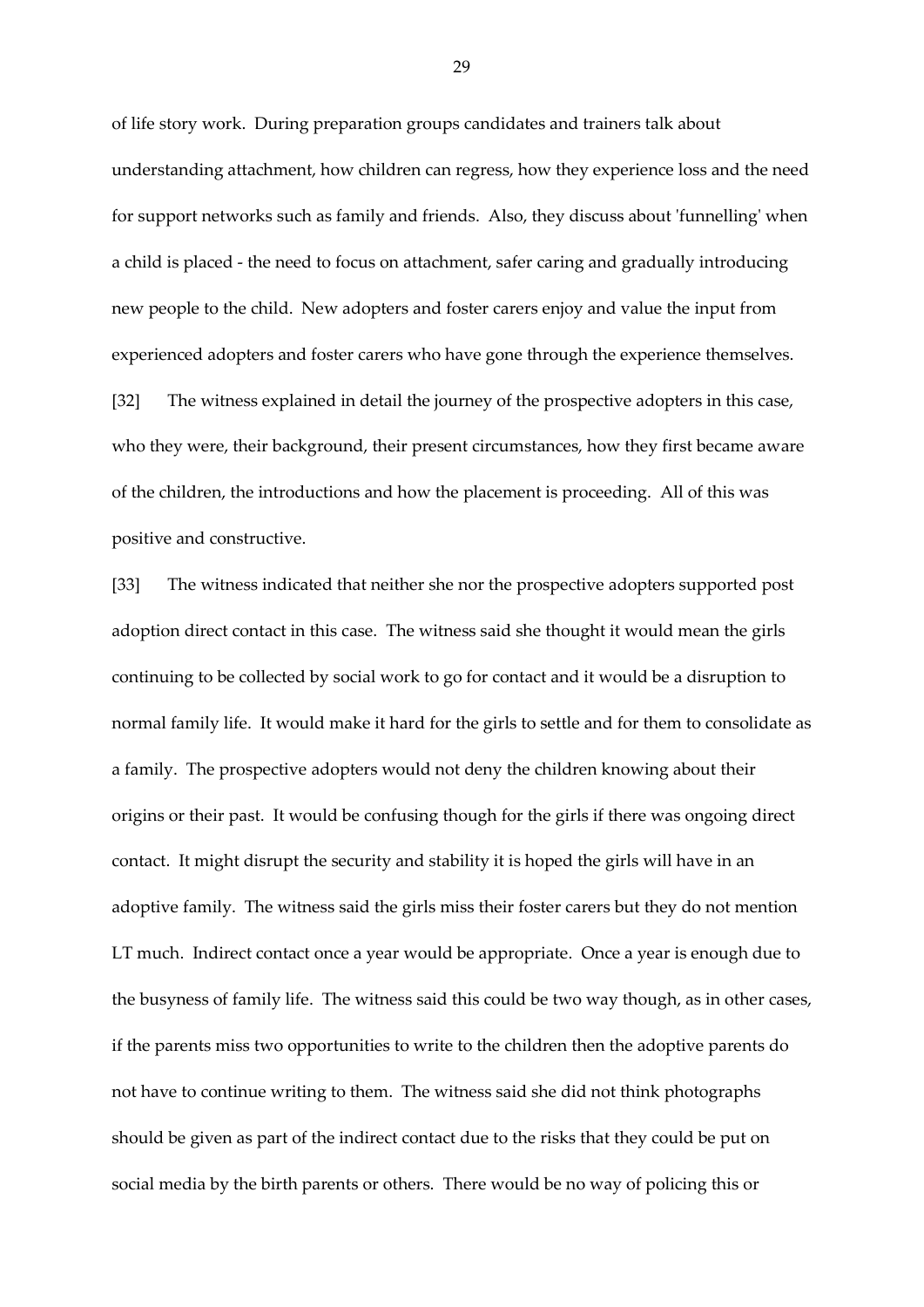retracting the photographs if they did appear on social media. Photographs appearing on social media could pose risks to the security and safety of the children.

[34] In cross-examination the witness explained the prospective adopters consider that direct contact has caused a lot of anxiety for the children both before and after. Anxiety has been caused by their knowledge that their father has been in prison and his abusive behaviour to LT by punching and kicking her. Such discussions have occurred in the car going to and returning from direct contact. The witness explained the prospective adopters want to give a positive life experience to the girls. She said this is a relatively new placement, the childrens emotions are 'all over the place'. The witness said the children are happy and that letterbox contact would be best. Ms Conroy in her cross-examination suggested a year was too long a time for contact. The witness did not change her view that yearly indirect contact was in the best interests of the children. In re-examination she indicated that photographs from the natural parents could be included in the letter from them but it should be for the adopters to decide how and when to share the information supplied with the children.

#### *LML foster carer*

[35] LML (59), the girls' foster carer, supplied an affidavit and gave evidence. She is a foster carer with The City of Edinburgh Council and with her husband has been for 24 years. During that time they have fostered ten children altogether. She is registered to take up to two children aged between 1 and 6 years old.

[36] The witness stated she had looked after the children from May 2018 until they were placed with the prospective adopters in February 2021. She said it was quite an eye-opener when the girls arrived as their behaviour was very, very, challenging, dangerously so. We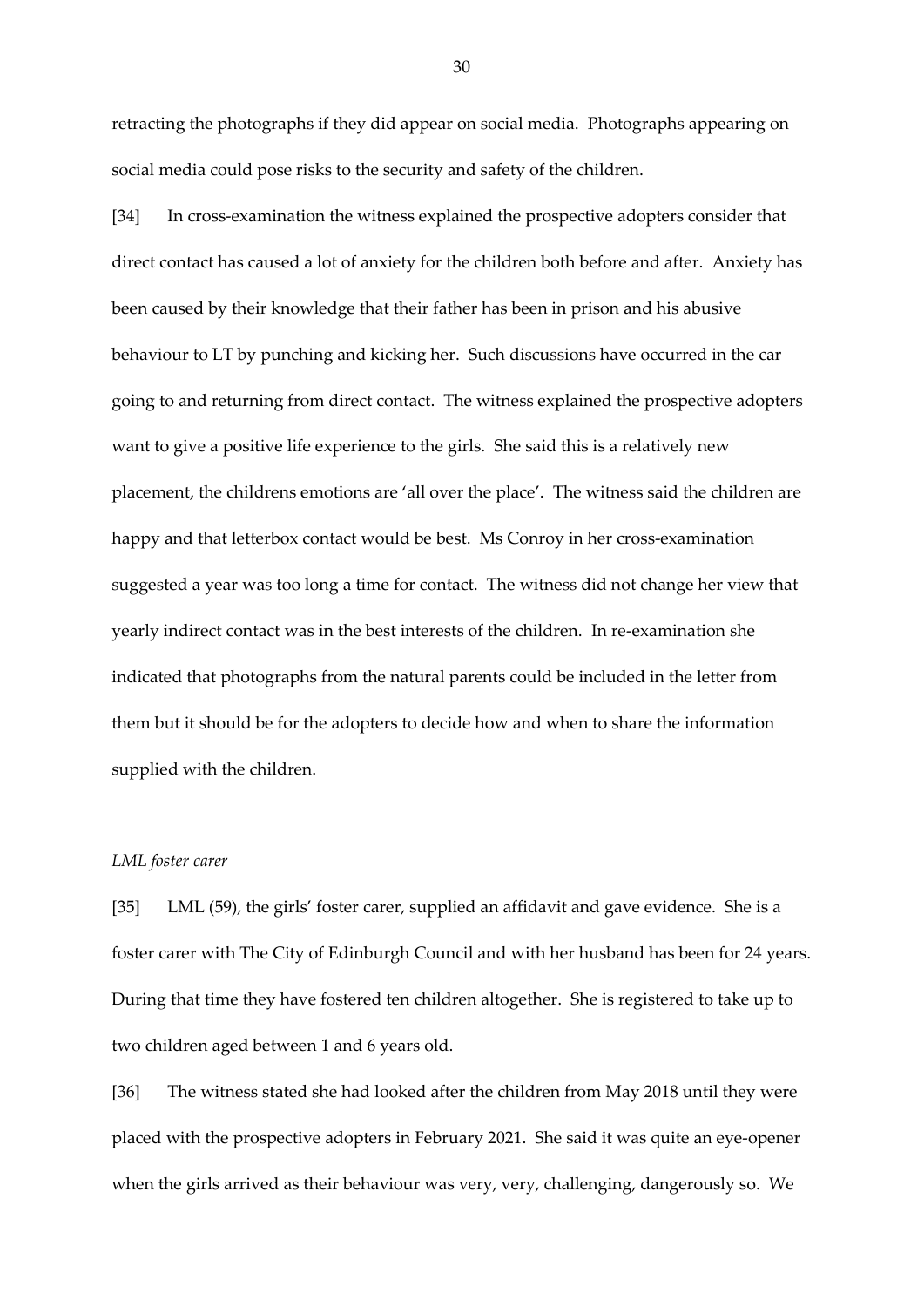live in a second floor flat and they would try to climb on the bannister in the stairwell. They would be jumping around in the flat, they pulled things off the walls including a mirror and EST managed to pull the TV over. They were lucky not to get hurt given that they would climb everywhere. They even managed to pull the fireguard out which was securely fixed to the wall. She said she was very concerned for their safety as they would climb on top of the fridge, on top of wardrobes and jump on to the bunk beds. The witness and her husband had a lot of experience as foster carers so they could manage their behaviour but they wondered if this placement was right because of the safety issue. It was as if the children did not listen or did not hear what you said to them.

[37] The witness explained how contact worked before and after Covid started. She explained how the children reacted when they moved to the care of the prospective adopters. She described how the move to the adopters was managed and how the children seem to be settling into their new home. The witness said she has never had contact with the girls' father she only saw JL once at a review. The witness concluded it was the right decision to move the children as they needed to be settled in a new family and though they need to be given time to settle she was sure this is the right family for them.

[38] In cross-examination the witness said that neither child had been seriously hurt in her care. NNT had pulled a window off a wall. It was put to the witness that these were boisterous children who loved their mother.

#### *Documents relied upon*

[39] The applicant also relied upon the contents of the Local Authority Social Work Reports lodged in Process with the applications, as well as the terms of the Joint Minute of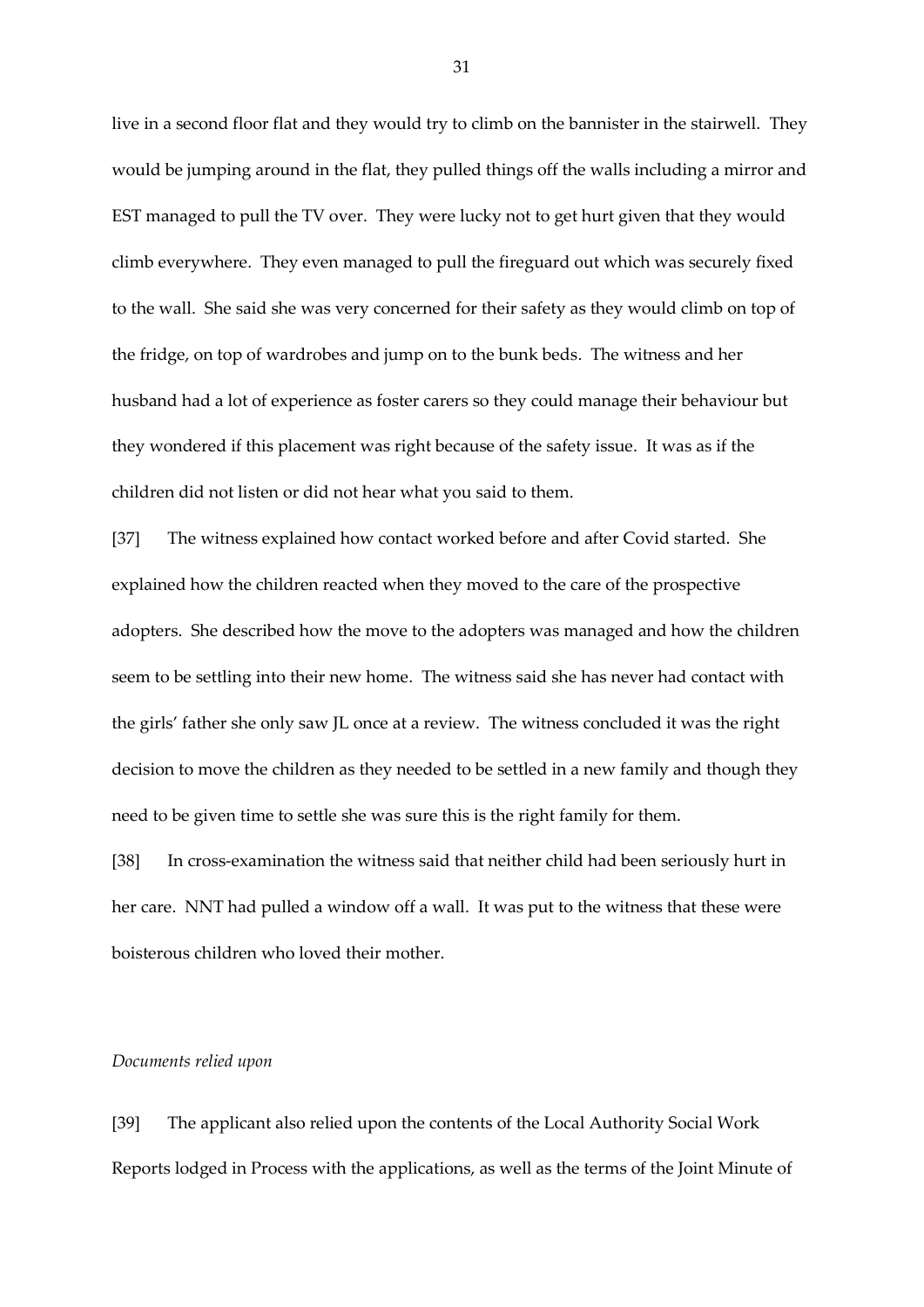Admissions, the affidavits (already referred to) and, the three reports provided by the *Curatrix* ad litem Mrs Marion Foy, which in this case it was said are especially significant as they provide the court with very up-to-date information on the views of the children, through her interview with NTT and prospective adopters.

# *The Respondents proof*

LT

[40] LT (22) submitted an affidavit which she adopted and then gave evidence. In her affidavit she stated she had the children when she was young and since the children have been out of her care she has matured considerably and deserves another chance to look after the children permanently. She accepted there were aspects of domestic abuse within the relationship with JL. She thinks now she should have left JL at an earlier stage. She may have had undiagnosed post-natal depression after the birth of NTT in addition to mental health issues. The affiant suggested she has not been given a proper opportunity to prove she is capable of caring for the children. She states she is now more mature and should be given another chance. She acknowledges that her relationship with JL was toxic and she ought to have left him. She states:

"5. This behaviour by me continued following NTT being removed from my care by way of a Child Protection Order. I did engage more with the Social Work Department but JL was often shouting and being abusive towards me despite me being pregnant with EST. I received intensive help from Rock Trust who helped me with my tenancy and finances, but I still felt as though I was in a difficult position as I wanted my children to have a father and felt that it would be best for them if I was still in a relationship with JL. This was further complicated by JL not accepting that he had a problem and that this was in relation to drugs and being abusive towards me. NTT's name was on the Child Protection Register for some time and when EST was born she was also placed on the Child Protection Register. However, I was able to have EST returned to my care when I left the hospital. I attended Hailesland Early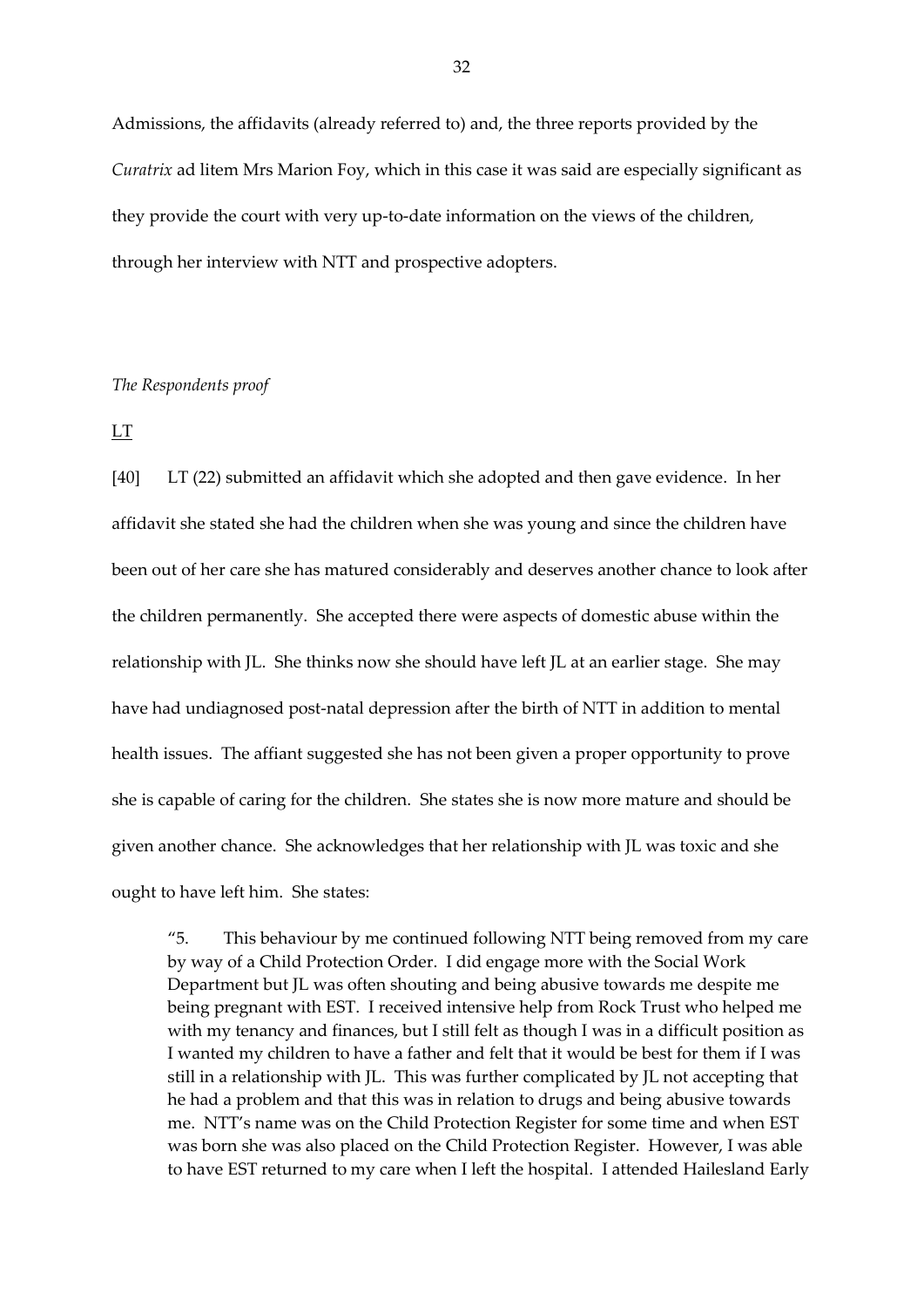Years Centre and underwent a parenting class and assessment regarding NTT. This resulted in NTT being returned to my care. This was one of the happiest days of my life and I had all of my children living with me, and I was able to be the family I always wanted. Unfortunately, the happiness did not last forever as, only a short time later, after the children had all been returned JL assaulted me. This resulted in JL and I separating."

The witness goes on to narrate she did have different men in her home but this was "not at a

level that would be upsetting to the children*".* The witness acknowledges she had difficulty

managing money despite financial help from the Rock Trust. The affiant deals with the

incident in February 2018 when EST managed to get out of the house on her own and was

returned by the police. The witness says:

"I am unsure as to exactly how EST had managed to get herself out of the house, but clearly this was something which T should have been able to make sure did not happen. I am extremely embarrassed and sad that I allowed this to happen. It was shortly after this incident that the Social Work Department took my children off me."

The witness deals with the gradual reduction of her contact with the children over time and

expresses the view;

"I believe that the Social Work Department have used the power that they have to convince Panels to reduce my contact. I do not believe that these decisions were in the best interests of the children. Instead, I believe the decisions of the Social Work Department at that time were simply to make it easier for Permanence to be granted."

The witness further states:

"Given that the children were placed and accepted for Adoption very early after being in the system, I believe that the Social Work Department have not been considering the children being returned to my care and have not given me a fair opportunity in relation to matters".

The witness expresses her view that contact with the children works well generally though

they may push the boundaries. The witness then explains that if permanence is granted she

should have direct contact with the children which she states is in their best interests. The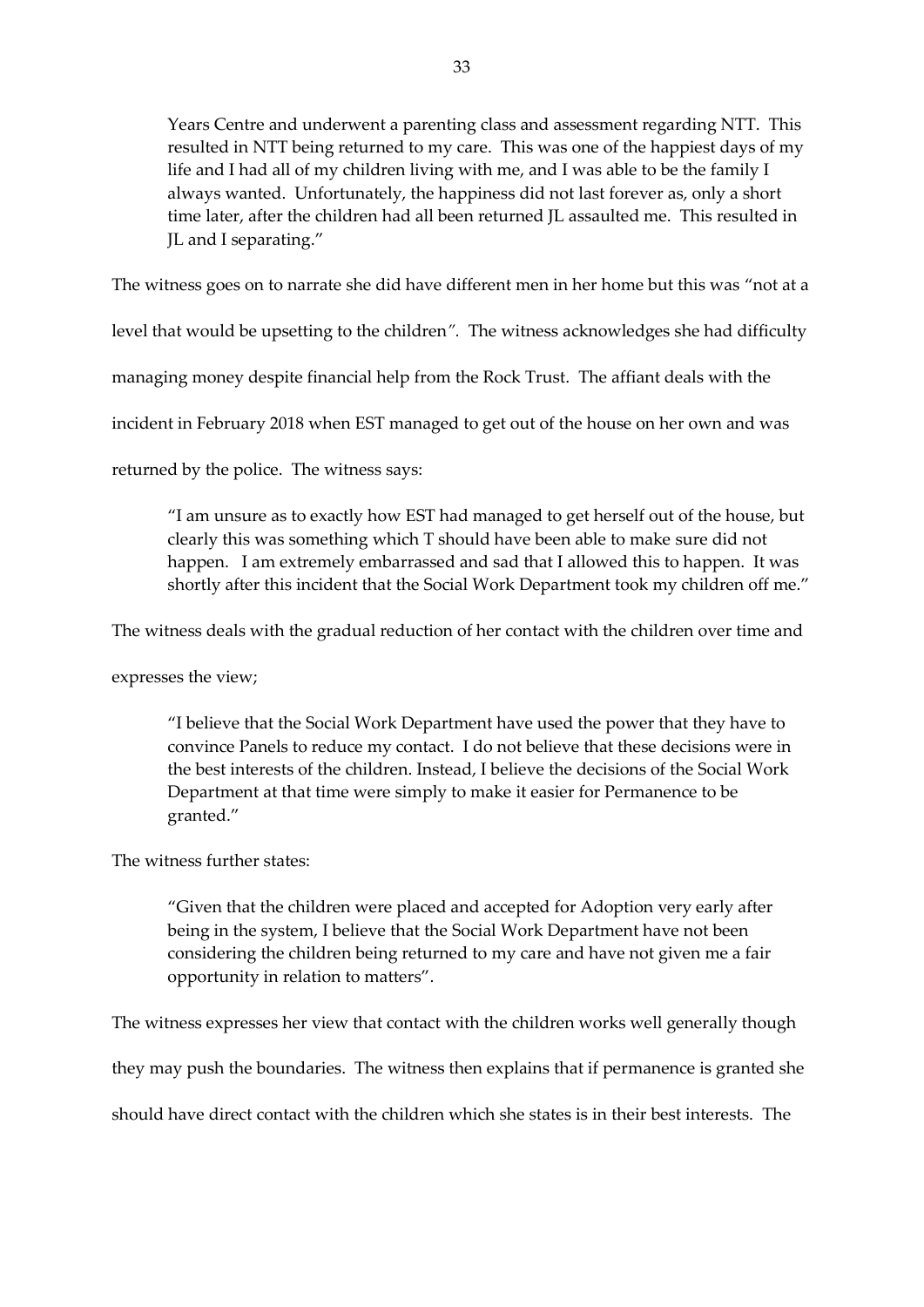affiant continues and expresses views about the likely impact of not having direct contact

with the children thus:

"I believe that removing me from my children's lives would be like ripping a part of their heart out. The children love spending time with me and the information I receive is that the children are always excited about coming to see me. NTT and EST are not young children. They are children who are aware of their circumstances, who are aware that they do not live with their mum, and therefore I think it would be extremely sad for them to be aware that their mum is out there looking for them and wanting them to live with her, but that the Court has said "no" to this".

The witness goes on to acknowledge that her behaviour has had a negative impact on the

# children. She says:

"My behaviour will have had an impact on my children in their past. I cannot take away from the fact that, at times when they were young and vulnerable, 1 did not make the right decisions. That is something I am deeply regretful of and find hard to accept at times. At times, I have also found it hard to say that to individuals. I know that the children will remember incidents where I have not looked after them, that we have not had enough money to care for them, and I am aware that they will have seen domestic abuse. These are all incidents which will and likely have affected my children. However, I believe that my children are able to put this behind them and I am also able to put that behind them……… In 2020, I fell pregnant again. I decided that I would not continue with the pregnancy as I wanted to make sure that I was able to provide for girls. I think that EST and NTT deserve the opportunity to live with me and for me to show that we can be a wonderful family together. I have learned from my past and I believe that we are able to move forward."

The witness then deals with her present circumstances and her hopes for the future:

"If I had a magic wand, I would have a new home with my children living in it with me. 1 am currently unable to move house because of rent arrears of approximately £900 which I am trying to pay back, but finding it difficult to do so. This has stopped me from being able to move on. The house that I am in is not something which fills me with joy. I remember the occasions of the abuse from JL and the difficulties that I had with JL bringing drugs to my house. I would love the opportunity to be able to move forward with my children and to focus my life around my children. T have the support of my mother and other family members in order to be able to look after them and provide support."

With regard to her relationship with JL the witness said:

"I have not spoken to JL in over a year now. l went to see him initially at the Prison because I wanted the opportunity to have our family together. However, I realised that this was not what was best for my children. I gave up that relationship for my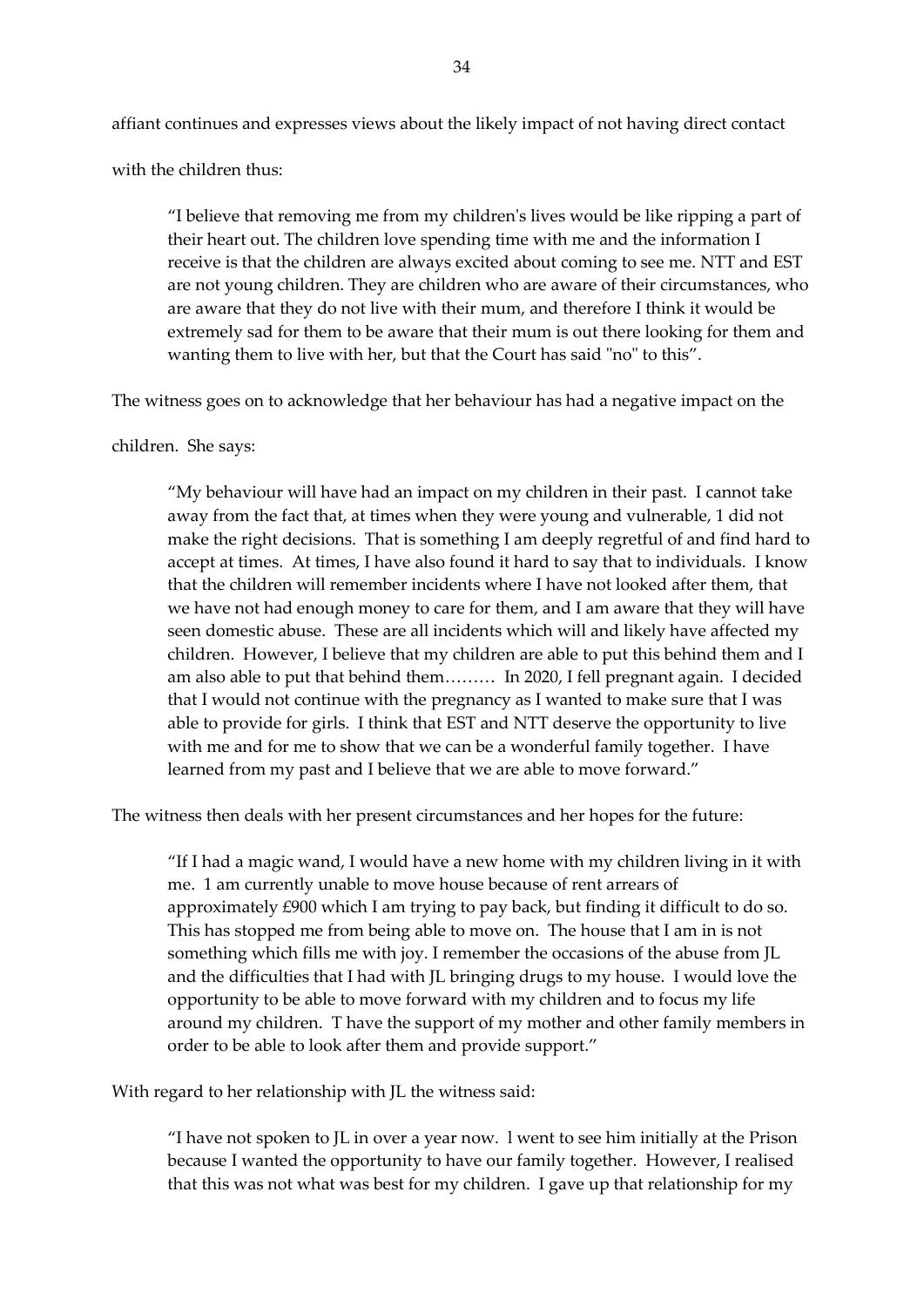children and I believe that it is important for my children to realise that 1 am strong enough to make decisions to look after and care for them."

The affiant stated she did not accept Jenny Foley's opinion that she could not look after the children but did accept the expert in so far as she recommended post adoption or post permanence contact. The witness stated she did not agree with the Social Work

Department's plan for the children and stated:

"While I accept ……….. and I understand that if Permanence was granted and ultimately Adoption, then the children would have a new mum and dad, I also believe that given the ages of the children and the fact that they know who I am, that it would be extremely upsetting and distressing for the children not to be able to see me. I think that the children would be crying regularly and would often ask to see me. I think that not allowing me contact and only allow a letter a few times a year would leave the children thinking that they were the ones that were doing something wrong."

In her evidence before me she began by asserting she was the mother of the children and it was in their best interests to be with her. She acknowledged that allowing EST to get out of the house in 2 February 2018 was the biggest mistake of her life. She said she has had an opportunity to reflect on the past and the mistakes she has made. She wants another chance to be reunited with the girls. She explained what happened on the 26 February. She had been out with the girls. They went to Cash Converters. They got back home. The children had gone for a nap. She went to the bathroom. She was on the phone when the police arrived. She did not realise EST had got out of the house. The children were taken away but returned. The witness said she could look after the children. She acknowledged she went for parenting classes but did not attend them all. Since the children have been removed, she has been offered no support. She said the children are demanding but she could look after them. She said she is now more mature. She was a child herself trying to look after the children at the beginning. She said contact was successful. The children bond with her. She referred to strategies she uses to help her manage the children. The children love her and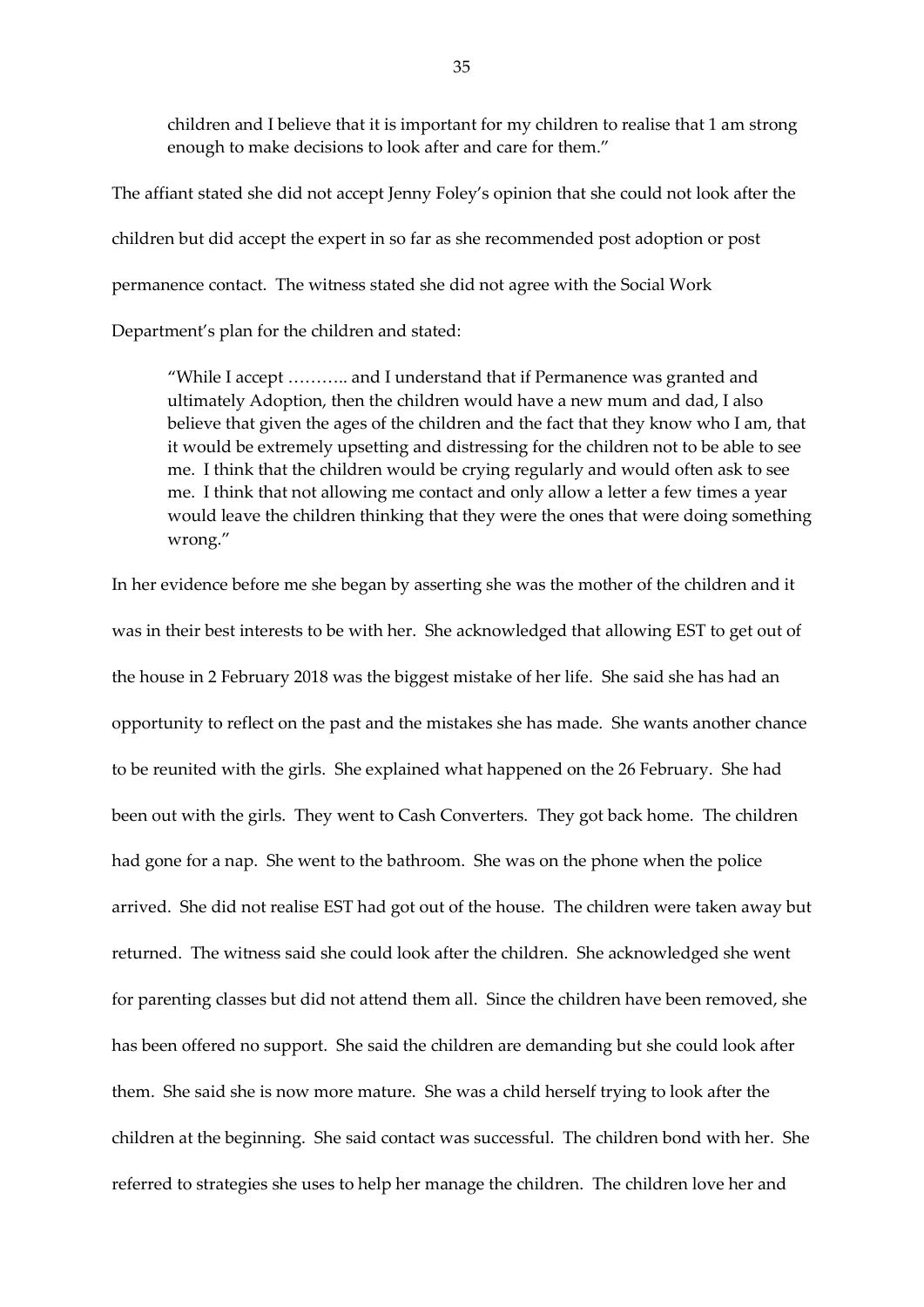she loves the children. She said she does everything asked of her by social work. She said she takes the feedback on board and tries to improve. She said that if permanency or adoption are granted she wants direct contact every three weeks. She said she has not tried to interfere with the social work plans for the children. She has not posted the children's pictures on social media.

[41] In cross-examination by Ms Conroy, the witness admitted her relationship with JL was abusive. She said it had its ups and downs. She said it was a fractious relationship. There were physical and verbal fights. She said JL never abused the children and that he adored the children. She repeated she did not get enough support from social work to help her look after the children. In cross-examination by Mr Sharpe she said JL assaulted her in front of the children. He was armed with a knife but didn't use it. This was done in the presence of the children. She acknowledged she picks bad relationships, even recently, but she said she had changed. She said she realises now that the children cannot wait. She said the social work could have given her more support. It was put to her that both she and JL were given supports by social work from Rock Trust and Early Years Charity. She said she was set up to fail. She acknowledged she did not attend all the parenting sessions organised. She accused BMcG of lying. It was put that the social work department supported her to have the two children back home when child protection order could have been taken. She was allowed the children home to see if she could manage on her own. The witness said she wasn't given enough support. It was put to the witness that she cannot take and apply advice given. It was put to the witness that the social work department do not go out actively look for children to put up for adoption. The witness said the social work department know that she can achieve but they are not giving her the chance. It was suggested that what the witness was offering was too little too late. She denied this. The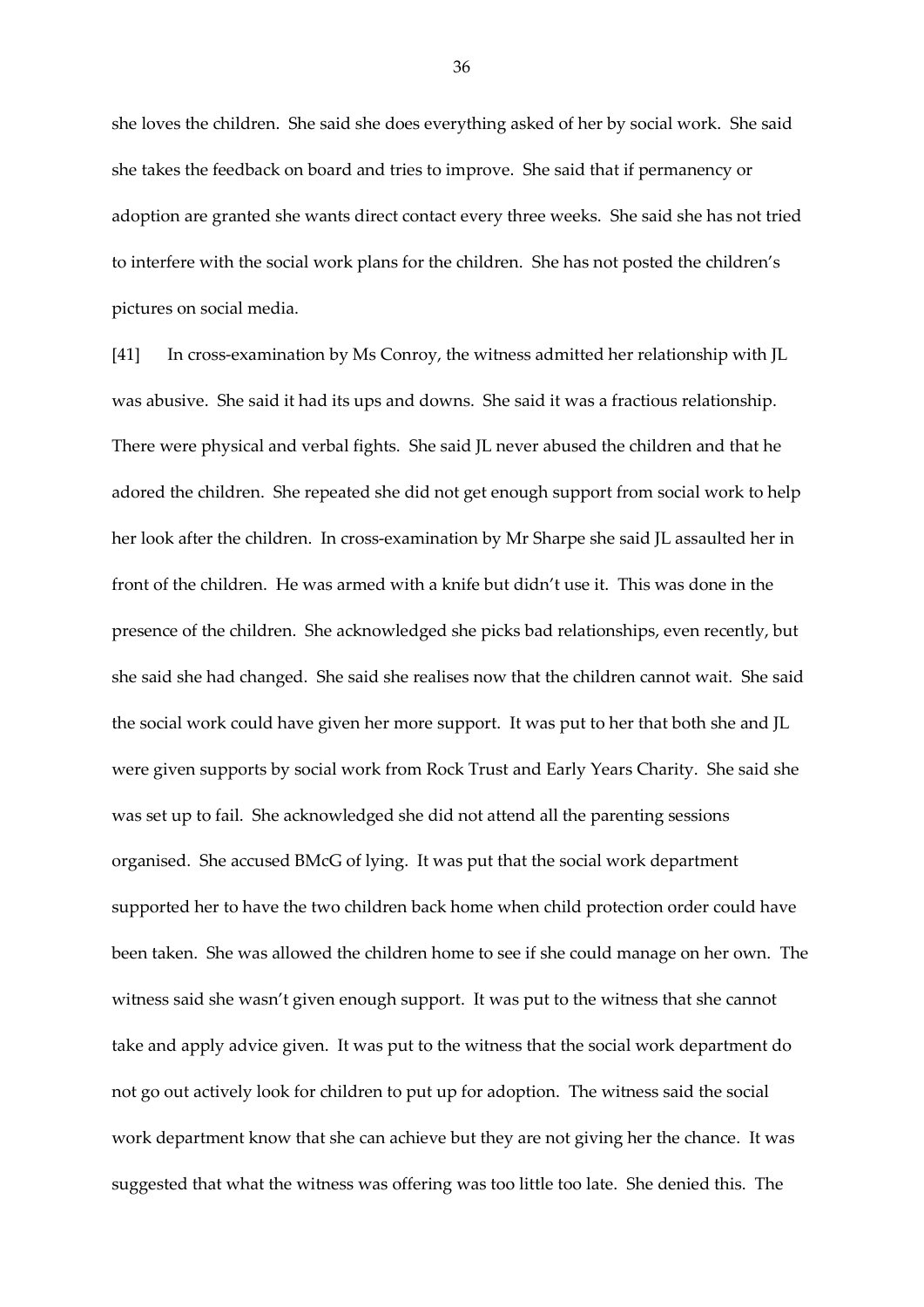witness admitted she lied to social work about maintaining her relationship with JL for two years. She said she was not in a relationship with him now. She said she would take advice about how to manage the children but in relation to 'big occasions' in their lives she would spoil the children. She said she did not agree with the opinion of Jenny Foley. She did not agree to adoption.

JL

[42] JL (22) gave evidence. He has not seen the children since August 2018. He said he decided to step back from the children because he was not in a correct frame of mind. He was drinking, taking cannabis, going downhill. He was struggling to cope. He said he was now in custody and clean from drugs. When asked what he wanted for his children he said he wanted them to have a better start in life than he had. He wanted them to have a good education, love care and family support. He said the best place for the children is with their mother. He opposes adoption and supports the children being reunited with their mother. He said LT had changed and she deserved a chance to raise the children as a single parent. He said he was not ready to be involved with the children to begin with. After he was sentenced he did try to contact social work but BMcG did not get back. He said if he could he would turn back time. He was never given bad feedback and always got on well with the children. He said that should permanence or adoption, be granted, that indirect contact was not enough. He said he was now changed. When he is released from prison he intends to start a business breeding attack dogs. He intends to leave Edinburgh on his release.

[43] In cross-examination he repeated that LT did not get the support she needed from the social work department. He said he was not looking for a parenting assessment review for himself. He said the children should not go to the prospective adopters because they are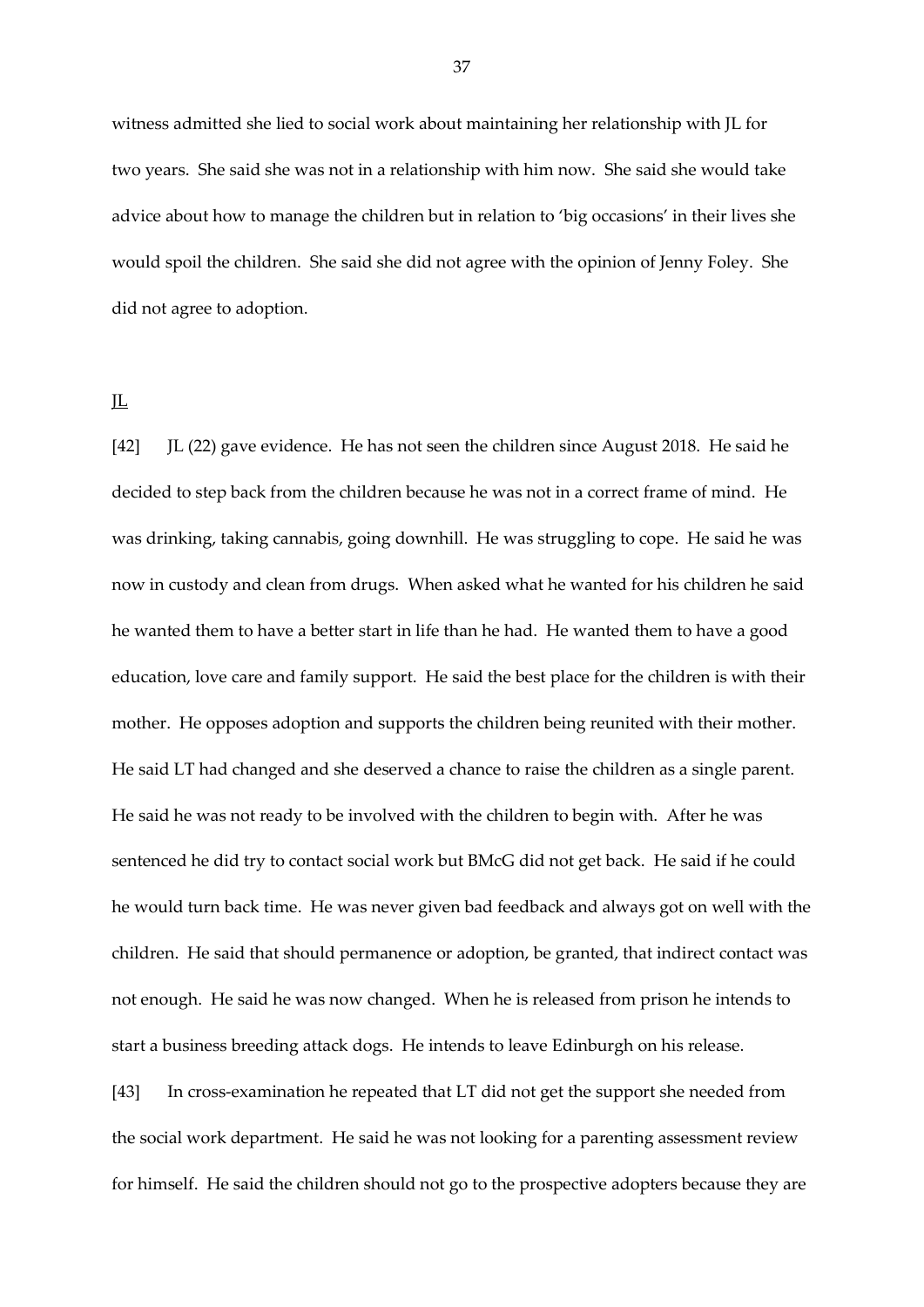not family they are strangers. He said he didn't know if the prospective adopters love the girls.

[44] Affidavits from family members CAL, JDL and LSL were lodged by the second respondent. These all indicated that JL had materially changed for the better since his imprisonment.

*Jenny Claar Foley BSc MSc Post MSc Dip. Counselling Psychologist, Chartered with BPS Registered with HCPC*

[45] Ms Foley who is a psychologist gave evidence. She was instructed by the parents and she produced two reports.

## *Report 1 dated 13 December 2020*

[46] In this report Ms Foley's terms of reference were set out thus:

"I was instructed to comment on the possibility of the children being rehabilitated to either parent, failing which whether contact, direct or indirect, would be in the best interest of the children post adoption."

The expert's assessment comes at para 10.7 and following where she states:

"10.07 The concerns with regards to LT's ability to parent full-time relate to psychological immaturity on her part and lack of understanding of what would be required, especially in the context of the children requiring especially sensitive and competent parenting in light of their experiences to date. EST especially presents in a way that suggests she requires a high level of consistent and safe parenting with clear boundaries being implemented. Through my assessment I did not see evidence of LT having the ability to exercise the degree of authoritative parenting required. The way in which she interacted with the children could be described as that of a big sister. She was able to relate to the children, to interact positively with them and there was a definite report there but little evidence of the children viewing LT as a parental figure. NTT seems to feel protective towards her mum and EST as though she would go along with her mum's instructions only as long as it suited her to do so. LT thought that with access to and engagement with any support offered she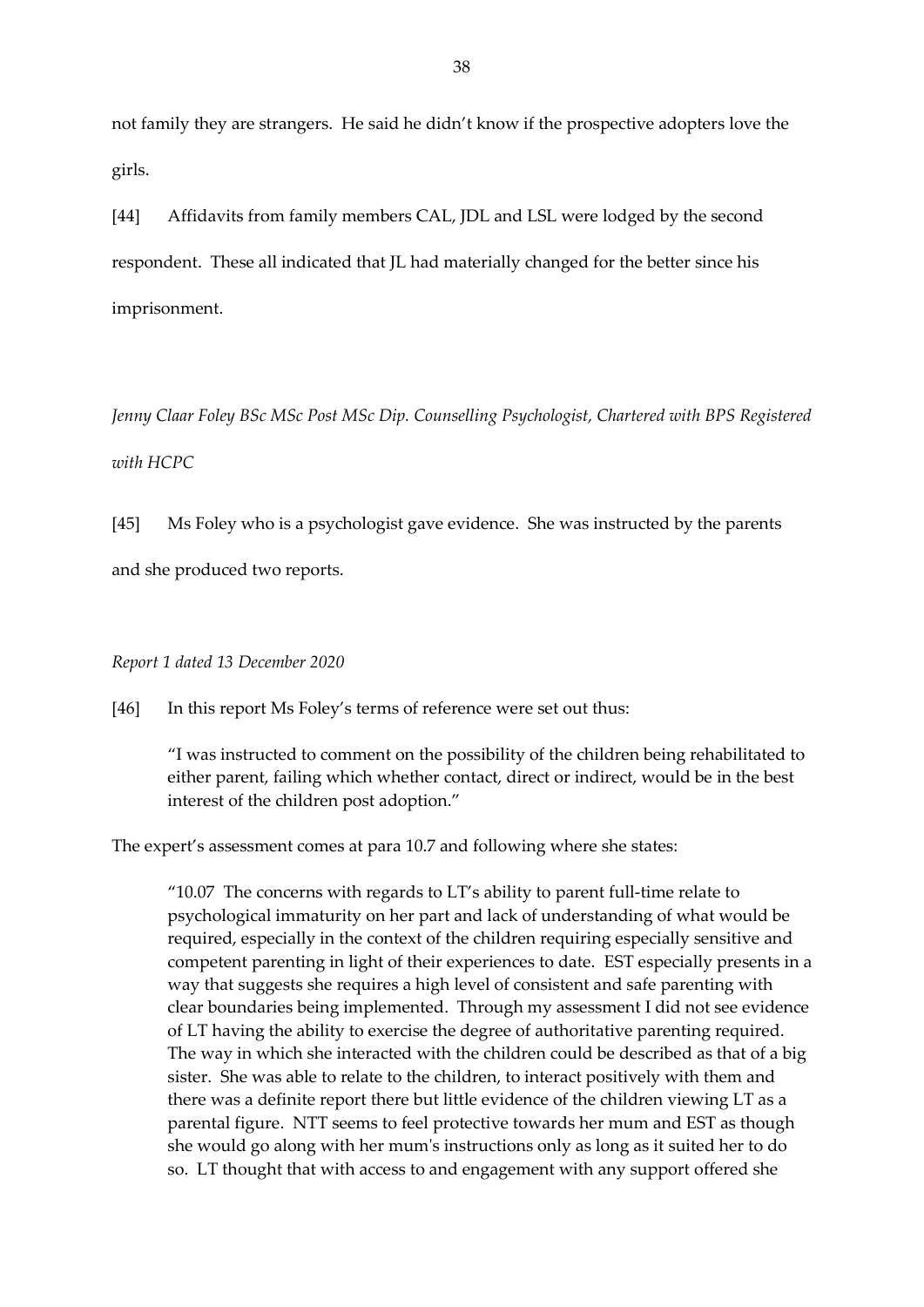would be able to manage to have the children in her care. I am concerned that she underestimates the pressures of being a single parent and that even with plenty of professional support there are many times when it would just be her and the children with nobody around to guide and support her.

10.08 LT appears to struggle to form healthy relationships. She has a history of being caught in abusive relationships. Although she demonstrates a degree of insight with regards to this, there is evidence of her struggling to maintain a distance from negative relationships and therefore a question mark over her ability to gatekeep the children and maintain a socially safe and healthy environment around them.

10.09 To summarise, while I think LT's vulnerability and limited parenting capacity are apparent in the assessment, it is also evident that her ability to interact and respond to NTT and EST in a contact relationship is positive. This is not based purely on observation but on assessment of her psychological parenting representations and reflective functioning (mentalisation) in relation to the girls. Given this profile, there are some positive indicators towards a plan for direct contact should adoption be granted.

10.10 JL has had a very limited role in the children's lives and there is no established relationship between him and them. The children have very limited knowledge of their father and reports through the assessment process suggest that they not talk or ask about him. Due to no direct contact taking place between JL and the girls, I had no opportunity to observe any interactions between them.

10.11 JL came across has honest in talking about his struggles with regards to life, drugs and also when he spoke of the positive changes he has made in his life since his conviction and subsequent imprisonment. I have no reason to doubt his wish to continue to make positive changes in his life. However, he appeared to minimise the troubles with regards to and the abusive nature of his relationship with LT in that his account of events did not align with that of Social Work.

10.12 JL expressed an idealised view of LT in her role as parent and he was overly focused on how Social Work had misunderstood and misconstrued events in the past. His reflective ability and insight with regards to the concerns in relation to the children's care were limited. Especially there was little indication he was understanding of the impact on the children of the destructive relationship between him and LT."

10.13 The children need stability and certainty in their lives. Both LT's and JL's lives currently lack the level of certainty, security and stability the children require. It is clear through my assessment that although LT demonstrates capacity to understand and relate to the children, she remains vulnerable with regards to her ability to manage the children effectively and lacks an in-depth understanding of their needs."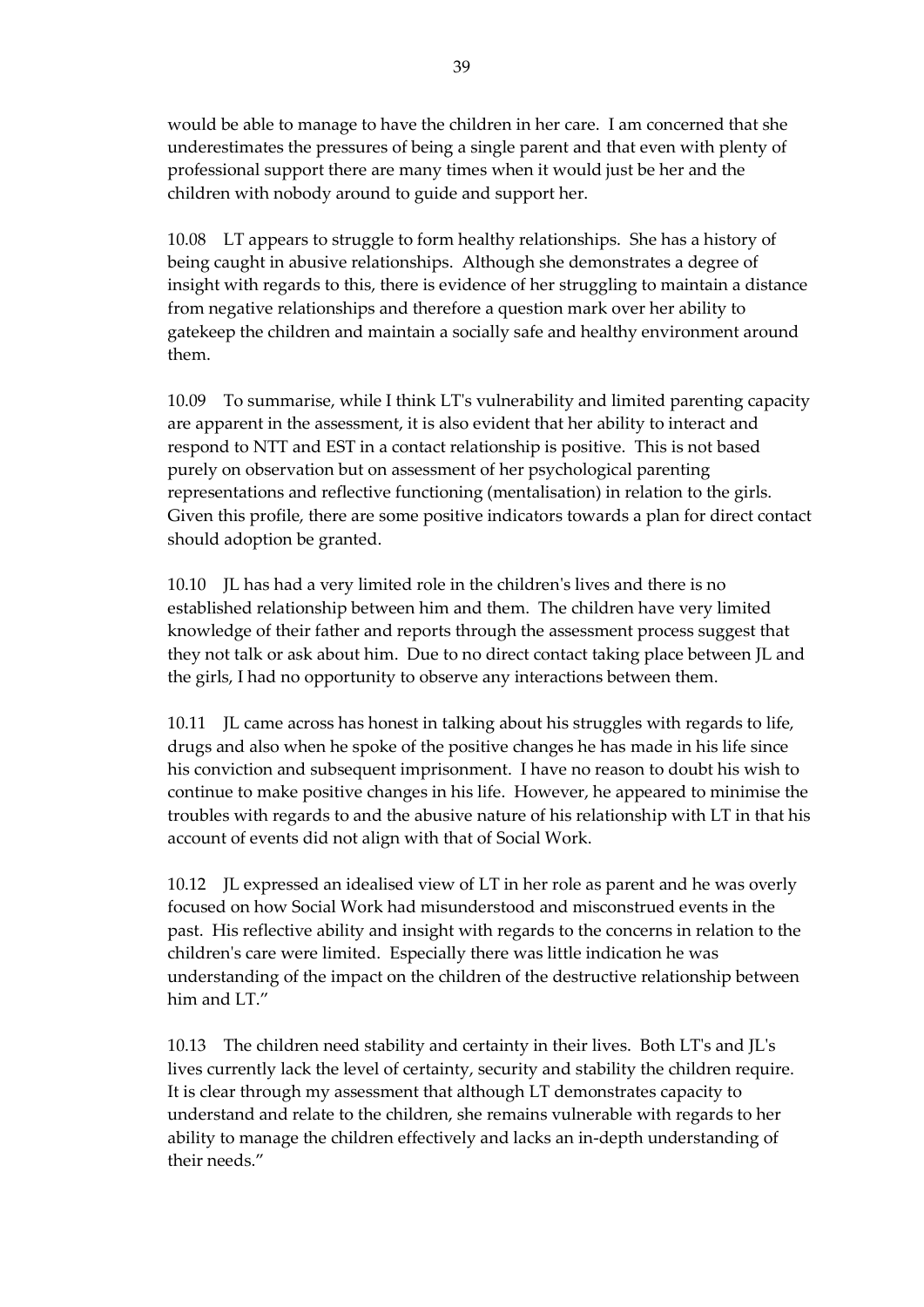The expert stated in evidence in chief that LT has a naïve idea of what it means to parent. She said that if the correct supports were in place post adoption contact could be beneficial to the children but it would have to be supported by all parties. She indicated she had spoken to the prospective adopters and they did not support post adoption contact. She said they were clear about that. She said that post adoption direct contact with LT might be beneficial to the children but she was of the opinion that given that there was no ongoing established relationship with JL indirect letterbox contact with him would meet the children's needs.

*Report 2 dated 13 December 2020*

[47] In the run up to the proof the first respondent's solicitor Mr Leiper sought a further report from the expert directed at post adoption contact. The terms of reference of the expert were stated thus in her second report:

"This report has been prepared in line with LT's solicitor, Mr Iain Leiper's, instruction, in the context of LT's wish for direct contact post-adoption with her children to be ordered. I previously conducted a psychological assessment of the case and submitted a report on 13th December 2020. In my report I put forward the opinion that some level of direct contact between the children and LT post-adoption would be in the children's best interest. I understand that the local authority has opposed this view and it is in light of this that Mr Leiper has instructed me to further outline the evidence supporting the notion of direct post-adoption contact."

[48] In the process of preparing this report the expert interviewed Social Worker, BMcG, LT and the prospective adoptive parents. The experts report spent a great deal of time surveying the academic research surrounding post adoption direct contact. The author acknowledged this was a relatively rare occurrence in the UK. She made the following observation: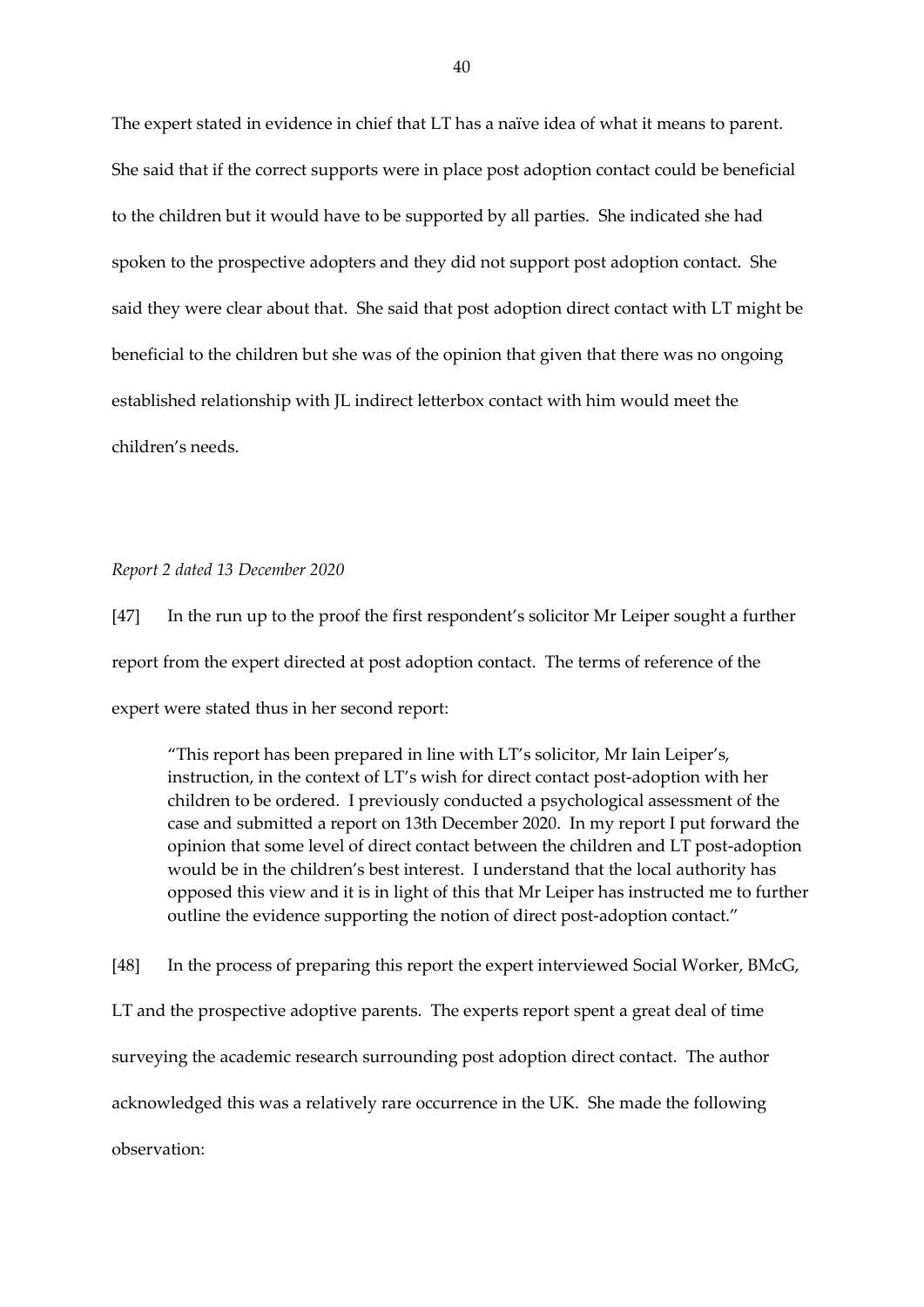"My assessment revealed mistrust between LT and Social Work. This would potentially disrupt opportunities for positive direct contact unless resolved, as cooperation and negotiation would be required to enable direct contact to take place. LT would need to demonstrate an acceptance of the adoptive placement and convey this in her interactions with the children to protect the children from experiencing a conflict of loyalty. The adoptive parents would also need to understand the benefits of direct contact and come to accept and support the children's relationship with  $LT''$ 

"In order for future direct contact to be beneficial, it would need to be carefully managed (Iyer et al 2020) with all parties understanding the value of and supporting some direct contact between the children and LT. In the interest of minimising disruption to the children's day to day life, activities and routines, any direct contact should take place on an infrequent basis such as two to three times per year. It would further be important that LT is able to overtly support the children in their relationships with their adoptive parents and that she is able to convey a positive attitude with regards to the children's lives with their adoptive family."

[49] In relation to her assessment of LT for the purposes of post adoption contact the

expert stated the following on page 6 of her report:

"5. LT told me that she would find it easier to come to terms with the adoption if some degree of direct contact was ordered. She understood that it would likely be much less frequent than current contact arrangements.

6. LT was of the view that the children would benefit from some direct contact as there is an existing relationship between her and the children.

7. LT said that she would like to be able to be the one answering questions the children might have in the future about their family background and history and she thought that if there was some direct contact in place it would offer opportunities for these type of conversations to take place.

8. She said that she understands that once they are adopted, the children will have two mums. I talked about the importance of the children feeling that they are supported in their relationships with their adoptive parents. LT appeared to understand this, but I believe that she would need support and guidance to enable her to sufficiently convey this to the children."

In her conclusion the expert stated:

"2. LT would need to engage with support and guidance to ensure that contact was safe and did not create a loyalty conflict for the children. My view is that with a focus on how she can offer something important and meaningful to the children (as opposed to focusing on her failings with regards to her parenting capacity), LT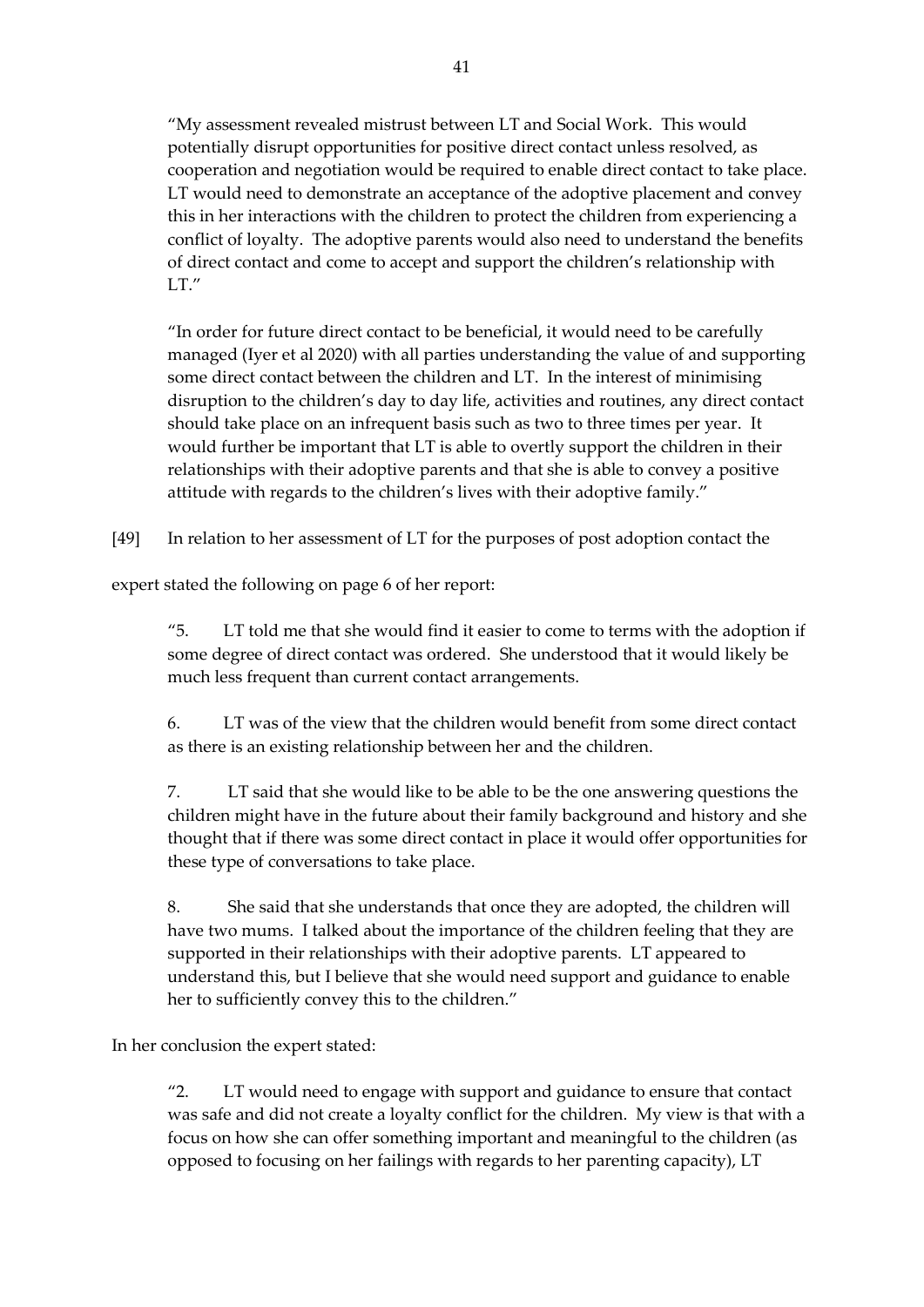would feel more positive about the adoption and be more likely to engage with the support offered. This would also benefit the children.

3. Social work would need to be willing and able to offer the level of support required to manage contact to ensure it is beneficial to all parties.

4. For post-adoption direct contact to be positive, it requires the support of all parties and as it stands neither social work, not the prospective adoptive parents support the idea of direct contact in this case."

[50] In cross examination counsel explored the rich research history surrounding post adoption direct contact which it is not necessary for me to rehearse here. He also explored with the expert what he referred to as 'the triangle of trust' which is essential if post adoption contact is to succeed. This involves openness honesty and trust between the biological parents, the prospective adopters and the social work professionals if the direct contact is to work. What did emerge in cross-examination that in my judgment is critical to this case, is that, when asked, the expert indicated she was under the impression that the biological parents in this case supported adoption. It came as a surprise to her to be informed by counsel that both parents in evidence had stated they were implacably opposed to adoption. In those circumstances the expert conceded that post adoption contact would not work in her opinion. In fact, she said there was a real risk it would undermine the placement. She said:

"It's regrettable but from what I am advised now there is a high risk of the placement being undermined because of lack of support by the birth parents"

Counsel put parts of the Curatrix *ad litem's* third report to the expert and suggested there was a risk that direct contact post adoption might re-traumatise the children. The witness indicated she was not asked to consider that in her report.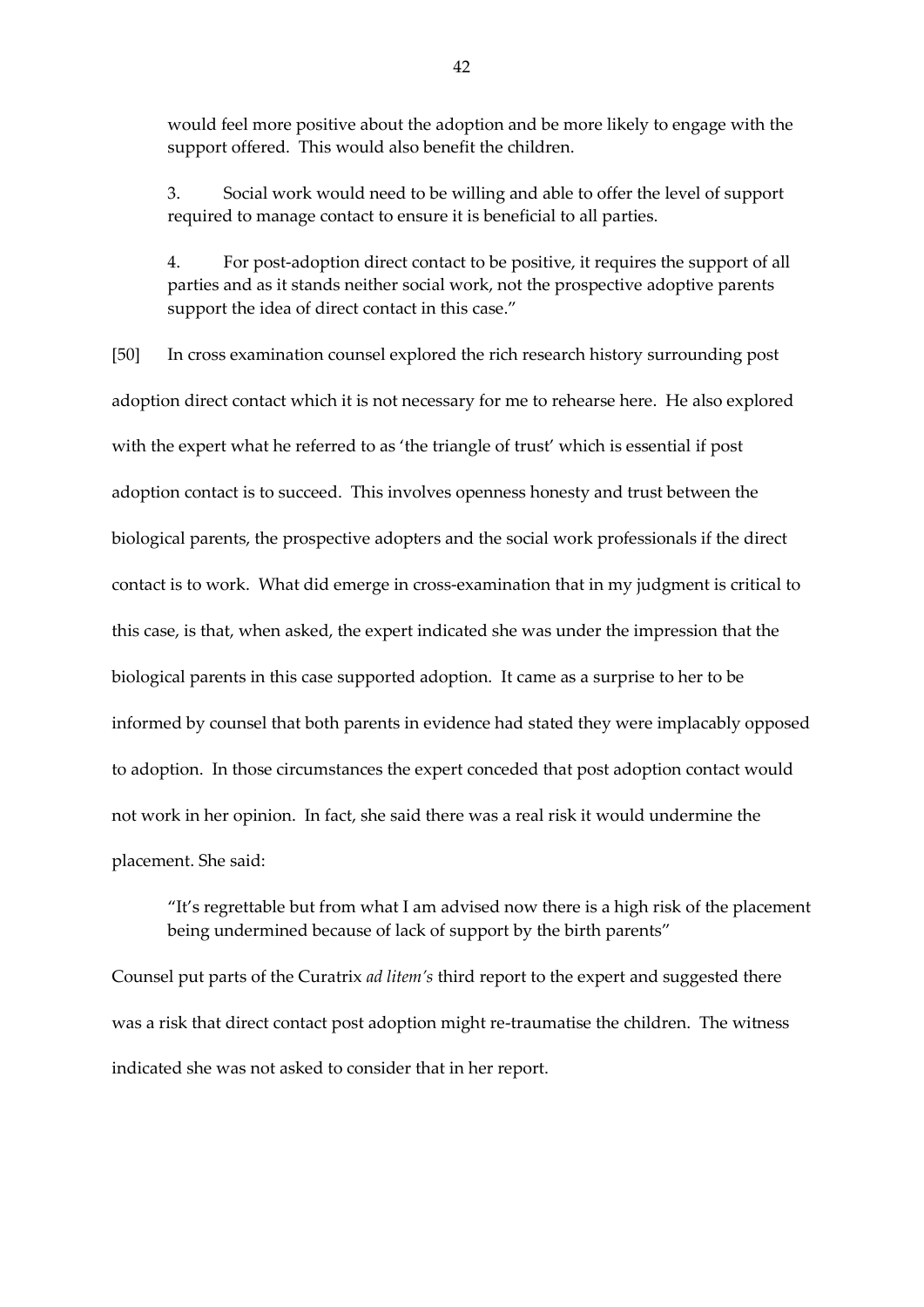# **Submissions**

[51] Counsel for the Applicant invited me to make the following orders:

"1. To grant the applications in terms of section 80 of the Adoption and Children (Scotland) Act 2007 (the 2007 Act).

2. To make an order in terms of section 82(1)(e) of said Act that there should only be annual, two-way, indirect letterbox contact with the inclusion of no more than two photographs, and said letters and photographs to be passed on to the children in a manner and at a time deemed to be appropriate by the current carers. Further, the information provided to the birth parents should include, but not be restricted to, the general progress of the children and their everyday activities, their school work, health and general development.

3. To terminate the Compulsory Supervision Orders in terms of section 89 of the 2007 Act.

4. To find no expenses due to or by any of the parties."

Mr Leiper for the first Respondent invited me to make orders as follows:

1.1 To dismiss the petitioner's application, the statutory test for making a permanence order having not been met.

1.2 Esto the permanence orders are granted for NTT and EST, for an ancillary provision specifying that there be direct contact between the Respondent and the children a minimum of once per three weeks (or such other frequency the court deems appropriate), and indirect contact by way of school reports and photographs provided at the end of each academic year in terms of section 82(1)(e) of the 2007 Act.

1.3 Esto the permanence orders are granted and the court does not provide for the ancillary provision outlined in paragraph 1.2 above, then for an ancillary provision specifying that there be indirect contact between the Respondent and the children a minimum of 4 times per year and contact by way of school reports and photographs provided at the end of each academic year in terms of section 82(1)(e) of the 2007 Act.

The final orders sought by the second Respondent were slightly more complex *quoad* contact

and were in the following terms:

"1. To dismiss the Petitioner's Application for a Permanence Order in respect of the children on the basis the statutory test for making a permanence order having not been met, esto

2. To make a Permanence Order an ancillary provisions as follows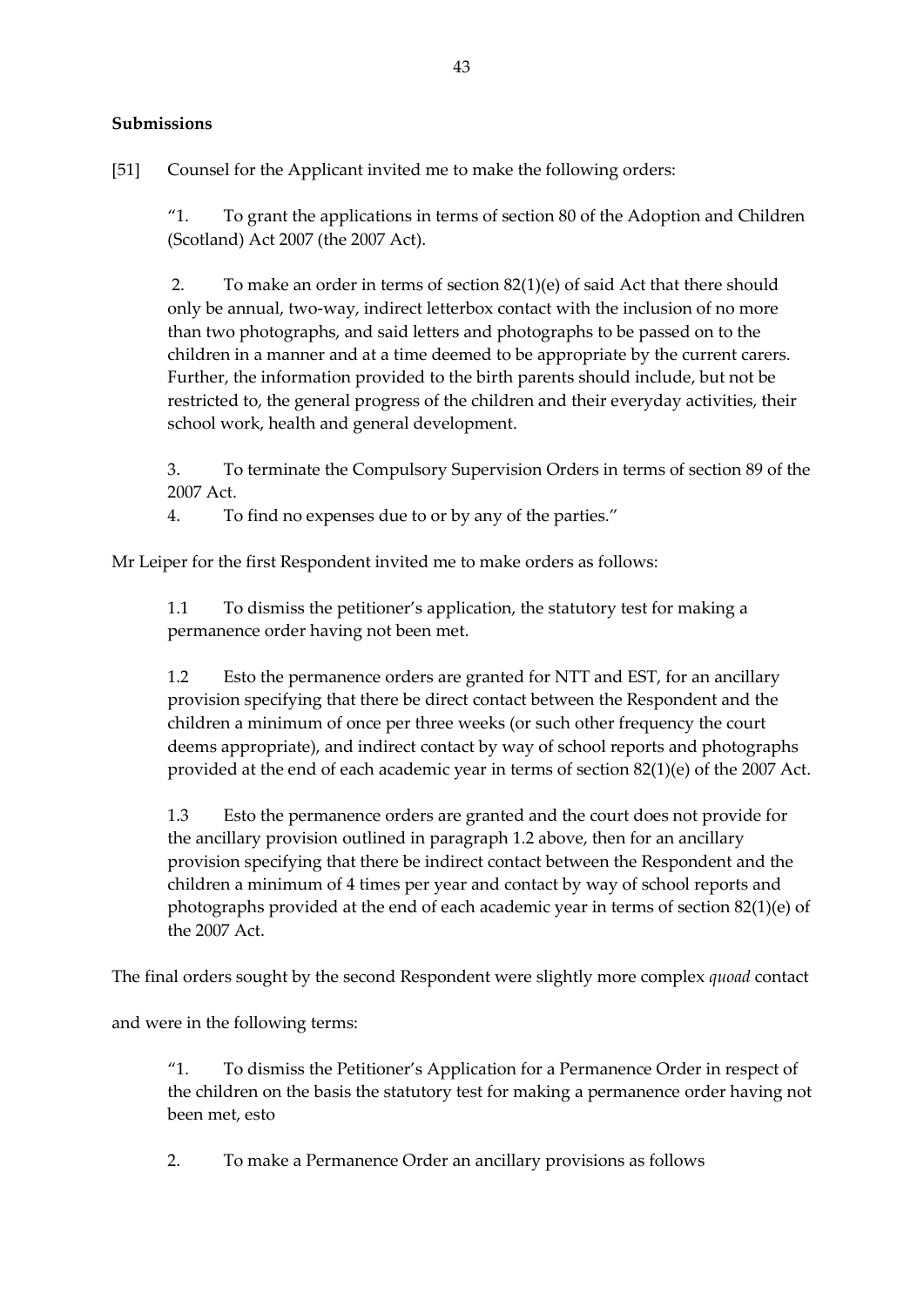- a. specifying Specifying that the Petitioners must provide JL with a report in terms of the children's education, health and development by Recorded Delivery post in March of each year in terms of Section 82(1)(e) of the 2007 Act;
- b. Specifying that the Petitioners must provide JL with a report in terms of the children's education, health and development by Recorded Delivery post in September of each year in terms of Section 82(1)(e) of the 2007 Act;
- c. Specifying that JL shall provide the children with one card, photograph of himself and one present on each birthday and each Christmas throughout the duration of the Permanence Order, to be facilitated by the Petitioners;
- d. Specifying that the Petitioners provide JL with a minimum of five separate colour photographs of the children to be provided to JL in December of each year by Recorded Delivery post;
- e. Specifying that the Petitioners must provide JL with an educational report for the children a minimum of once each academic year by Recorded Delivery post in June of each year;
- f. Specifying that the Petitioners must obtain the views of the children in respect of direct contact with JL one occasion per year with the views to be taken by a person or organisation (other than the children's foster carer or carers from time to time by the Petitioner's Social Work Department); and for those views to be provided to JL by the Petitioners in writing by Recorded Delivery within twenty one days of the views being obtained.
- g. Specifying that any direct contact with the children and JL will take place if deemed appropriated by the Petitioners and in line with the children's views and wishes.

3. To revoke the Supervision Requirement in respect of the children as compulsory measures of supervision are no longer necessary in terms of Section 89(1)(b) of the Adoption and Children (Scotland) 2007.

4. That there shall be no expenses due to or by either party."

[52] Thus, it appeared to me that parties were agreed there should be no expenses due to

or by. There was complete disagreement between the applicant and respondents about

whether any form of Permanence Order should be granted but if it was, all parties agreed

that the Supervision Requirement in respect of the children should be revoked as

compulsory measures of supervision would no longer necessary in terms of Section 89(1)(b)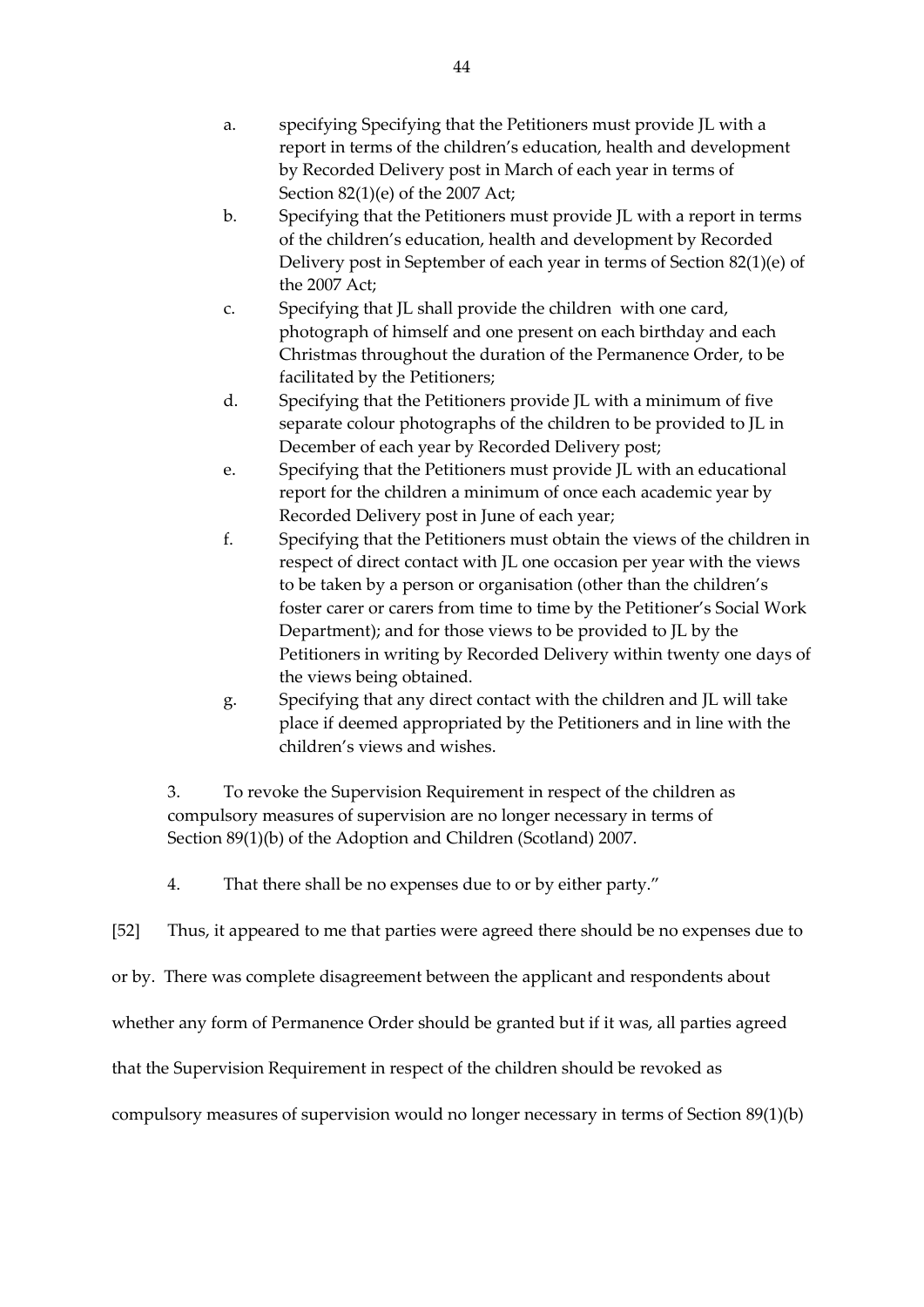of the Adoption and Children (Scotland) 2007. However if a Permanence Order is granted parties disagree about the terms of any contact if that is granted as an ancillary provision.

## **The Law**

[53] A veritable legion of authorities was referred to in submissions. I do not analyse these here. They are all well known. They include *TW & JW* v *Aberdeenshire Council* 2012 CSIH 3 per Lord Bonomy at paras 12 to 14 and *KR* v *Stirling Council* (2016) CSIH 36 per Lord Drummond Young at paras 12 to 15; *ECC* v *GD* (2018) SAC (Civ) 5) *The City of Edinburgh Council* v *GD* (2018) CSIH 52.

[54] So far as is relevant to this case, counsel for the applicant argued that permanence orders are regulated by Part 2 of the Act. He said that with regard to the making of the order sections 80 to 86 are engaged, although sections 80 to 84 are directly relevant to the decision I have to make. In addition, he argued that because the court is coming to a decision relating to the adoption of children, s 14 (2) to (4) of the Act is also engaged. Mr Leiper agreed with counsel's analysis. Ms Conroy only agreed with counsel *quoad* the permanence order sought but argued that on one view of the facts, s 14 is not engaged, if I found as a fact that the prospective adopters did not agree to post adoption contact and I only granted a permanence order. I did not agree with Ms Conroy's analysis for the reasons stated below and accepted the submission of counsel on how I should proceed.

# **Decision**

#### *Witnesses*

[55] With regard to the applicant's witnesses, BMcG, JSB, LML and CEB. I found them all to be credible and reliable. They all gave their evidence in an honest and straightforward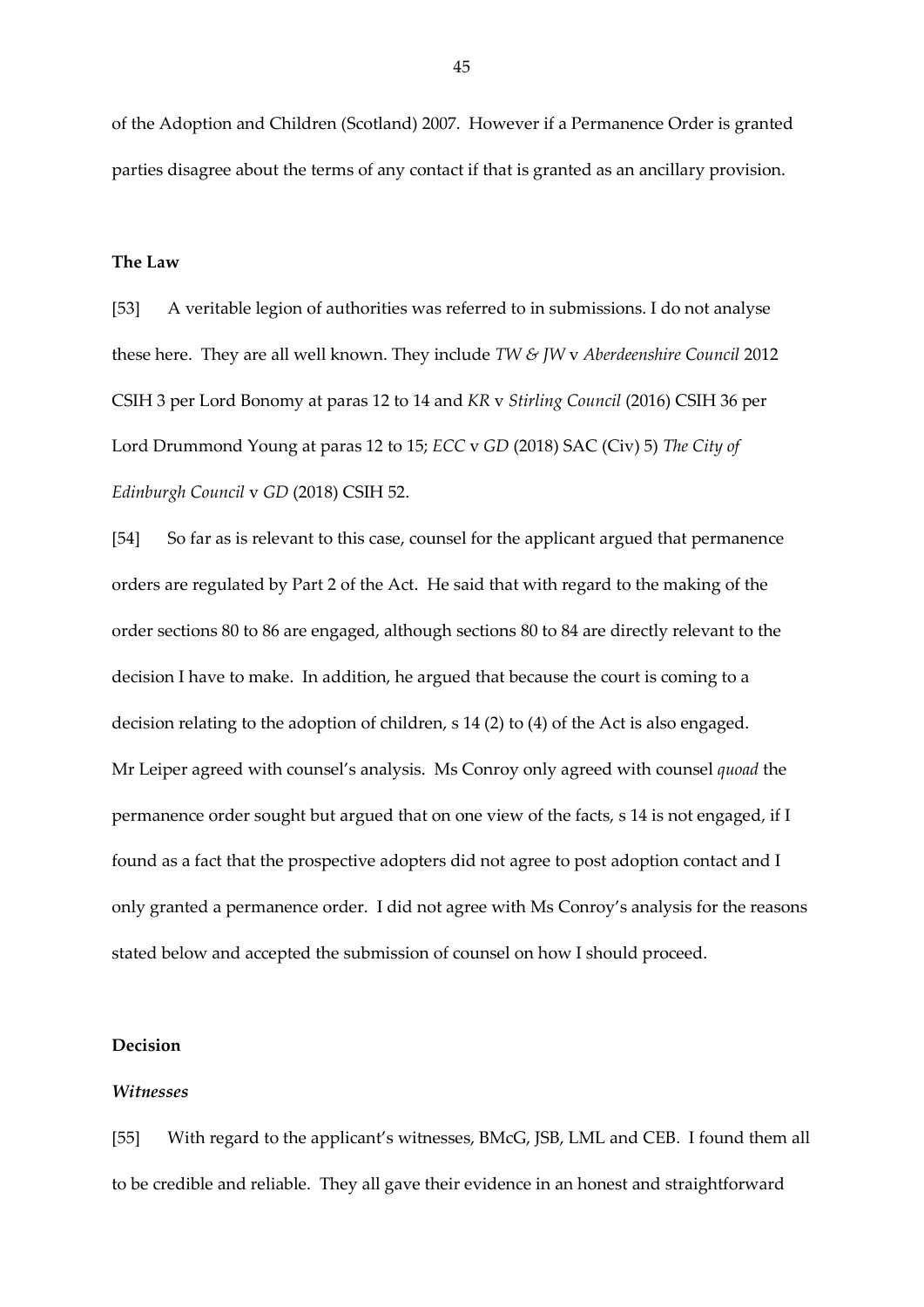manner. They gave me no cause to believe that their evidence was unworthy of belief. I also accepted the evidence of the defence expert Jenny Foley was credible and reliable and given in the knowledge of her duties to the court as an expert witness. I deal with the evidence of the respondents below.

*The threshold test in s 84(5)(c) of the Act for a Permanence Order with authority to adopt (parents not consenting).*

[56] In reaching my decision in relation to the threshold test for a permanence order with authority to adopt where parental consent is absent, I took into account the submissions made by the parties. I also reminded myself of the many judicial *dicta* in the cited cases warning that the making of such an order is a very serious step, breaking as it does the natural order of things and ties of family life between parent and child. Such an order must only be made as a last resort, if nothing else will do. It must be necessary and proportionate to promote and safeguard the welfare of the children, in this case, not just throughout their childhood but throughout their life because this application is for a permanence order with authority to adopt. Not only must the threshold test be satisfied but the welfare tests have to be considered holistically and satisfied before such a draconian measure is taken. Before I could grant such an order I have to be satisfied on the facts established from the evidence led before me that the children's residence with either or both parents is, or is likely to be, seriously detrimental to their welfare. I deal with each parent separately. I considered Mr Leiper's submission that inadequate assessment was made of LT's capacity to parent and that she was inadequately supported to achieve rehabilitation of the children. I disagree. I accept the evidence of BMcG, JSB and LML in this regard that parental assessment has been continuous in this case and that many attempts both formal and informal were made to train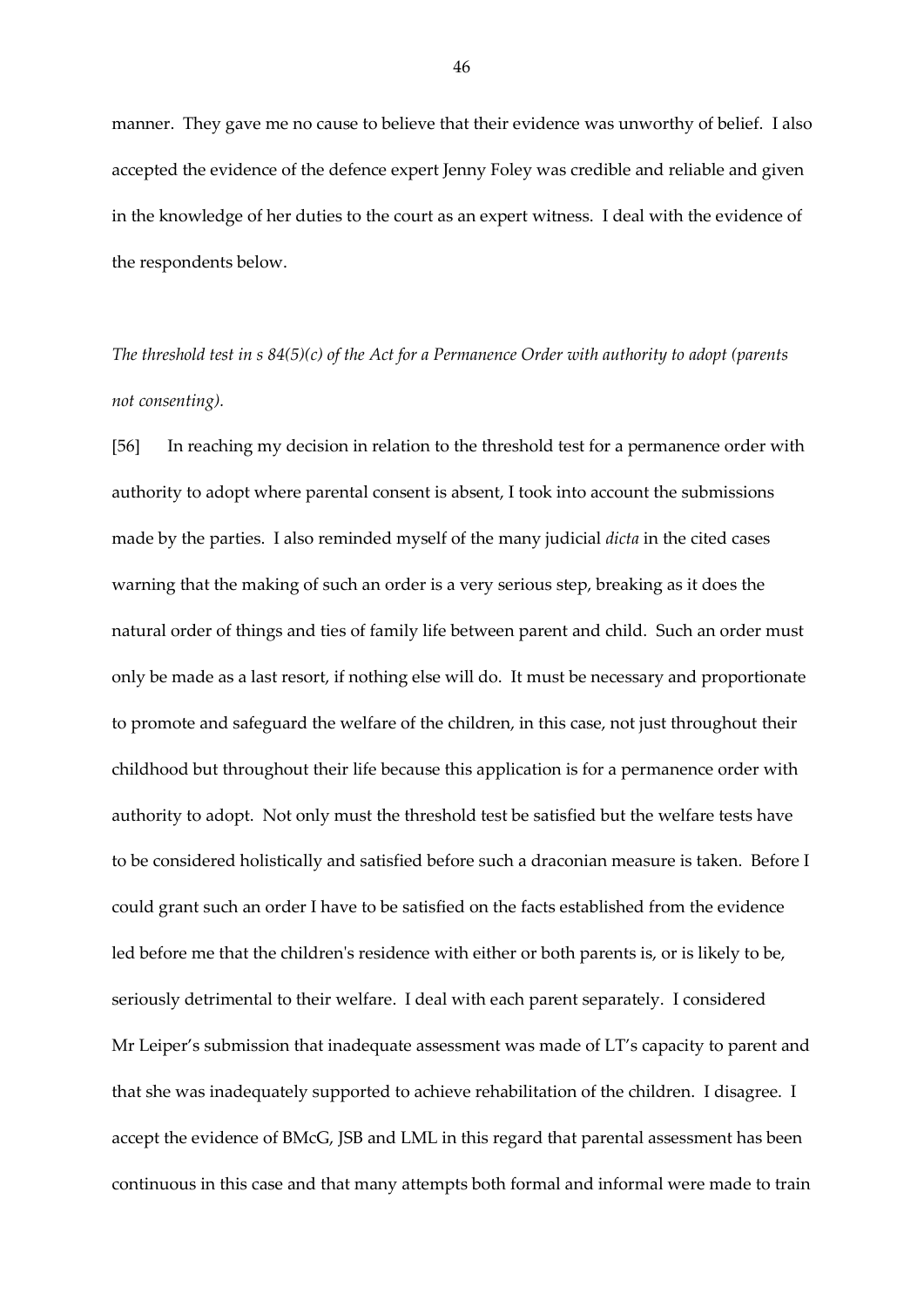LT to parent but she could not respond to a degree sufficient that she would be able to parent the children safely. I also accept the evidence of Jenny Foley that LT lacks insight maturity and ability to parent safely.

*LT*

*[57]* I watched LT closely during the proof and particularly when she gave evidence. The applicant's case is that LT does not have the capacity to parent the children. Nor does she have the insight into what it takes to parent children with complex needs, such as hers because of the way they have been damaged in their early lives. She has been offered parental training but did not commit to the course. She has been given support but cannot give effect to the advice she is offered. She is a positive danger to the children as evidenced by the incident where EST inexplicably escaped from the house in the middle of winter inappropriately dressed and was returned by the police in circumstances where LT didn't even realise she was missing. In her affidavit LT admits this. She also admits she has made inappropriate relationships that have resulted in the children witnessing scenes of domestic violence. She admits she has not appropriately cared for the children in a material sense. She was living in a house with the children where JL was concerned in the supply of drugs. She also admits lying to the social work department for two years about her relationship with JL even to the extent of engaging in a domestic violence course which was wasted work because all the while she was in a relationship with JL, behind the back of the social workers. Her own expert witness explained to me that LT is more of a 'big sister' figure to the children, than a parent and she is incapable of parenting the children at present. Attempts have been made to teach LT parenting skills but she either does not co-operate or cannot give effect to the advice. In my judgment she cut a tragic and pathetic figure in court. She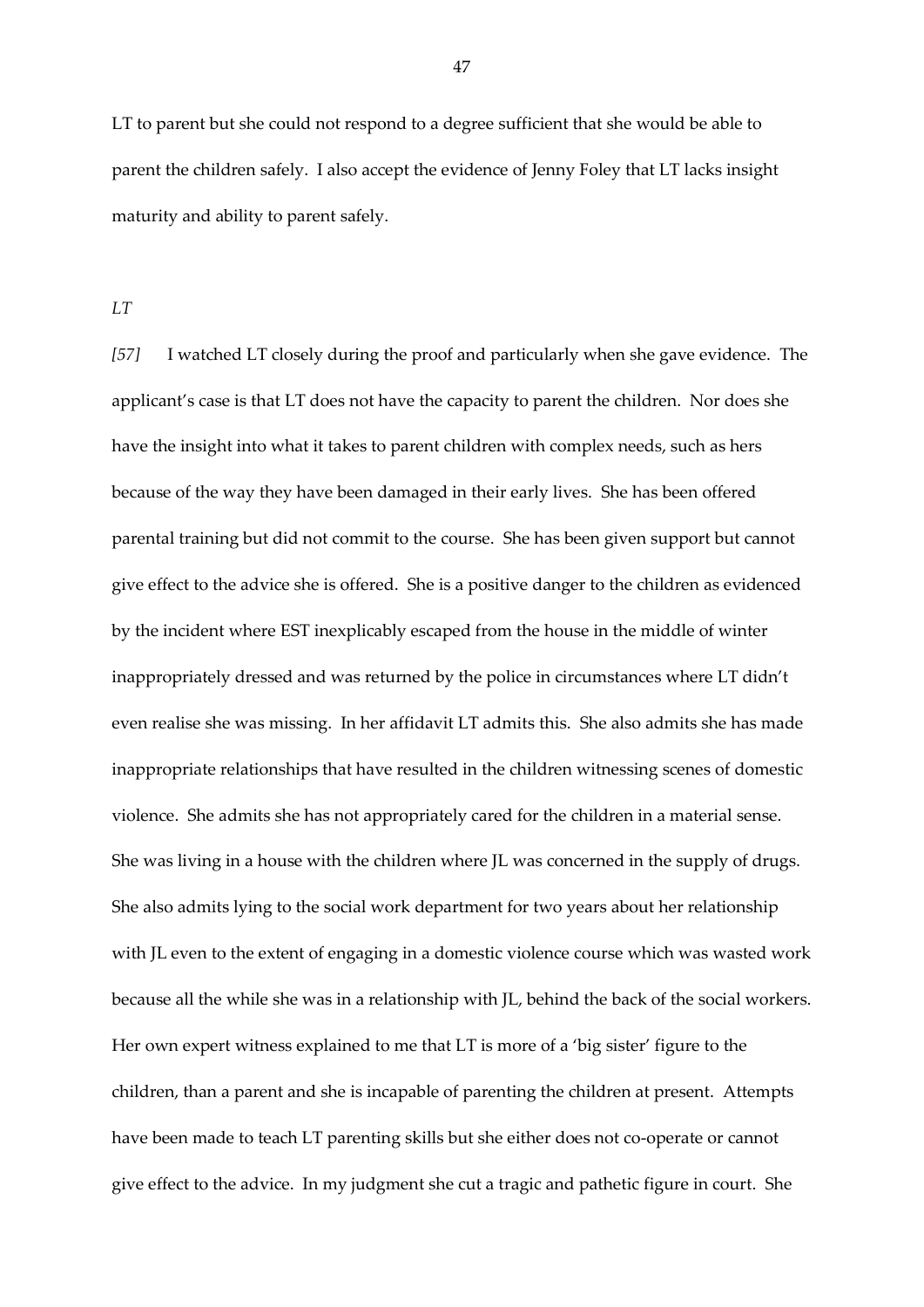showed no emotion when questioned and cross-examined. All that I saw was defiance in the face of the application. Sadly, I have reached the conclusion that to place these children back in her care would be seriously detrimental to them because of her inadequacies as a parent, her inability to learn how to parent and her propensity to lie to promote her own interests. There is a further danger that she would re-introduce them to JL who is, in my judgement dangerous and violent. She told BMcG that she lied about being in a relationship with JL to delay the permanence process. She put her personal interests above those of the children. There is a real danger that LT would put herself first at the expense of the children. I am not persuaded that she has changed or is capable of change.

*JL*

[58] JL has no relationship with the children. When he had contact with them this seemed to go well. However he subjected LT to domestic abuse on multiple occasions, once with a knife in the presence of the children. He ran an illegal drug business from the house the children were living in thereby exposing them to danger. In my judgment the children are traumatised as suggested by counsel because the Curatrix *ad litem* in her third report indicates what NTT said about what happened. The children have talked about this on the way to contact with LT. When he was sentenced to imprisonment, BMcG said her team leader went to see JL and he seemed to accept the social work plans for the children at that time. I took that to mean permanence with a view to adoption. Yet, now he opposes the application, which he is perfectly entitled to do. It was said he was going to write letters to the children and that these were forwarded to LT, yet they have not been produced. I am very sceptical about JL's motivation in this case. I do not believe he has the children's best interests at heart. I read the affidavits from his family which are all positive and supportive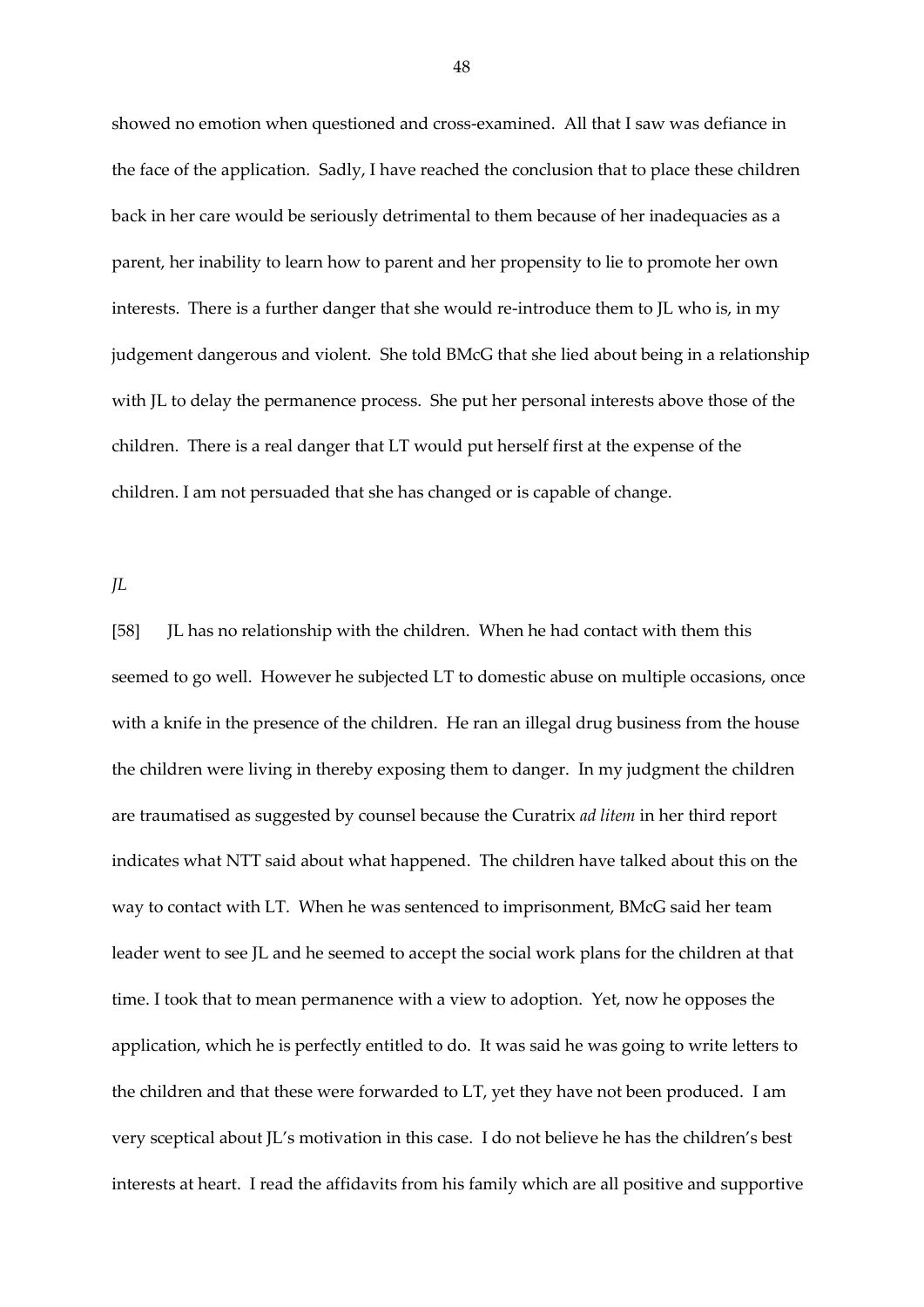but I watched him very carefully when he gave evidence. To begin with he gave very plausible evidence about what he wanted for the children in relation to a good supportive family, a good education and a happy life, something better than he had, he said. But in cross examination his true character emerged. He was hostile and positively aggressive to counsel. His body language told a very different story. In my judgment his violent propensity manifest when questioned about his past behaviour which, he did not deny. I have no doubt he said, in chief, what he thought the court wanted to hear. He said he thought LT should be given a chance to bring up the children as a single parent. In my judgment his opposition to this application has nothing to do with the best interests of these children and everything to do with his relationship with LT. He came over as dishonest and violent. Not though, as counsel put to him, that he is asking for the children to be placed with him, but I have to be satisfied that the threshold test is met with regard to him also before I could grant the orders sought and I consider that given his past history for violence and drug dealing the children's residence with him is, or is likely to be, seriously detrimental to their welfare. I will say more about his motivation later.

# *The welfare tests in s 84(3)and (4) of the Act for a Permanence Order with authority to adopt (parents not consenting).*

[59] I will explain my decision in the context of the welfare issues which arise out of s 14 of the Act later. For the present I restrict myself to the welfare test as it applies to the making of a permanence order with authority to adopt. Even if the threshold test is met, I have no power to make a permanence order, unless it is better for the children to make such an order than not to. Even then in considering whether to make a permanence order and, if so, what provision the order should make, I must regard the need to safeguard and promote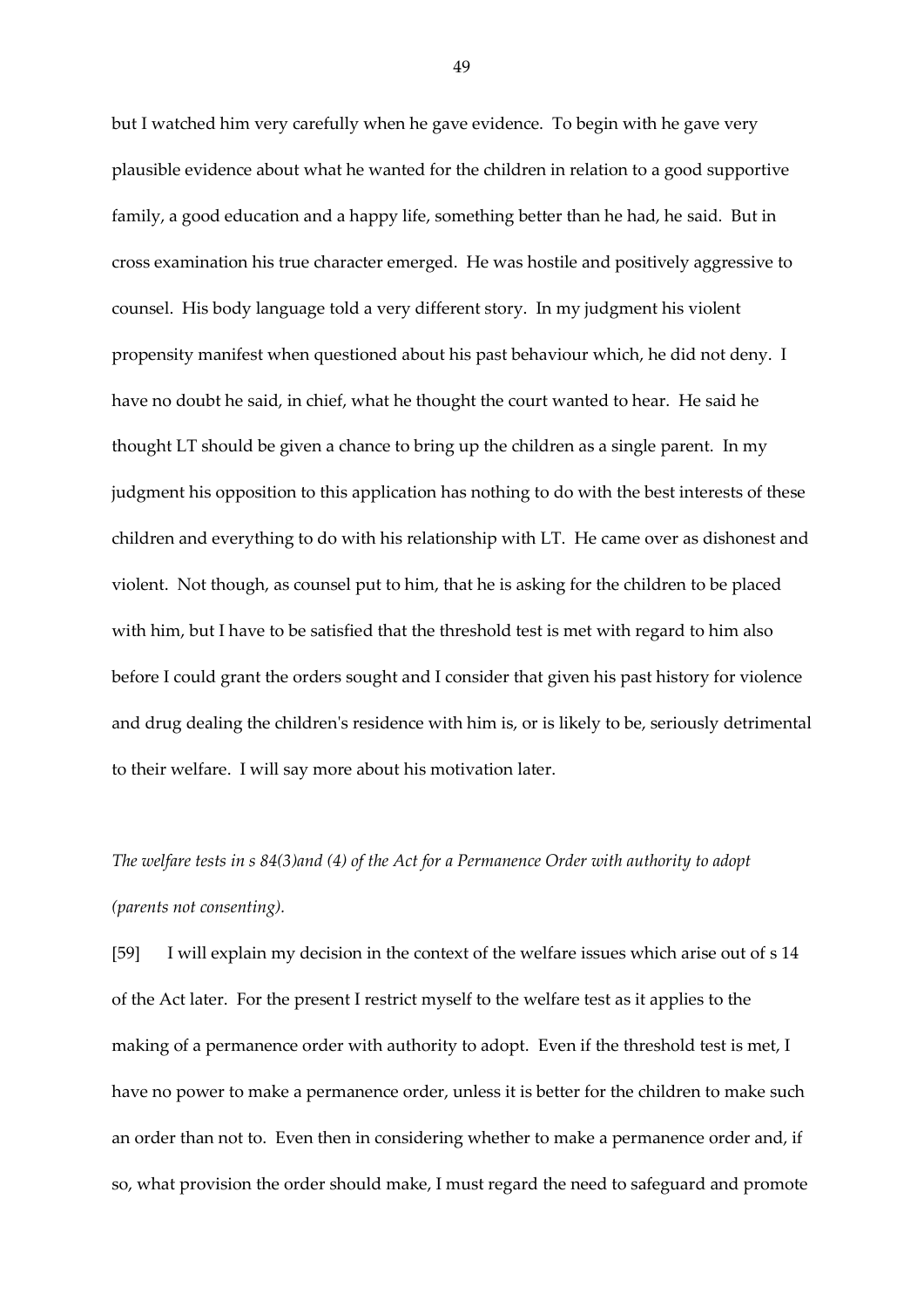the welfare of the children throughout their childhood as the paramount consideration. Section 84(3) and (4) is entirely child focused. I require to consider all of the options available for these children in deciding if the application is granted. The first observation I make is that I do not consider it is in the best interests of these children that they are separated. I have not been asked to consider separating them but lest this becomes an issue at a future stage, that I should have considered the children separately I have deliberately not done that. I consider their interests together and that their best interests are to remain together as a family unit. The only constant these children have had in their short lives is that they have been together. To separate them would, in my opinion, be deeply traumatising. What the proof has established about these children is that they have had a very bad early upbringing by their natural parents. They have been psychologically damaged and traumatised by seeing domestic violence perpetrated on their mother by their father. NTT is psychologically under developed. EST even had to have teeth removed because of dental neglect while in her mother's care. Their living conditions with their mother have been unhygienic at times. She has had inappropriate people in the family home. The children have been taken into foster care where they were found to be disturbed and maladjusted in their behaviour. They have stabilised and developed through kind foster care. They are now with prospective adopters where the possibility of a stable safe life for them exists. Potential adoption is at an early stage. They may or may not bond with the prospective adopters. The prospective adopters may, for any number of reasons decide against adoption. That is their right. However, given the age and stage of the children it is obvious to me that what these children need is a parent or parents who will bond with them and provide a safe nurturing family for them during their childhood. I do not believe LT or Jl can do that. What happens if I decide to refuse the application? In that event, the children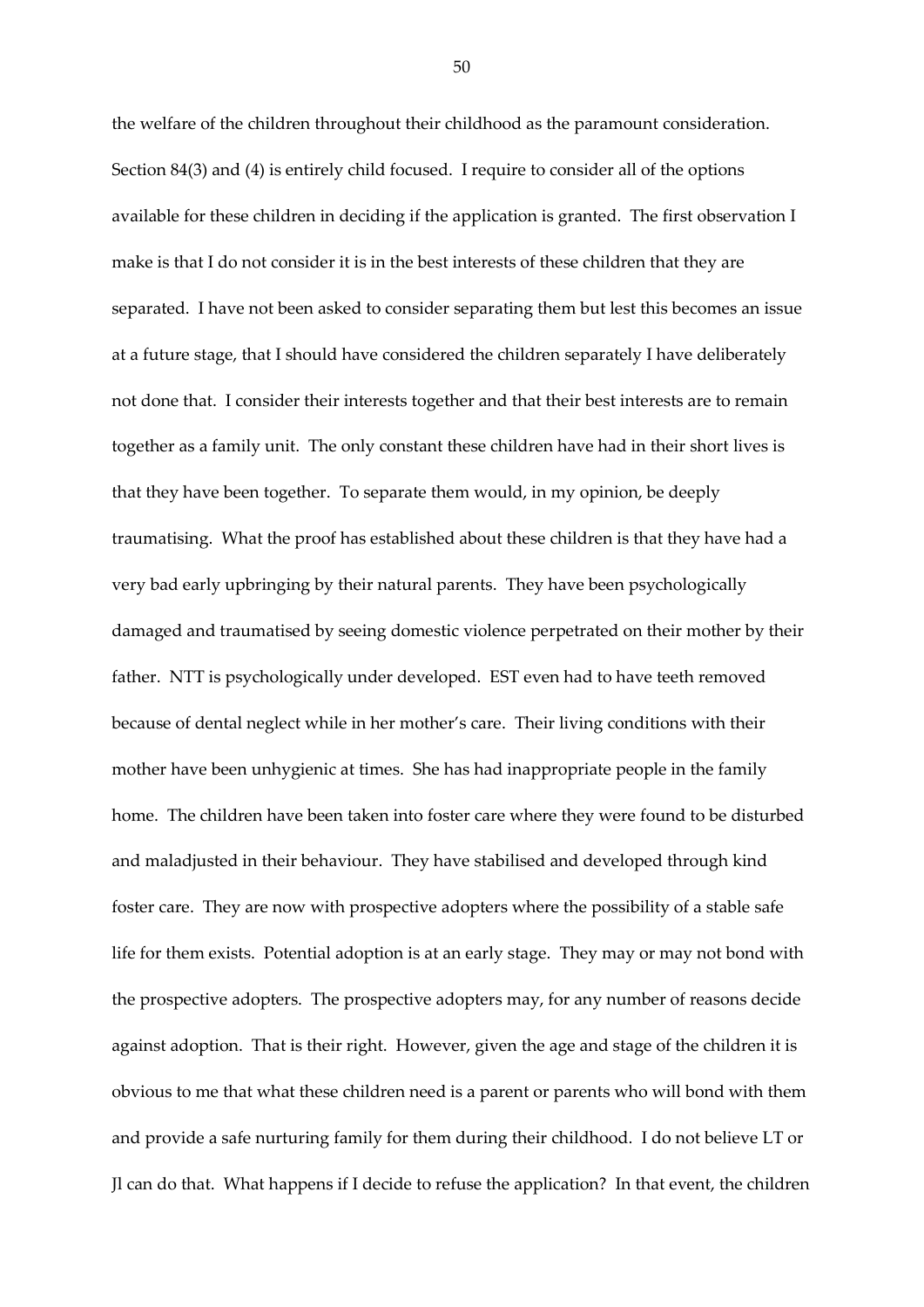will remain in local authority accommodated care with foster parents or in a local authority home, as many do and their innate need to find parents will go unsatisfied. I would consider that to be a bad outcome for the life chances of these girls. If they remained in local authority accommodated care there would be uncertainty about their future. There are no social work plans to rehabilitate the children with either natural parent. Of course, further endeavours could be made to try to teach LT how to parent. The social work department have no confidence in LT's ability to improve, nor do I. JL has no plans to parent the children full time he accepted that in cross-examination, nor could he, in my judgment. Delay, waiting for LT to learn to parent, will achieve nothing for the girls that will promote their development and safeguard their welfare. If, on the other hand, a permanence order with authority to adopt is made the children can move on and build constructively on what has been achieved since they were accommodated. That gives the children a chance, but it is a real chance, to have a good safe childhood in a nurturing family. LT's response to the application is to beg for more time and more support from social work and another chance to get her act together. Yet, here is no positive plan proffered by her to demonstrate what is to be done and how long it will take before LT can parent these children, if she ever can. Counsel said 'that was too little too late'. I have reached the conclusion that LT is desperate not to lose her connection with these children and wilfully blind to the fact that she cannot parent them and is prepared to hang on to her 'big sister' role as long as she can, irrespective of the best interests of the children. In my judgment, she puts her interests and not the children's welfare first. More importantly, the children cannot wait for some possible future change in their natural mother's parenting capacity. They only have one childhood to quote Lord Reed in a case which hardly needs cited. In my opinion, their needs are immediate. In fact, the evidence from BMcG and CEB was that given their age, the placement they are in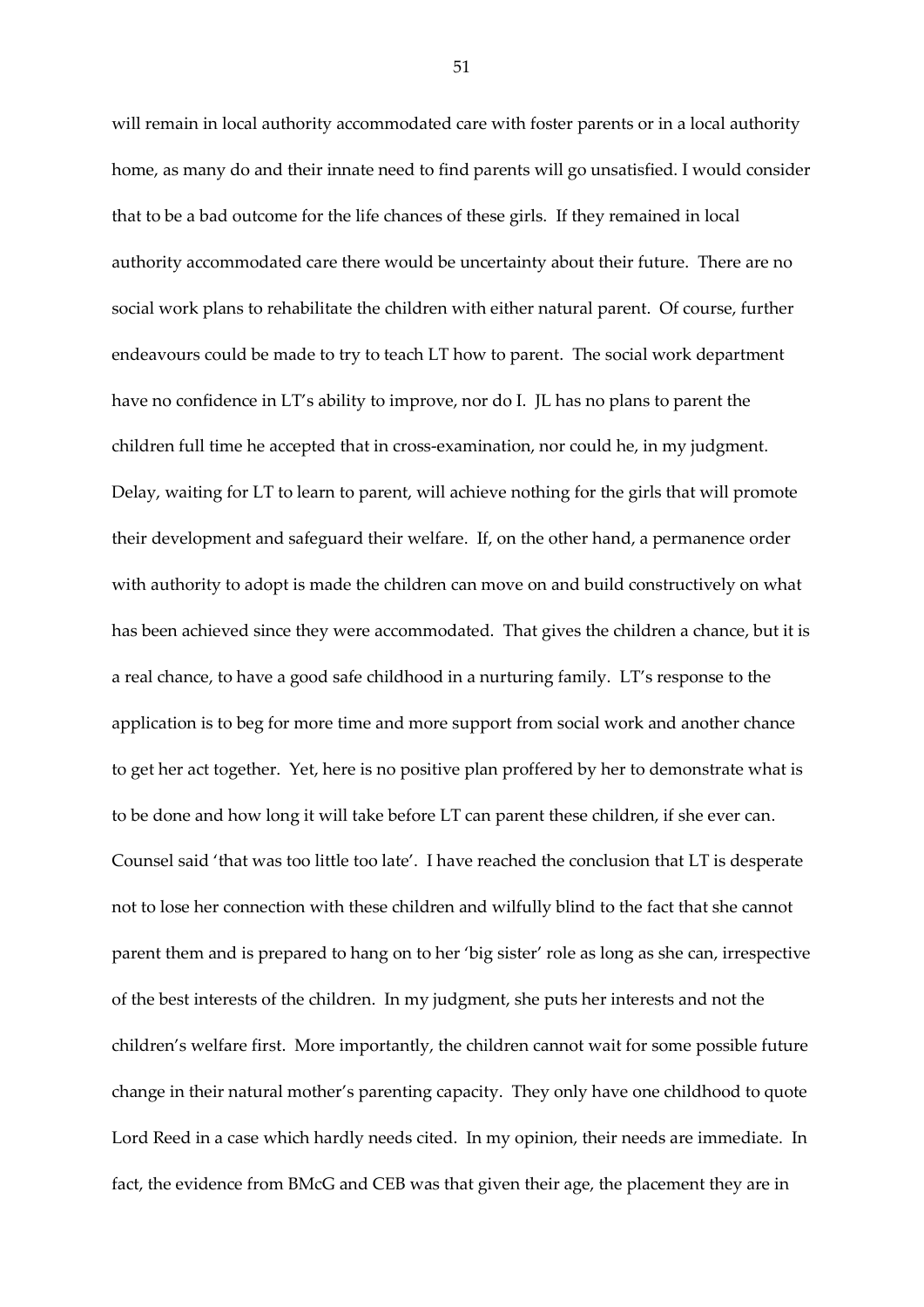may be their only chance for adoption. I do not believe their parents put their welfare first. In my judgment their opposition to this application is cruel, cosmetic and insincere. I am satisfied it is better to make this permanence order than not to make it. I also consider that if it is made it will safeguard and promote the welfare of the children throughout their childhood.

*The welfare test in s 83(1)(d) of the Act for a Permanence Order with authority to adopt (parents not consenting) in the context of s 83(1)(c)and dispensation of parental consent.*

[60] Clearly, parents have a right to withhold their consent to their children being subject to a permanence order which includes authority for them to be adopted. However withholding parental consent to such a permanence order is not determinative. In the first place I have to be satisfied that it would be better for the children that authority to adopt is granted in the order than not granted before the order can be made. But, if the parents understand what an adoption order is, I can dispense with the parental consent of each parent if I am satisfied that each of them is unable satisfactorily to exercise and discharge their parental rights and responsibilities and that situation is likely to continue. For the reasons I have already articulated I have no doubt it is in the best interests of the children that the order sought is made including authority for the children to be adopted. Equally for the reasons already articulated in regard to LT and JL I am satisfied they cannot parent these children satisfactorily now or in the future and they should not be allowed to frustrate the process by withholding their consent. I am further satisfied that LT has deliberately lied and misled the social work department to delay the permanence process. I am of the view that both she and JL continue to be so motivated and that is to promote their own interests not those of the children in their withholding of consent to the application. Accordingly, I will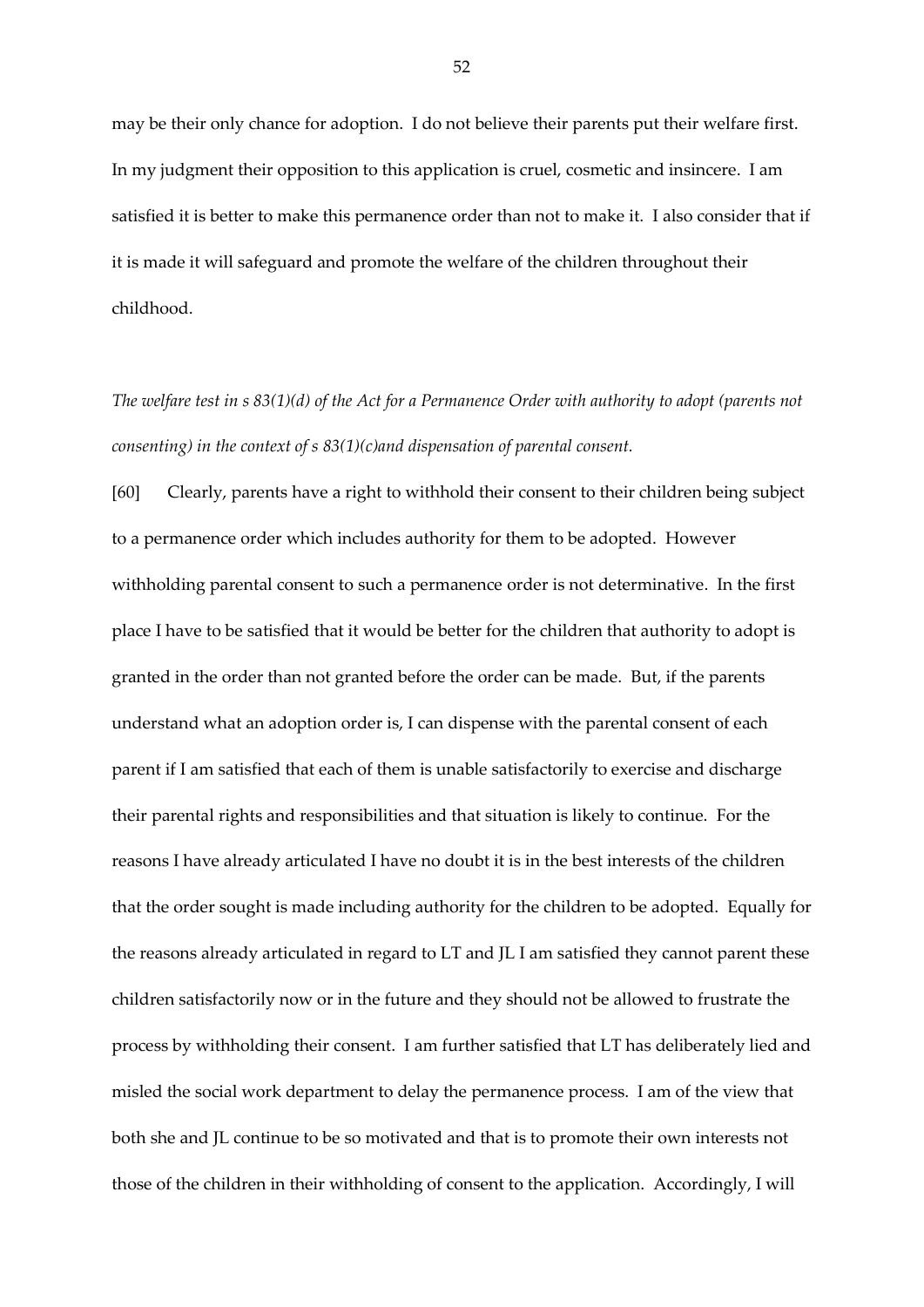dispense with the need for their consent because I am satisfied that it would be better for the children if I were to grant authority for them to be adopted than if it were not to grant such authority.

### *The views of the children requirement in s 84(5)(a) and s 14(4)(b) of the Act.*

[61] The children are very young. The curatrix *ad litem* prepared 3 reports. By way of

context she stated:

"The children's social worker is particularly concerned that since the children were moved to the prospective adoptive placement, the natural mother has behaved in ways which are undermining of the placement, including bringing the children necklaces with a love message and a photograph of herself in the design to the first contact after the children moved to the prospective adoptive placement, and excessive amounts of other presents. She is also worried that ongoing contact could lead to the prospective adoptive placement being identified, particularly when the natural father is released from prison. The children's social worker believes that the children need the opportunity to fully settle into the prospective adoptive placement and to adapt to being in a new primary school and nursery. When she is transporting the children to and from contact she says the child regularly talks about the domestic violence which she witnessed, and about the reasons why she was removed from home, and that this raises the concern that contact might be retraumatising the child…….. Between contact visits the children rarely mention either of the natural parents except to raise issues which worry them, such as the domestic violence which they have witnessed or their anxiety about the natural father being released from prison, and the child has spoken about the natural father punching and kicking the natural mother."

In relation to her interview with NTT on 15 April 2021 the Curatrix *ad litem* reported:

"The Curatrix ad litem asked the child if she can remember when she lived with the natural parents and she indicated that she can, and that what she remembers is "Daddy J fighting L and Mummy shouting". When the Curatrix ad litem asked the child what she saw, the child replied that she was scared and frightened and her sister was crying. The child confirmed that she cannot remember how often she saw this, but that she was too scared to ask the natural father to stop. The Curatrix ad litem asked the child if she remembers anything else about the natural mother and she replied that she remembers having a can of fizzy juice with her tea, and she remembers that her sister escaped and the Police found her. The child went on to say that she tried to run away lots of times because she was a bit frightened of the fights, but her sister did run away and the Police found her. The child suggested that her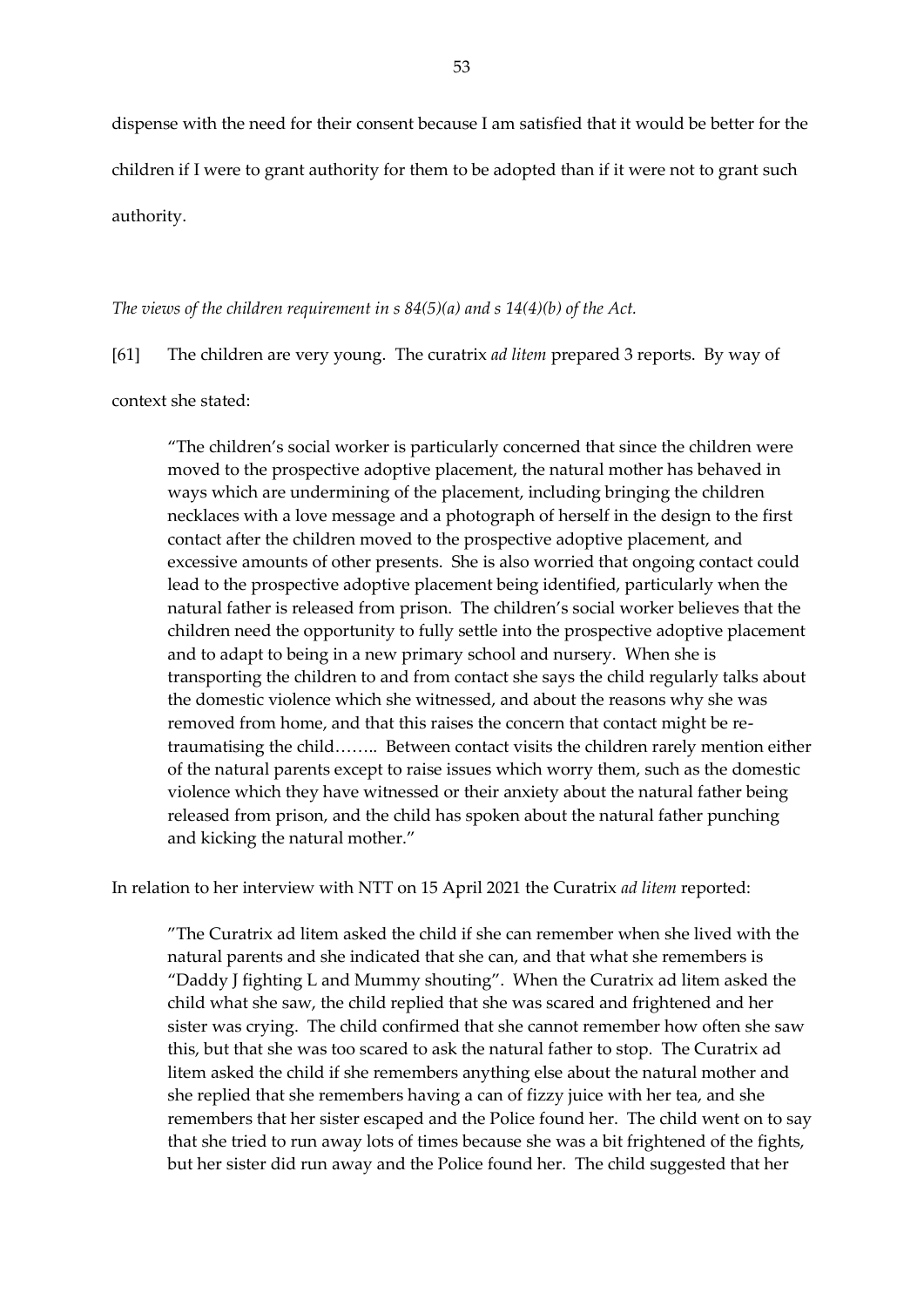sister ran away when it was "snowy and chilly", and that she was "so lonely and crying because she was all alone." The child then went on to say that the natural father always used to "hide in the window", and the Police found him and put him in jail and he is still locked up in jail. The child then said that she and the natural mother were sitting on a chair and they were "so bored" and then they had to go home in a Police car………. The child then volunteered the statement that the natural mother did not take her to the doctor, and the natural parents did not take her to nursery, and that everyone got shouted at by the natural father and that she heard it and watched it and that "Mummy got hurt but she is fine now". The Curatrix ad litem asked the child if the natural mother's house was a safe house. The child replied that it was "a bit messy" and that there were other people there apart from the natural father who behaved like him and were not nice either…… When the Curatrix ad litem asked the child how often she sees the natural parents and how often she would like to see them, the child replied that she would like to see the natural father "twice a day" because she has not seen him for a long time, and that she would like to see the natural mother "twenteen" because she is lovely. The child told the Curatrix ad litem that she knows about the natural father taking tablets, but that this would not make her worry about seeing him, and she also indicated that she would like to go to the park with the natural mother, and she repeated her statement that the visits should take place "twenteen". In the context of the child saying that she would like to go to the park with the natural mother, the Curatrix ad litem asked the child what she would like to do with the natural father, and in response the child replied "Stay away from him". The child went on to say that her sister would do the same thing, and that she would give the natural father "zero stars" and her sister would give him "100", and that the natural father needs to be nicer if he wants to come out of jail. The Curatrix ad litem asked the child if the natural mother would have to do anything to be nicer and she replied "Make J calm down"…….. The child is aware that she has been looked after by a number of different adults during her childhood, and when the Curatrix ad litem was discussing them with her, the child indicated that her current carers look after her the best. The child then indicated that she was not sure whether she would be sad or happy if she did not see the natural father, and that she would be sad if she did not see the natural mother, with the explanation that she had really missed her. The Curatrix ad litem asked the child how she feels about the prospect of her current carers being her "forever family", and the child replied that she will be happy providing she can live with them until she is a grown up and she is also able to live with her sister, because she would be sad without her. The child then volunteered the statement that it would be o.k. to stay with her current carers forever, and to see the natural parents on a Thursday and go to the park, and on the natural father's birthday to go to the cinema, and on the natural mother's birthday to go to the cinema, and that she remembers going to the cinema when they got strawberry candy canes and her sister fell asleep and missed the whole film. The child went on to say that after the cinema they went back to L's and then L and B [Foster carer and social worker] found her and her sister a "forever family". The Curatrix ad litem asked the child if L and B had found her and her sister a good "forever family", and the child replied "Yes. Our best forever family". The child then went on to say that it would be o.k. not to see the natural parents if she and her sister can stay with their current carers forever, and she will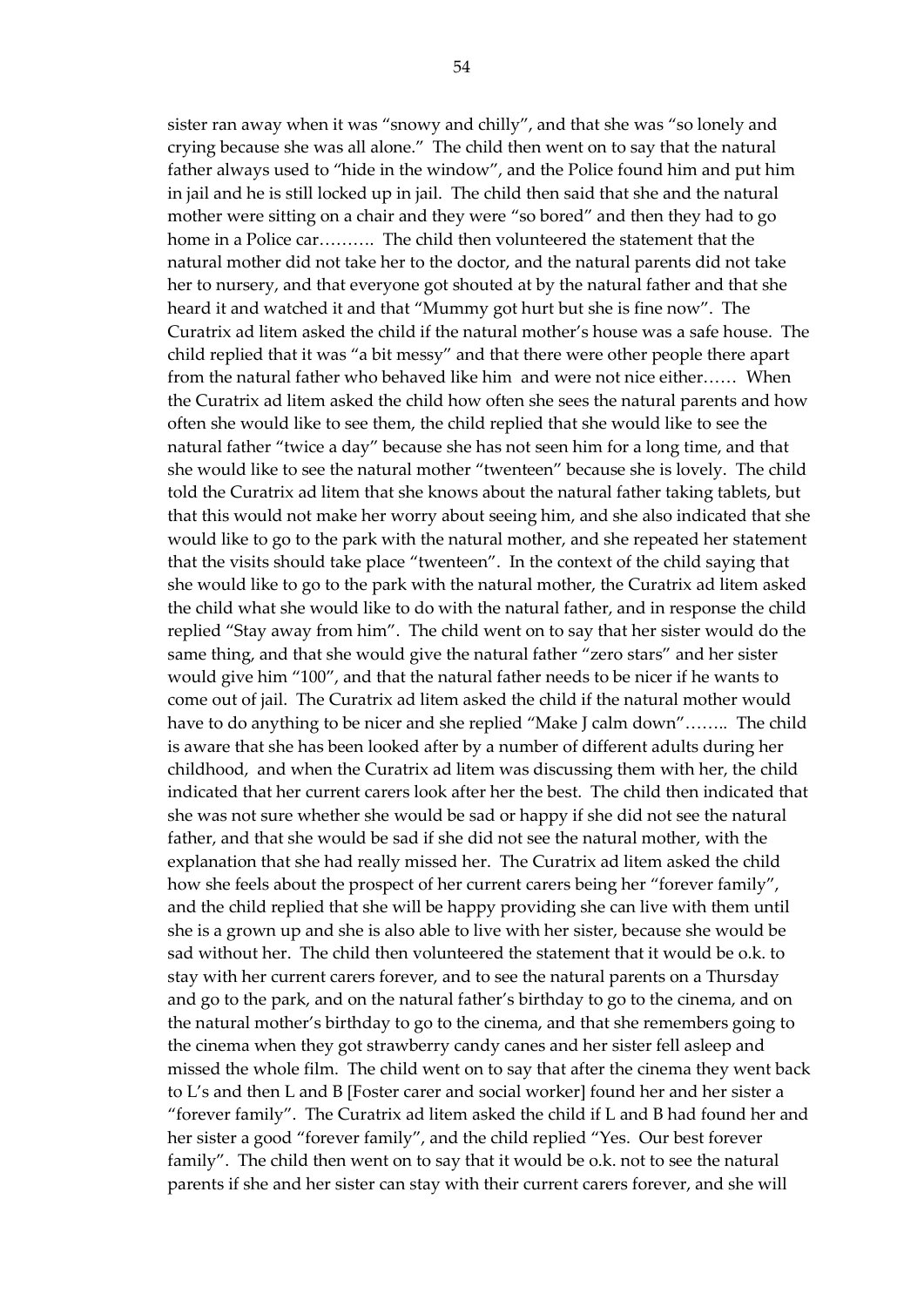meet up with the natural mother when she is a grown up and ask her if she is o.k., and she can tell the natural father to be nice to the natural mother and "to help people getting better and if they make mistakes he can fix that………. The Curatrix ad litem asked the child what she calls her current carers and she replied "Daddy and Mummy". The child went on to say that she is glad that her current carers are her Daddy and Mummy and that she wants to live with them forever. When the Curatrix ad litem asked the child if she knows what her sister wants, the child replied that she wants a little doll's house of her own for her birthday, and she confirmed that her sister also likes their current carers. The child then conceded that she and her sister call their carers by their Christian names, and she told me that she would prefer to call them "Mummy" and "Daddy", and that she wants to stay with them until she is a grown up. The child also indicated that she is worried about the natural mother when the natural father is no longer in jail, and that she worried about the natural mother before when she was with the natural father. The Curatrix ad litem brought the conversation to an end on a positive note by talking about the child's sister and her forthcoming birthday. The child confirmed again that they are both happy in their current placement and they want to remain there, and she described the nicknames which the current carers have given to her and her sister."

[62] In reaching my decision I had regard to this material from the curatrix *ad litem*. I also considered the other matters referred to in s 14(4) and s 84(5)(a) and (b) of the Act relating to the value of a stable family unit in the children's development, their religious persuasion, racial origin and cultural and linguistic background (although Ms Conroy conceded no issue was raised by this aspect of the case and Mr Leiper did not demur from that). I also had regard to the likely effect on the children, throughout their lives, of the making of an adoption order. For all the reasons already stated in considering whether to make this permanence order with authority to adopt I had regard to the need to safeguard and promote the welfare of the children throughout their lives as the paramount consideration.

#### *Ancillary provisions by way of contact s 82(1)(e) of the Act*

[63] I now turn to the question of post permanence contact. Both parents ask for direct contact post permanence. Failing direct contact, indirect contact is sought.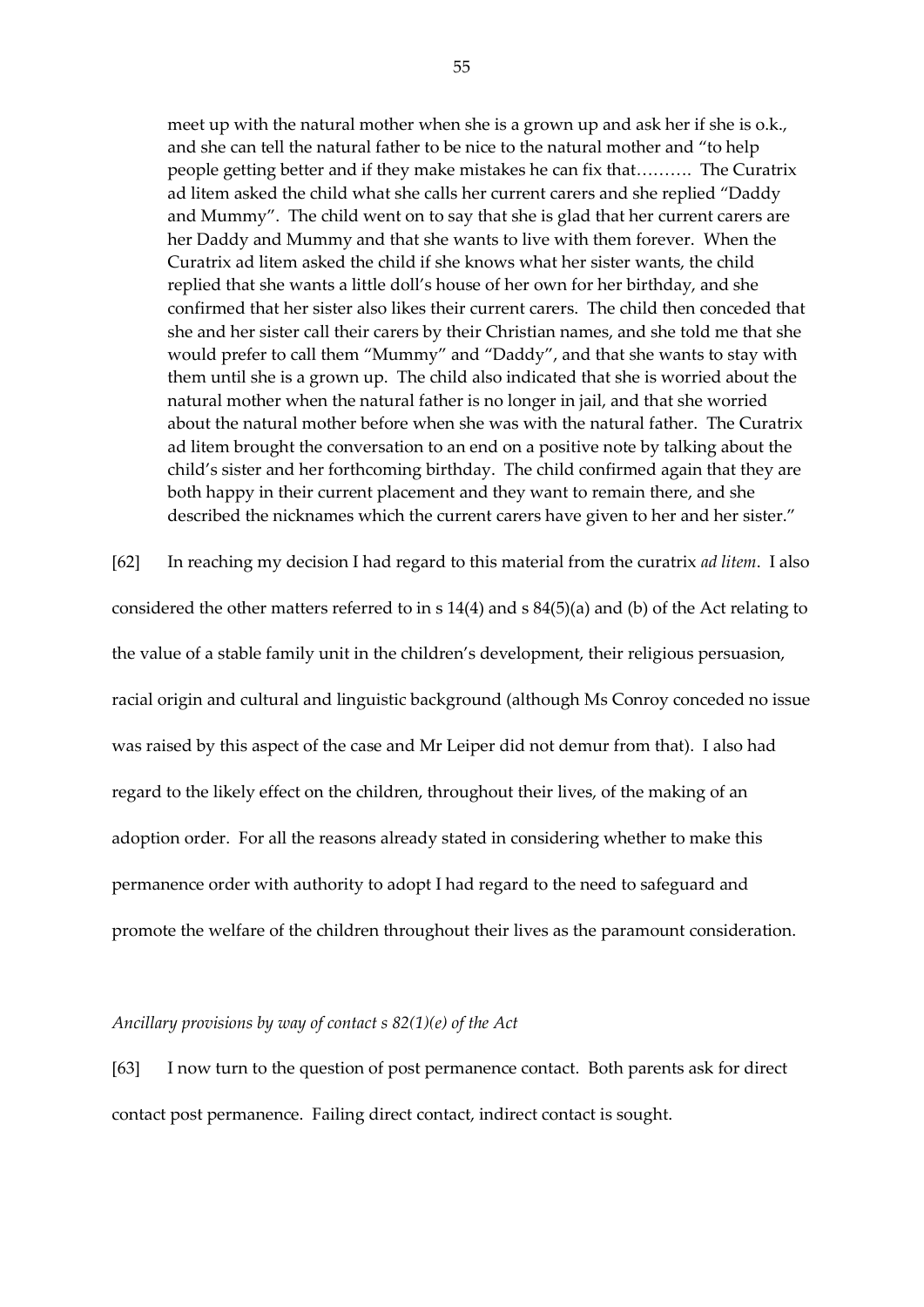*Direct contact*

[64] Whether this is granted is a judgement I require to make. I take into account the authorities cited mention that such contact can be beneficial to adopted children. It can strengthen their sense of identity and maintain links with their past. However, Counsel for the applicant reminded me of the defence expert evidence of Jenny Foley that direct contact post adoption works when the natural parents consent to the adoption and the adopters agree to the contact. Counsel reminded me that transparency, trust and honesty between the social work department, the biological parents and the prospective adopters was essential for this to work. He referred to what he called the 'the triangle of trust' in this regard. Albeit, the term 'post adoption' contact was used frequently by all parties and the defence expert witness, in this case, I reminded myself that I am dealing with permanence and ancillary orders relating thereto. However, I can readily see that the general considerations in respect of direct contact post permanence and post adoption raise similar questions. The most startling aspect of this component of the case is that, in crossexamination, the defence expert Jenny Foley looked shocked when she was informed that neither parent consents to permanence or adoption. That revelation, then turned her entire evidence in respect of direct contact post permanence, where the children, as they are here, have been placed for adoption. I agree with her that direct contact, in these circumstances, could only work where everyone involved accepted that permanence might lead to adoption and made the interaction between social workers, natural parents and prospective adopters work. It cannot work in this case, in my judgement, because the parents are opposed to it. In fact I am convinced the natural parents would use any direct contact post permanence to destabilise the placement which would not be in the best interest of the children. LT admitted she lied to social work to delay permanence proceedings. I do not believe she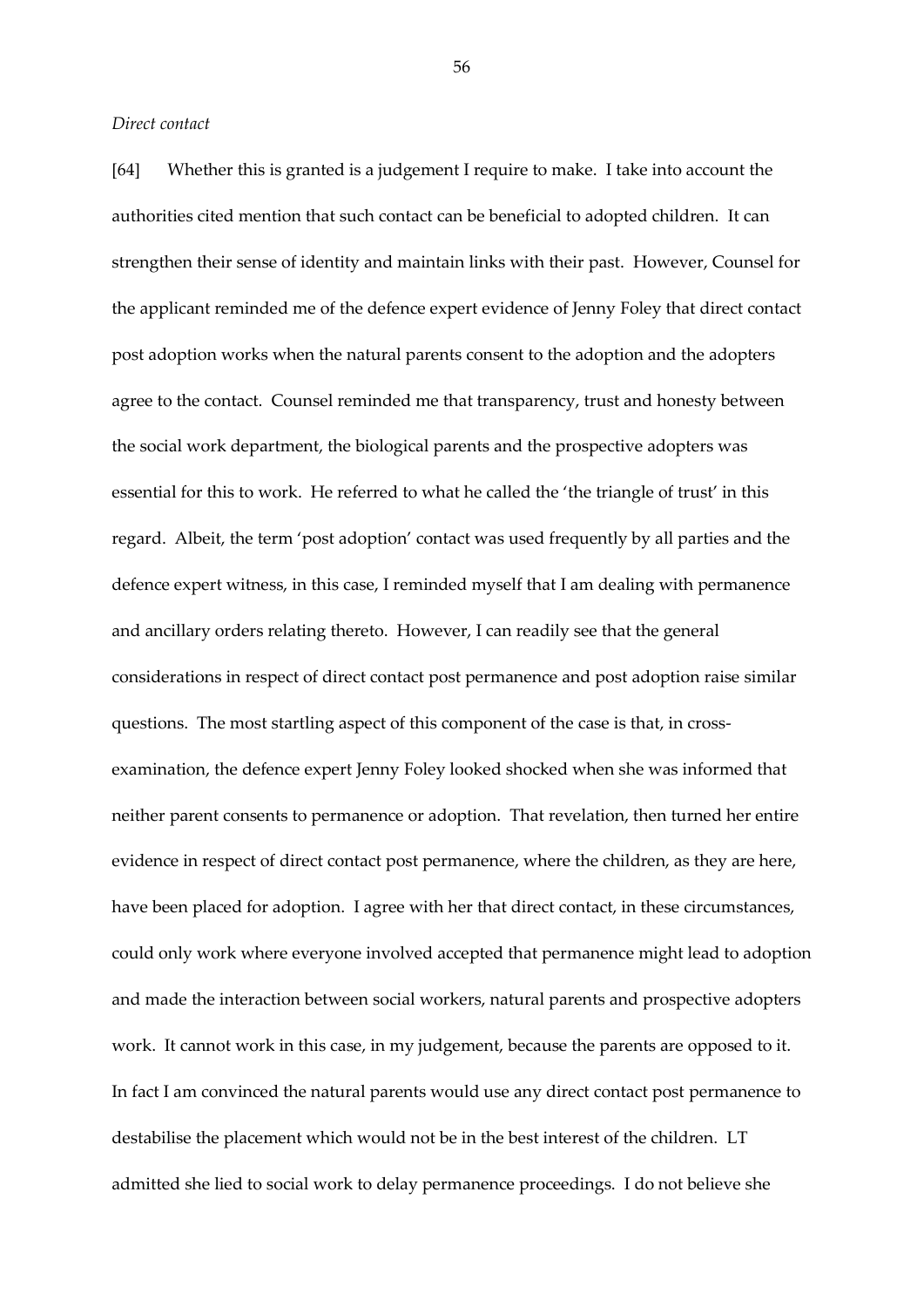could be trusted to act in the best interests of the children at any such post permanence contacts. She would behave as she has already done by bringing excessive gifts even when told not to. I do not believe there is a proper basis for any such direct contact to work. [65] Lest this become an issue at a later stage, I can say now that I attached no significance to the fact that the prospective adopters oppose direct contact. That is entirely their prerogative and they do not have to justify it before me. They have offered to take the children for possible adoption if the placement works out. Time will tell. They have not offered to fight a court battle for the children and it was wrong to try to drag them into these proceedings by seeking disclosure of their address to cite them to give evidence. I accept the evidence of Jenny Foley, BMcG and CEB that post permanence contact will not work in this case, nor could it ever be appropriate to attach conditions to orders like these that the prospective adopters oppose [save for exceptional/extreme circumstances see *Re B (A Child) (Post-adoption contact)* [2019] EWCA Civ 29]

# *Indirect contact*

[66] Again this involves a judgement to be made. I considered the submission of counsel for the applicants to be sensible. I reject Ms Conroys various permutations to be unworkable in an adoption placement. I prefer the evidence of BMcG and CEB about the level of frequency of indirect contact. The prospective adopters will have a busy family life with two young children. It would not be beneficial to family life and hence the children to overburden them with reporting obligations to the respondents. Accordingly, I will order indirect letterbox contact as proposed by the applicant's counsel.